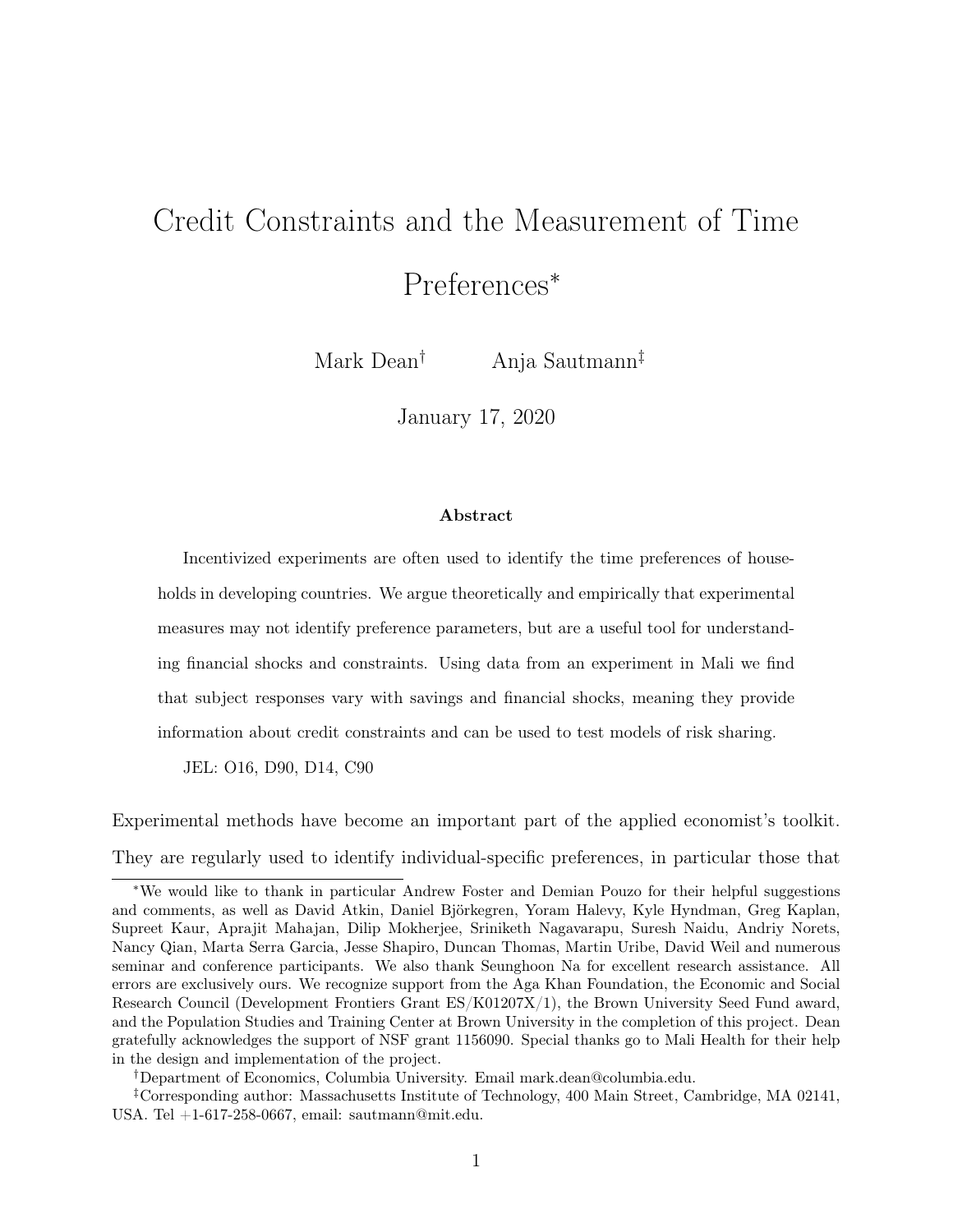govern intertemporal choices.<sup>1</sup> Typically, such time preference experiments measure the subject's relative valuation for money received in two different periods.<sup>2</sup> In order to identify underlying personal discount factors directly from experimental choices it must be assumed that these choices are divorced from outside conditions. As many have pointed out (for example Frederick et al. (2002)), without this 'narrow bracketing' assumption, experimental trade-offs may be affected by prevailing credit market conditions.

This paper makes two contributions to this literature. First, we develop a model that integrates experimental decisions with the subject's broader intertemporal optimization problem, allowing us to understand what time preference experiments tell us if narrow bracketing fails. We show that, in this case, experimental choices do not directly identify time preference parameters, but instead measure the Marginal Rate of Intertemporal Substitution (MRS) for consumption. This makes them a useful tool for understanding many other questions of interest to economists, such as the relative importance of different types of financial shocks affecting households, and their ability to cope with these shocks through insurance or intertemporal consumption smoothing. Second, we examine the model's implications in a novel panel data set of experimental choices and financial variables from poor households in Mali. We show that subject choices are correlated with financial shocks and savings, in line with our model. The findings contradict the narrow bracketing assumption and support the presence of partial credit constraints, complicating the identification of time preference parameters. The implications of our model are thus of practical, as well as theoretical interest.

The model we propose assumes a decision maker with quasi-hyperbolic preferences who may suffer income shocks as well as preference shocks that affect their marginal utility from consumption expenditure (due, for example, to loss or destruction of household assets). The effective interest rate at which households can borrow and save depends negatively on their current savings stock. This reduced-form model of 'soft' or 'partial' credit constraints is easily tractable, and can accommodate many existing models of credit rationing.

<sup>1</sup>See for example Ashraf et al. (2006); Tanaka et al. (2010); Mahajan and Tarozzi (2011); Schaner (2015). <sup>2</sup>See Frederick et al.  $(2002)$  for a comprehensive overview.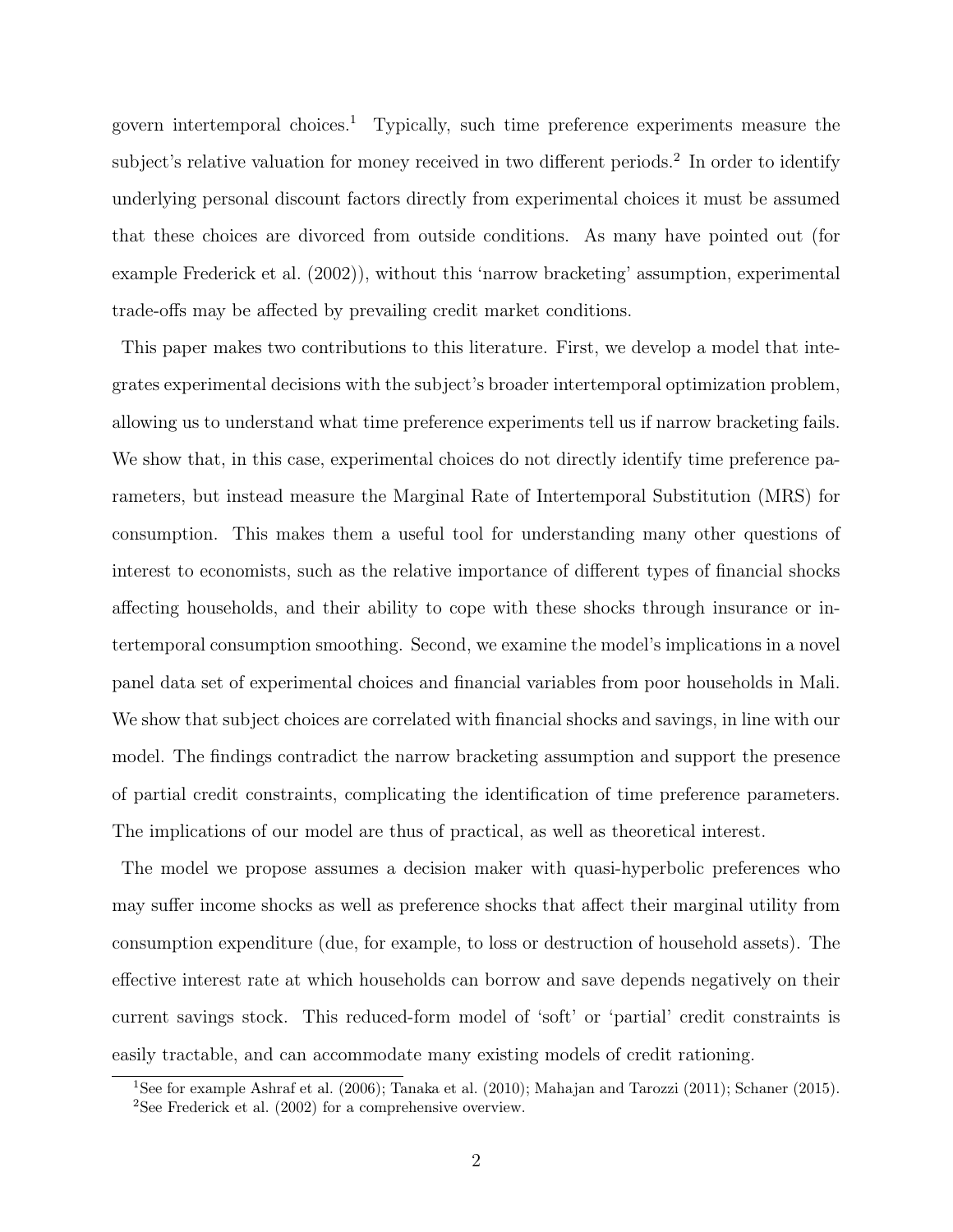The model predicts that, if subjects take into account their broader economic circumstance when making experimental choices, experimental trade-offs reflect the individual interest rate at the optimal level of savings in each period, which in turn equals the ratio between marginal utility of consumption today and expected discounted marginal utility of wealth tomorrow (i.e. MRS). Importantly, this conclusion does not require that subjects arbitrage the experimental payments, only that they adjust outside consumption optimally to nonexperimental shocks, and take the resulting change in their "real-world MRS" into account when making choices in the experiment.

This finding suggests that experimental time-preference measures may be unsuitable for learning about time preference parameters, but instead provides a tool to learn about credit constraints and financial shocks, and to test models of consumption smoothing. For example, the covariance of experimentally measured MRS with other financial variables helps to identify the credit regime under which a household is operating. The partial credit constraints model predicts that positive income shocks decrease measured MRS, that preference shocks increase it, and that a higher stock of savings is directly linked with a lower interest rate and therefore MRS. The same relationships do not hold in the extreme cases of a household without credit constraints (the 'no constraints' model) or one that is completely unable to borrow and save (the 'complete constraints' model). The partial-constraints model implies that the relationship between MRS and measured consumption (i.e. spending) can be positive or negative, depending on the relative importance of preference and income shocks.

Our results have relevance for the large literature which uses experimental choices over dated monetary amounts to measure underlying preference parameters in both experimental and applied settings (e.g. Ashraf et al. (2006); Mahajan and Tarozzi (2011); Augenblick et al. (2015)). Our model shows that MRS measurements cannot be used to directly identify time preference parameters, and individual preference reversals are not generally indicative of time inconsistency, but can be the result of financial shocks. Moreover, in the presence of partial credit constraints, choices which exhibit present bias on average can result from time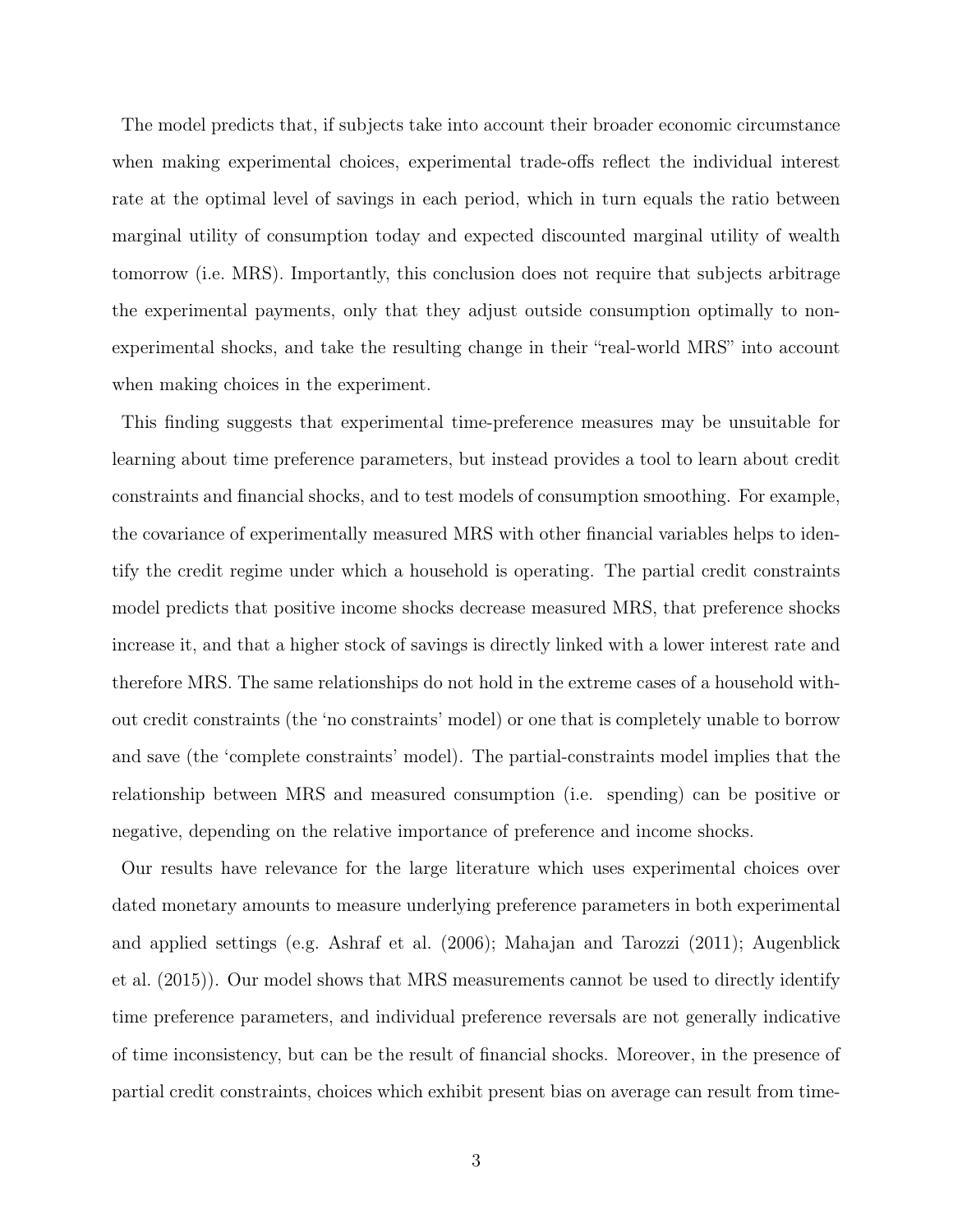inconsistent preferences ( $\beta$  < 1) only under some conditions, and conversely, their absence does not indicate time consistency. Average choices reveal underlying preference parameters only in the presence of complete constraints.

We apply our model in a unique panel data set from 1013 household in Mali, which contains three consecutive weeks of financial data and week-to-week measures of intertemporal tradeoffs. We find that measured MRS responds as predicted to exogenous preference and income shocks. This rules out the narrow bracketing and 'no constraints' model. Moreover, we find a negative correlation of MRS with savings, ruling out the 'complete constraints' model in favor of partial credit constraints. To our knowledge, our paper is the first to document the simultaneous correlation of MRS with income shocks, preference shocks, and savings, allowing us to identify the credit regime that best describes our sample.

Finally we show that households are *more* impatient in periods in which they are spending more, implying that preference shocks play an important role in determining expenditure. This positive correlation is driven by expenses on adverse events and on food and necessities, identifying them as important sources of uninsured risk. Quantitatively important preference shocks not only have potential policy implications, they also make expenditure a poor proxy for household income or (marginal) consumption utility, as is for example needed in parameterized Euler equation estimates (see Deaton and Zaidi (2002)).

Our theoretical work is related to that of Pender (1996), which we extend in a number of ways, for example by allowing for preference shocks, time inconsistency and endogenous labor responses, and by showing that the results do not rely on active arbitrage (see also Cubitt and Read (2007)). Concurrent to our paper, Epper (2017) shows how a liquidity constrained subject with positive income expectations can exhibit many observed behavioral anomalies, even with standard exponential time preferences. In contrast, we focus on what can and cannot be learned from experimental choices in the face of soft credit constraints and income and preference shocks, and allowing for potential present bias.

On the empirical side, several papers investigate the variation of individual's time prefer-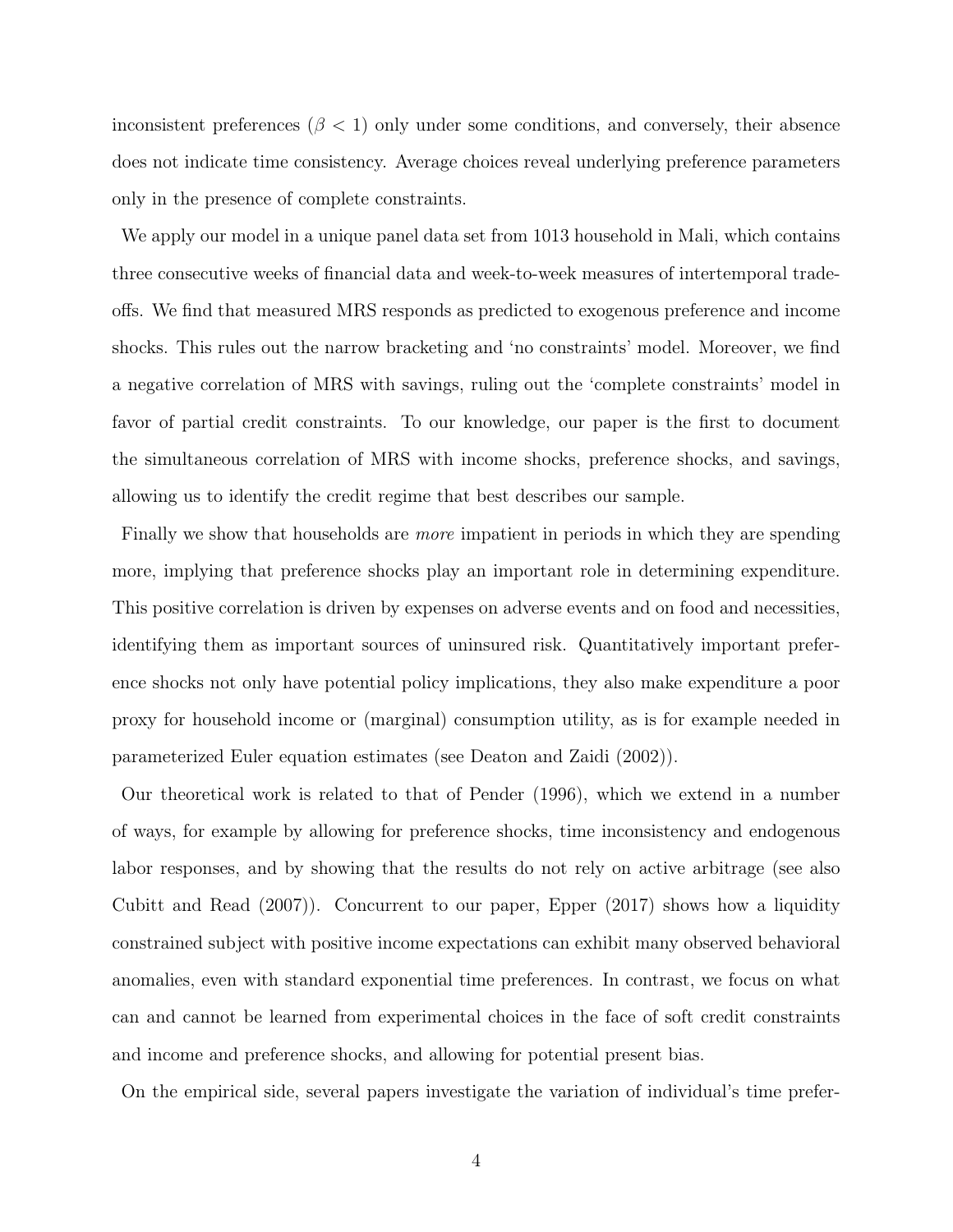ence measures over time (see Chuang and Schechter (2015) for an overview). Five studies correlate time preferences with some measure of subjects' outside financial situation in a range of populations and find a relationship.<sup>3</sup> What sets our data apart is its level of detail, which allow us to use the relationships between MRS and financial variables to differentiate between models of credit constraints and learn what types of financial shock hit our sample population. Three other studies do not find a correlation between financial variables and measured discount rates.<sup>4</sup> These differ from our work in sample population, frequency of data collection and type of question asked. We provide a detailed discussion of the related literature in appendix I.

# 1 Integrated Choices in Time Preference Experiments

Consider the sequences of decisions shown in table 1.

<sup>3</sup>Harrison et al. (2005), Krupka and Stephens (2013), Carvalho et al. (2016), Ambrus et al. (2015) and Cassidy et al. (2018).

<sup>4</sup>Meier and Sprenger (2015), Chuang and Schechter (2015) and Giné et al. (2018).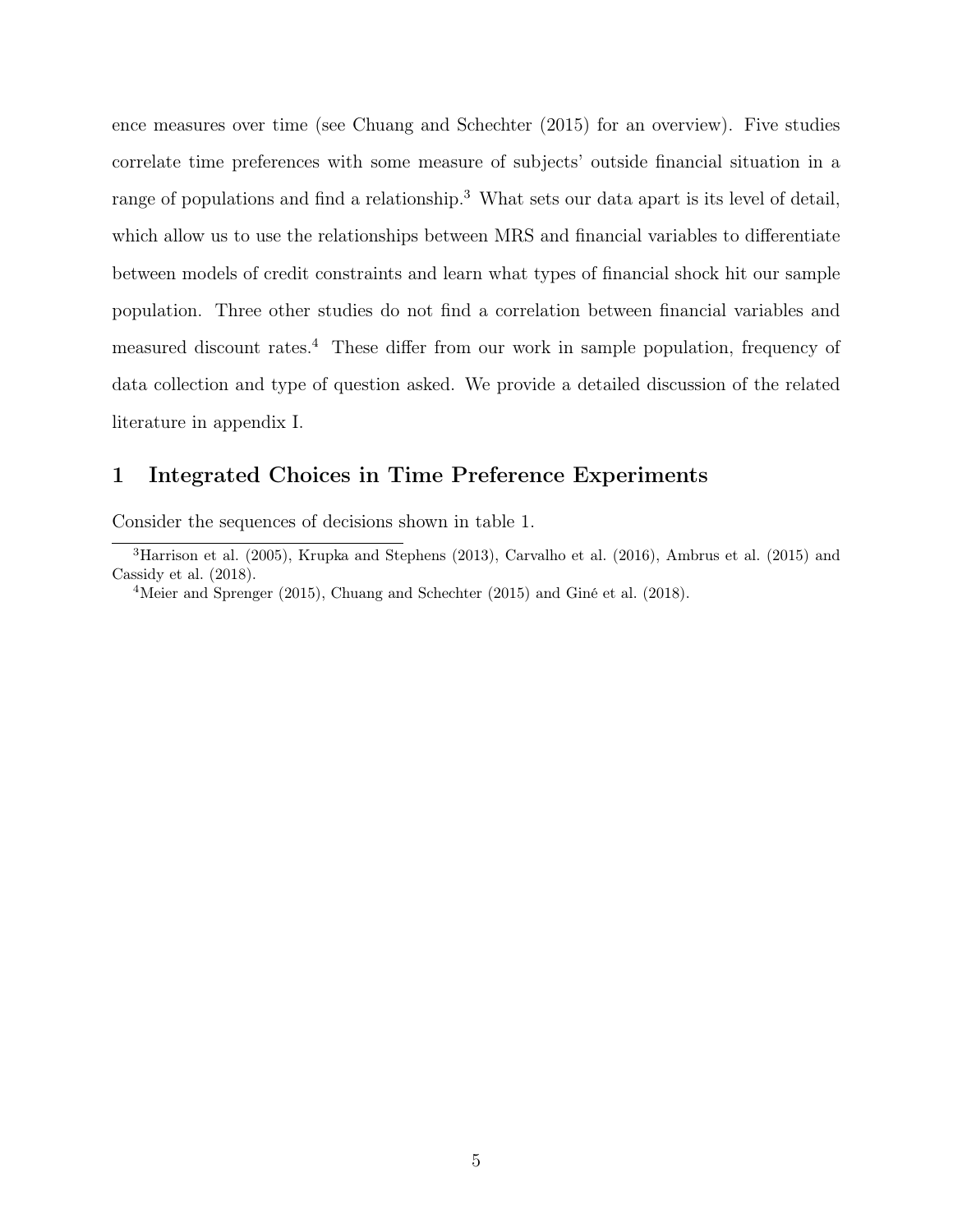|               | Set A             | Set B             |                    |  |  |
|---------------|-------------------|-------------------|--------------------|--|--|
| Today $(a_0)$ | in 1 week $(a_1)$ | in 1 week $(b_1)$ | in 2 weeks $(b_2)$ |  |  |
| $CFA$ 50      | $CFA$ 300         | $CFA$ 50          | CFA 300            |  |  |
| CFA 100       | $CFA$ 300         | CFA 100           | CFA 300            |  |  |
| CFA 150       | CFA 300           | CFA 150           | CFA 300            |  |  |
| $CFA$ 200     | $CFA$ 300         | $CFA$ 200         | CFA 300            |  |  |
| CFA 250       | $CFA$ 300         | CFA 250           | <b>CFA 300</b>     |  |  |
| CFA 300       | $CFA$ 300         | CFA 300           | CFA 300            |  |  |
| CFA 350       | $CFA$ 300         | CFA 350           | CFA 300            |  |  |
| $CFA$ 400     | $CFA$ 300         | CFA 400           | CFA 300            |  |  |

Table 1: A Multiple Price List Experiment.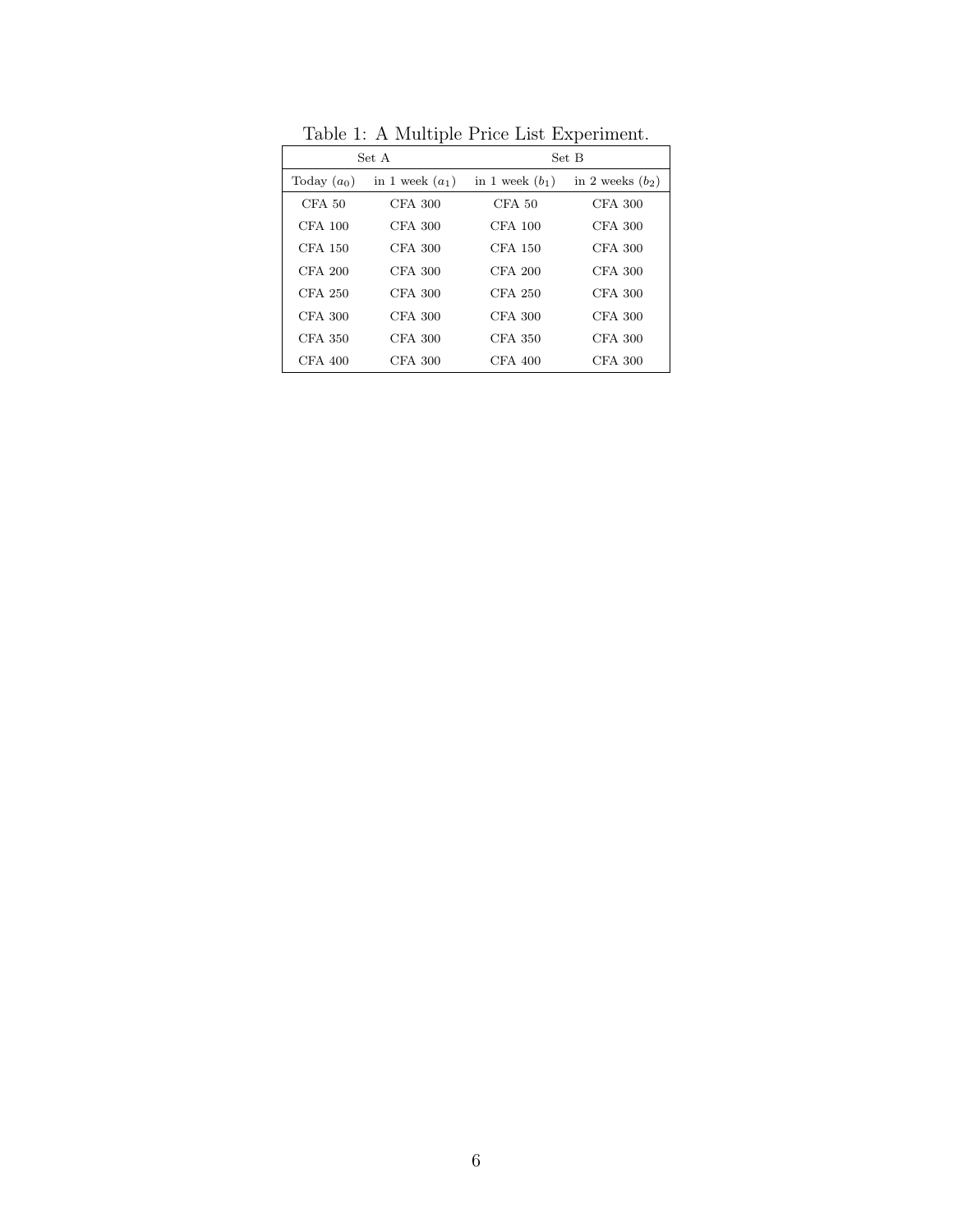In Set A, the subject is asked to make a series of choices between receiving money today  $(a_0)$  and receiving money in one week's time  $(a_1)$ , here denominated in CFA, or West African Francs (CFA 300 equal approximately USD 0.60 at market exchange rates and USD 1.60 in PPP terms). In Set B, the subject makes choices between money in one week's time  $(b_1)$  and money in two weeks' time  $(b_2)$ . 'Multiple price list' (MPL) experiments of this kind have been used in many experimental investigations into time preferences. From the top to the bottom of each list, the earlier payout becomes more attractive. The parameter of interest is the point at which the subject switches to choosing the early over the late payment.

Typically, behavior in MPL experiments has been understood in the context of 'narrow bracketing' models, in which decisions in the laboratory are treated in isolation from the outside world (see for example Ashraf et al. (2006); Andersen et al. (2008); Benhabib et al. (2010)). It is assumed that subjects ignore both changes in their current outside consumption and their cost of saving and borrowing.<sup>5</sup> However, if narrow bracketing breaks down, outside conditions could intrude on experimental decisions. This may be especially true in a developing-country context, where households are poor and markets are incomplete, meaning that financial shocks are salient because they substantially affect the household's utility from consumption.

We propose an integrated model of experimental choices with quasi-hyperbolic discounting (in the manner of Laibson (1997)), 'soft' credit constraints, and income and preference shocks. While some of the ideas incorporated here have been previously discussed (see appendix I), as far as we are aware, ours is the first model that combines all these elements. The tractability of the model under the assumption of 'smooth' credit constraints allows us to make clear predictions about what can be learned about time preferences from MRS measurements, how measured MRS should covary with other financial variables, and what this tells us about the financial constraints and shocks that affect the household (we note, however, that the key results in section 1.5 do not depend on a differentiable interest rate function). With

<sup>&</sup>lt;sup>5</sup>See Cubitt and Read (2007) for a discussion. See also Schechter (2007) on the importance of related assumptions for the measurement of risk preferences.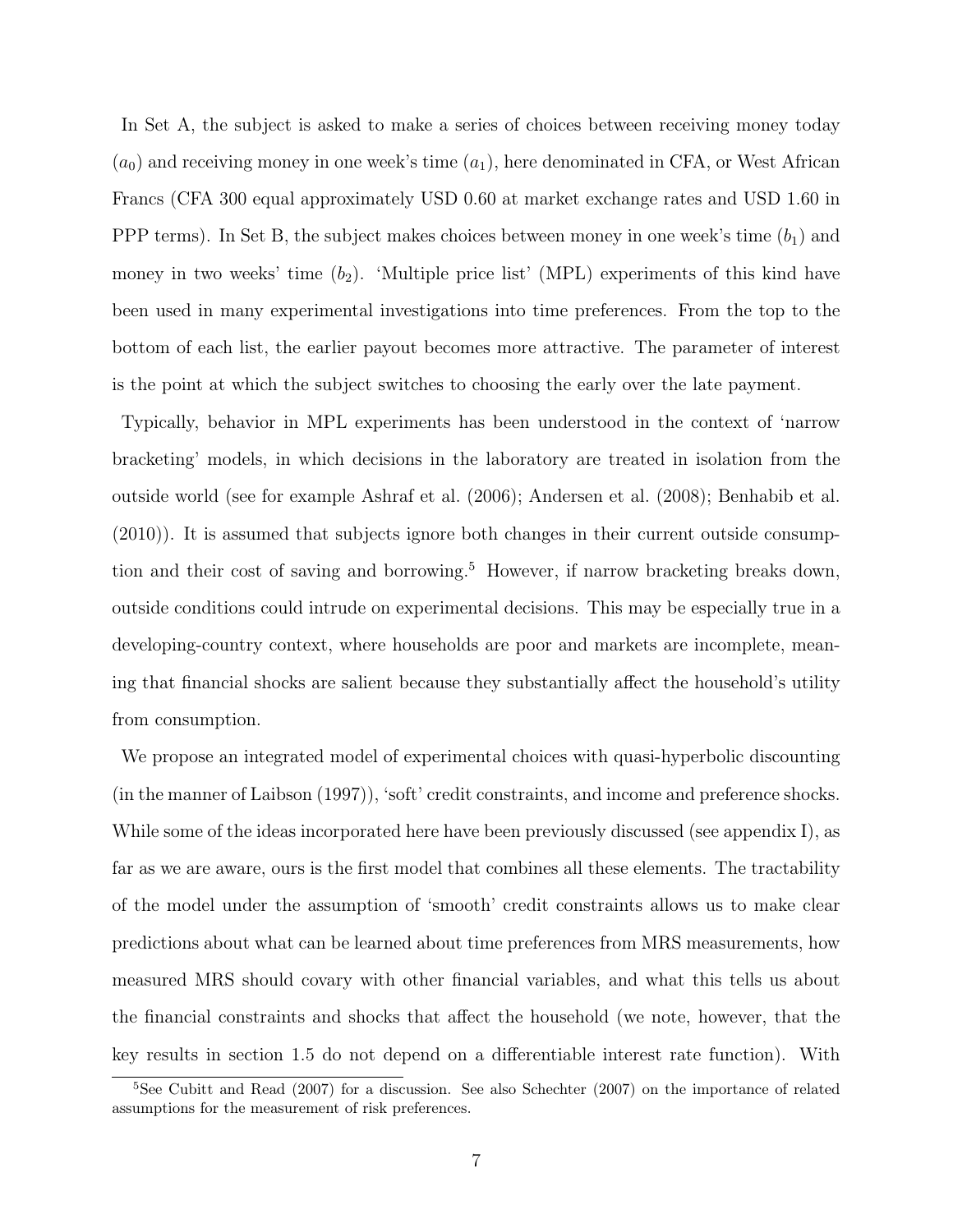soft credit constraints, MRS experiments can convey more interesting information than in the case of no credit constraints (in which they simply report the market interest rate) or complete credit constraints (in which the household makes no dynamic allocation decisions). Allowing for quasi-hyperbolic discounting enables us to discuss the identification of present bias from the data.

#### 1.1 A Motivating Example

Before developing the full model, we illustrate the main points in a simplified example. Consider a subject who lives for two periods  $t \in \{0, 1\}$  and has chosen consumption in period 0 to maximize  $u(c_0) + \delta u(c_1)$ , subject to  $c_1 = y_1 + R(s_0)$ , where  $c_t \ge 0$  is consumption,  $y_t > 0$ is income,  $u(c)$  is utility and  $R(s_0)$  is the return to savings  $s_0 = y_0 - c_0$ . For simplicity, assume first that  $R(s_0) = (1+r)s_0$ , i.e. there is a fixed interest rate. Standard first-order conditions imply that (at an interior solution) the optimal  $c_0$  satisfies  $\frac{u'_0(c_0)}{\delta u'_c(c_1)}$  $\frac{u'_0(c_0)}{\delta u'_1(c_1)} = R'(s_0) = (1+r).$ 

Now suppose the subject is offered experimental choices from set A above. It is well known that, if the subject is allowed to arbitrage, they will prefer the earlier payment if and only if  $\frac{a_1}{a_0} < (1 + r)$  - i.e. the gross interest offered in the experiment is less than the market rate. Our first result is to show that this remains true for small payments even if subjects do not arbitrage, as long as they take into account the true utility value of experimental payments. If experimental payments are consumed in the period they are received, the subject will prefer the earlier payment if the associated utility gain is higher, or approximately if  $a_1 \delta u'(c_1) < a_0 u'(c_0)$  (where the linear approximation is close for small enough payments). Thus, the subject chooses the earlier payment if  $\frac{a_1}{a_0} < \frac{u'_0(c_0)}{\delta u'_1(c_1)}$  $\frac{u_0(c_0)}{\delta u'_1(c_1)} = (1+r)$ and the later payment otherwise.

The above means that choices from set A can approximately identify the MRS, regardless of whether the subject arbitrages the experimental payment. However, they do not identify the time preference parameter  $\delta$ . To illustrate, consider the case in which  $r = 0$ ,  $u_i(c) = \ln(c)$ and  $y_0 = y_1 = 3$ . If  $\delta = 1$ , the subject chooses  $c_0 = c_1 = 3$ ; if  $\delta = \frac{1}{2}$  $\frac{1}{2}$ , they choose  $c_0 = 4$ and  $c_1 = 2$ . However, in both cases the MRS is  $\frac{u'_0(c_0)}{\delta u_1(c_1)} = \frac{c_1}{c_0}$  $\frac{c_1}{c_0} = 1$ , so experimental choices will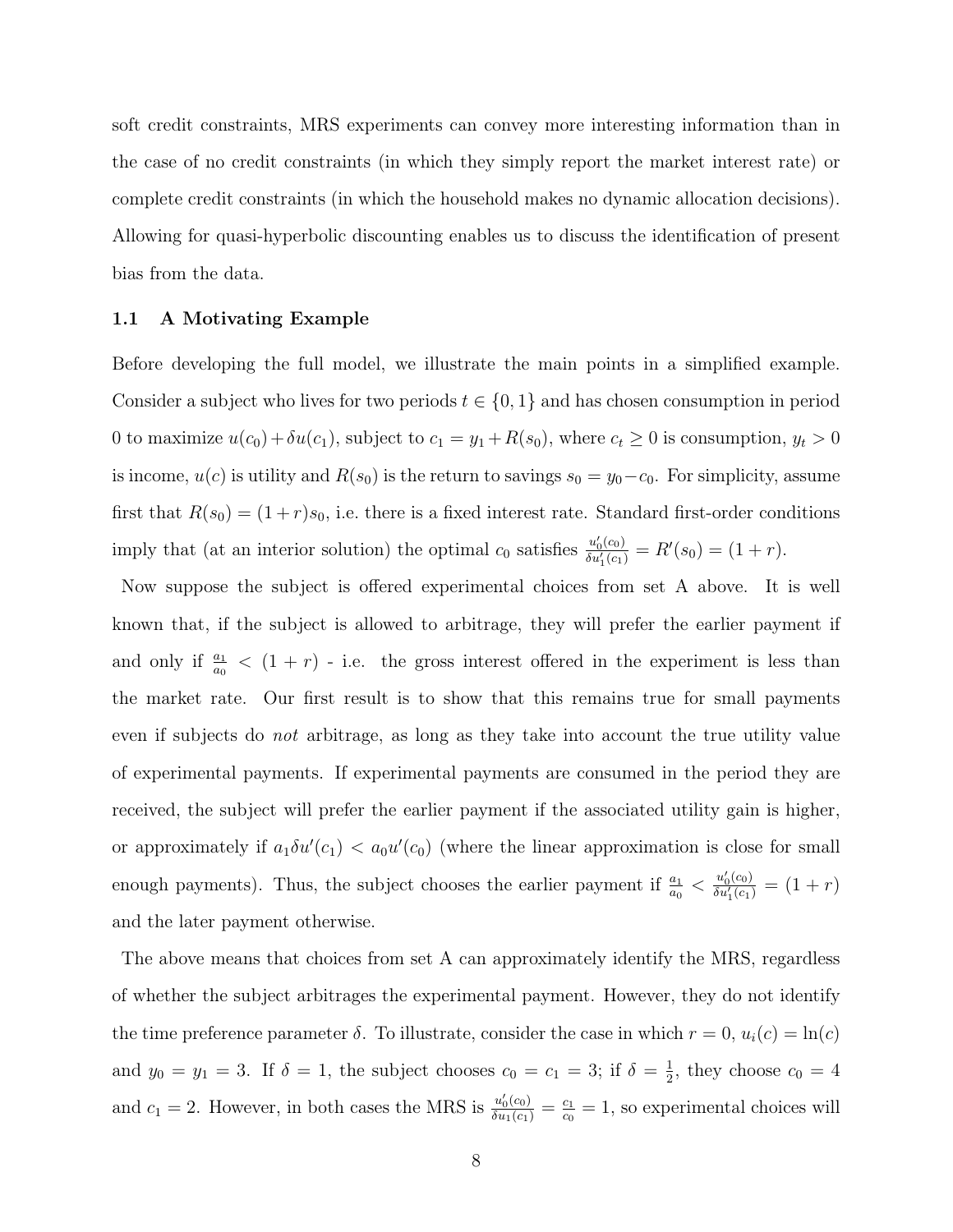remain the same:  $\delta$  could only be recovered if the researcher also knew  $c_0$ ,  $c_1$  and  $u'$ .

In the extreme case of constant  $R$ , experimental choices are also independent of  $y_0$ ,  $y_1$ , or shocks to  $u_0$ . However, we argue that credit market frictions lead to a decreasing marginal return function  $R'$ ; for example, interest rates may be higher for borrowing than saving. In this case, measured MRS  $\frac{u'(c_0)}{\delta u'(c_1)} = R'(y_0 - c_0)$  still does not depend directly on  $\delta$ . However, an increase in  $y_0$  (under mild assumptions) will lead to an increase in consumption and savings in  $t = 0$  and reduce both the MRS and the effective interest rate R'. A similar argument applies to shocks that increase the marginal utility of consumption: they will decrease savings and so increase the interest rate. This means that the experimentally measured MRS will be positively related to preference shocks and negatively related to income and savings. We now formalize these results for the infinite time period model.

#### 1.2 Set-Up

We model a decision maker i whose preferences are described by

$$
u_i(c_{i0}, \rho_{i0}) + \beta_i E_0 \sum_{t=1}^{\infty} \delta_i^t u_i(c_{it}, \rho_{it}).
$$

Utility is time-separable and given by the instantaneous utility function  $u_i(c, \rho)$ , where c is period consumption, and  $\rho$  is a real-valued stochastic preference parameter, drawn independently from a distribution  $F_{i\rho}$  in each period. We use  $\rho$  to model the effect of preference shocks and assume that the marginal utility of consumption  $\frac{\partial u_i}{\partial c}$  is everywhere increasing in  $\rho$  (see below).  $\delta_i$  is the discount factor, and the parameter  $0 < \beta_i \leq 1$  indexes present bias. Preferences are quasi-hyperbolic and time-inconsistent if  $\beta_i$  < 1.

The resource constraint is given by

$$
c_{it} = w_{it} - s_{it}
$$
  
\n
$$
w_{it} = y_{it} + R_i(s_{i,t-1})
$$
  
\n
$$
w_{i0} \text{ given.}
$$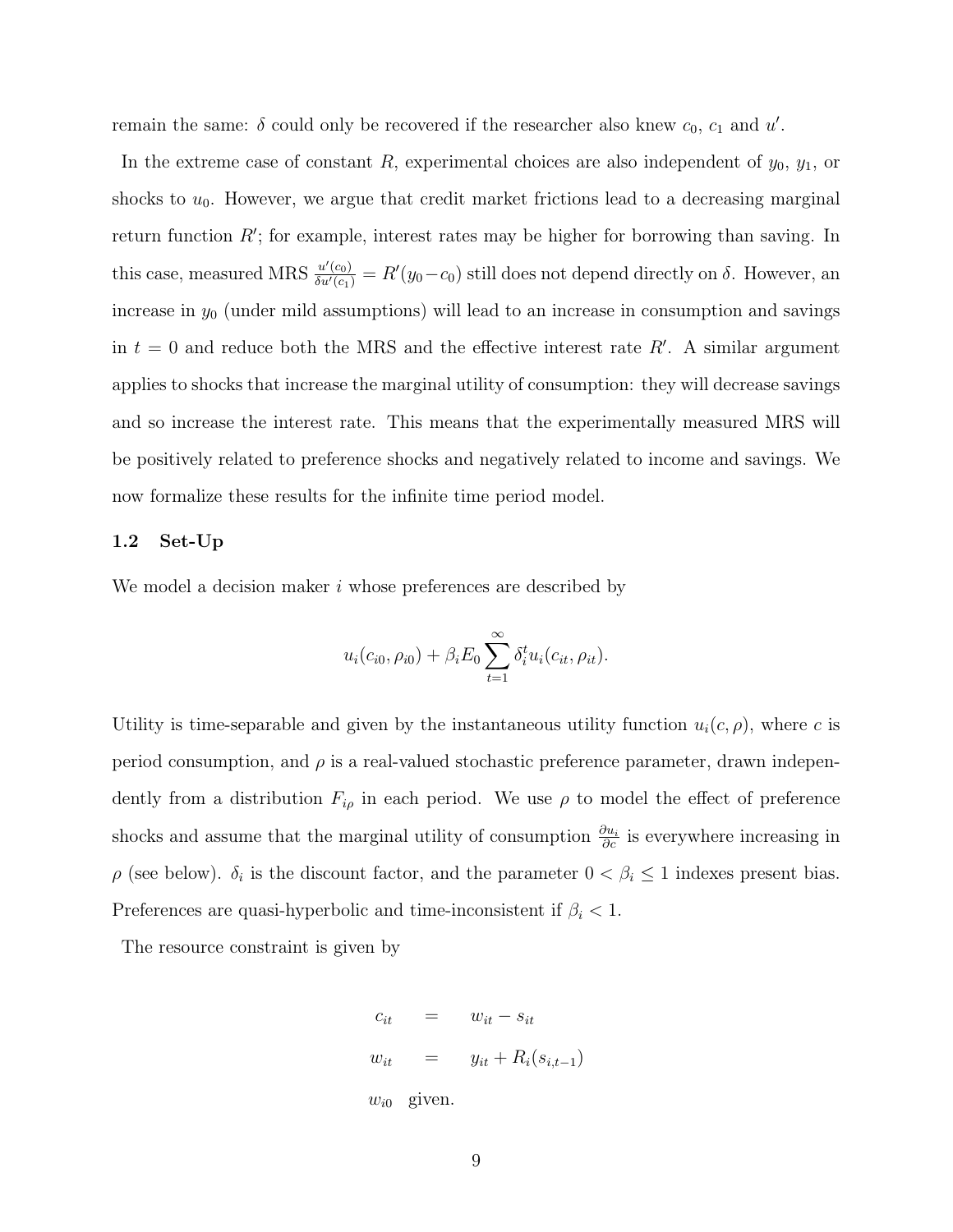The stock of savings at the end of period t,  $s_{it}$ , can be positive or negative.  $y_{it}$  is i's current income, drawn independently from a distribution  $F_{iy}$  in each period, and  $w_{it}$  is cash-onhand in t.  $R_i(s_{it})$  describes the gross returns to saving and thus the intertemporal budget constraint. From here on out we will suppress the person index  $i$  to ease notation.

We assume that  $R$  is strictly increasing, concave, and continuously differentiable. This implies that the resources available in period  $t + 1$  are increasing in  $s_t$ , but the marginal returns to saving fall as savings  $s_t$  increase, or equivalently that the cost of borrowing rises with the amount of credit. We refer to this as the *partial (credit) constraints* model.

The shape of R is a reduced-form way of modeling the (potentially individual-specific) credit and savings constraints that households in developing countries face. Decreasing returns to savings can arise from diminishing returns to capital in household production, capital market imperfections, or a finite supply of financial assets. The 'classic' liquidity-constraint model with a hard borrowing constraint but unrestricted savings (which includes "storing money under the mattress") is a limit case of this class of return function. Moreover, it can be shown that the key predictions of the model are robust to a piece-wise linear  $R$  (i.e. with points of non-differentiability) and infinite slope.

In some settings, the assumption of decreasing returns may not hold: high-return durable assets or starting a business may require a minimum investment, or formal financial instruments may offer better terms for borrowing or saving larger amounts. We do not believe these to be important factors in our data, not least because our population has little access to formal financial instruments, but they may be relevant in other settings. Appendix A discusses our justification of the shape of the return function in more detail.

The curvature of R indexes the degree to which the consumer is credit constrained: the more concave the function, the more the rate of return varies with the amount saved or borrowed. At one extreme, R is globally linear and equal to  $1 + r$ . We call this the noconstraints case. At the other extreme, as the second derivative  $R''(0) \rightarrow -\infty$ , the cost of borrowing goes to infinity, while the rate of return on savings goes to zero. In the limit,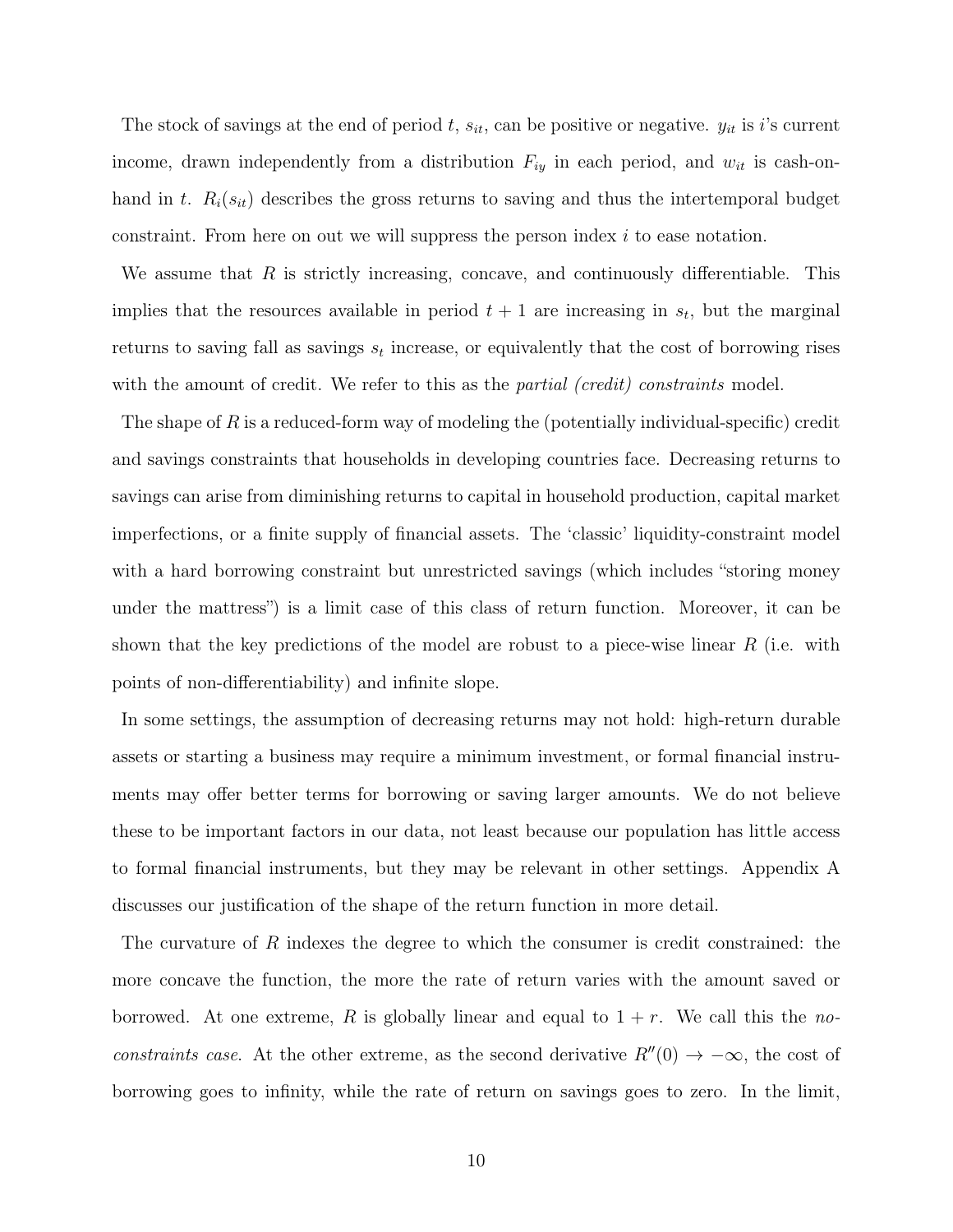no borrowing or savings are possible. We call this the *complete-constraints case*. While there is some evidence that savings constraints exist (see appendix A), our primary aim in focusing on the extreme case of complete constraints is expository: as we discuss in section 1.6.1, the complete constraints model is unique in that it allows for the identification of time preferences using average experimental choices.

#### 1.3 The Euler Equation and Marginal Rate of Intertemporal Substitution

We use the results of Harris and Laibson (2001) to identify an Euler equation for the quasihyperbolic consumer of our model. These authors characterize the set of perfect equilibria in stationary Markov strategies of the game between the different 'selves' of the consumer in different periods. We assume that consumers are sophisticated about the behavior of their future selves, though our results are essentially unchanged if people are instead naive (see appendix D.4). Because shocks are independent over time, the only state variables at time t are cash on hand  $w_t$  and the realization of the preference shock  $\rho_t$ .

Harris and Laibson (2001) provide a set of conditions under which the equilibrium of such a game can be described by what they call the Strong Hyperbolic Euler Equation (SHEE). We assume the corresponding conditions hold here.<sup>6</sup>

**Definition:** A consumption function  $c : \mathbb{R} \times \mathbb{R} \to \mathbb{R}_+$  satisfies the Strong Hyperbolic Euler Equation with credit and savings constraints if the following holds for every  $w_t, \rho_t \in \mathbb{R}$ :

$$
u'(c(w_t, \rho_t), \rho_t) = R'(s_t) \beta \delta E_t [V'(w_{t+1})]
$$
  
=  $R'(s_t) E_t \left[ \left( \beta \delta \frac{\partial c_{t+1}}{\partial w_{t+1}} + \delta \left( 1 - \frac{\partial c_{t+1}}{\partial w_{t+1}} \right) \right) u'(c(w_{t+1}, \rho_{t+1}), \rho_{t+1}) \right]$  (1)

<sup>&</sup>lt;sup>6</sup>These are: (1) The utility function u is strictly increasing and twice continuously differentiable on [0,  $\infty$ ); (2) Relative risk aversion is bounded away from zero and below infinity, i.e.  $0 < \underline{x} \leq \frac{-cu''(c,\rho)}{u'(c,\rho)} \leq \overline{x} < \infty$ , on  $[0, \infty)$  for all  $\rho$  in the support of  $F\varrho$ ; (3) The distribution function  $f_y$  is twice continuously differentiable and has a support that is bounded away from zero and below infinity; (4) The distribution  $f_{\rho}$  is twice continuously differentiable; (5)  $\max{\{\delta, \delta R(s)^{1-\underline{x}}\}} < 1$  for  $s > 0$ ; and (6) The hyperbolic discounting factor satisfies  $\beta \in [0, 1]$  and the model is parameterized such that the equilibrium consumption function is Lipschitz continuous ( $\beta$  is close to 1).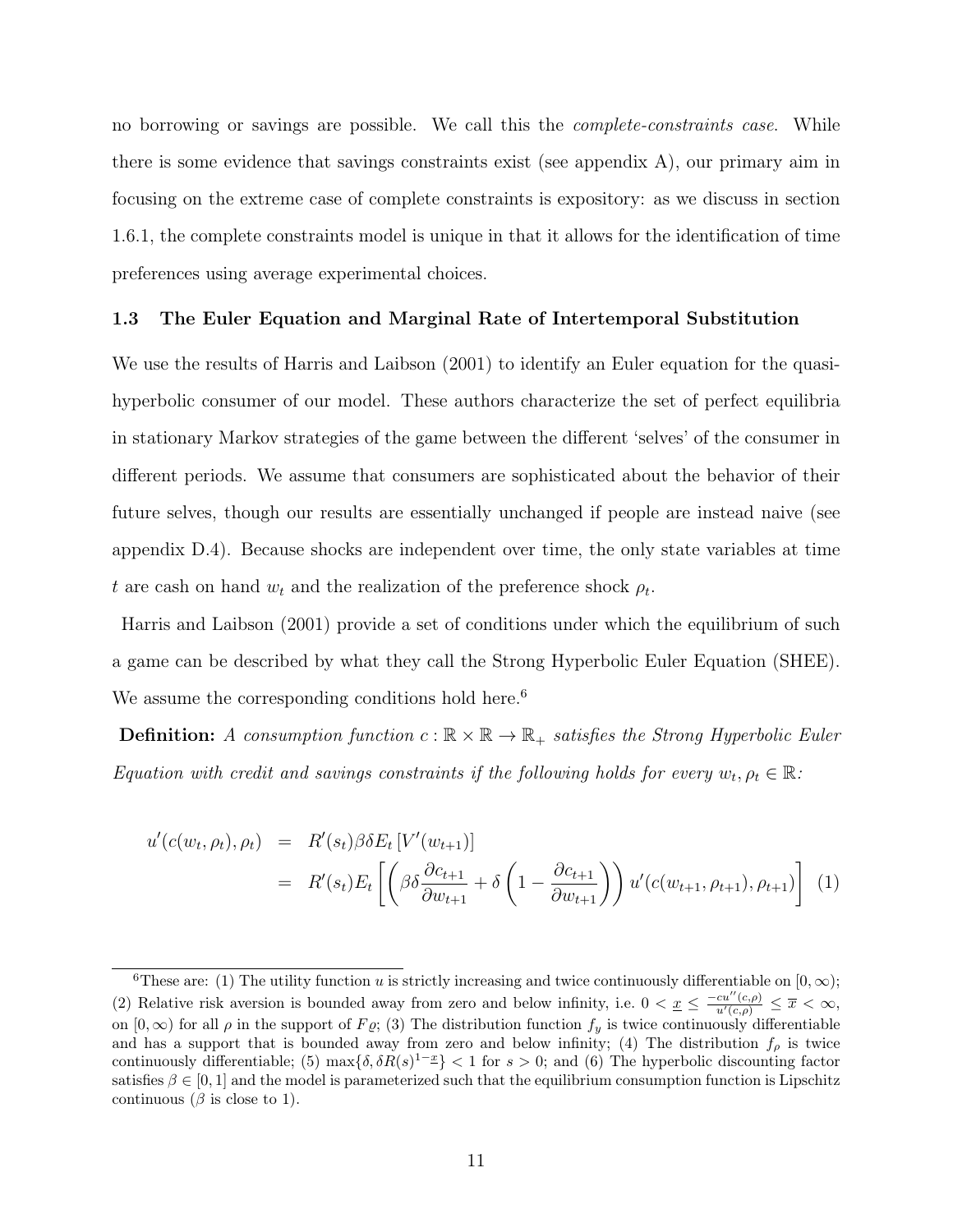This version of the SHEE has the familiar Euler equation interpretation.  $u'(c(w_t, \rho_t), \rho_t)$  is the marginal utility of consumption at t, while  $R'(s_t)$  is the rate at which money today is converted into money tomorrow. The expectation term on the right hand side of equation (1) is the expected discounted marginal value of cash on hand in period  $t + 1$  from the point of view of the agent at time t (denoted  $V(w_{t+1})$ ). The optimal allocation equalizes the marginal value of consuming funds right away and handing them to one's next-period self.

Equation (1) differs from the standard Euler equation in two ways. First, the marginal utility of income tomorrow from the perspective of time  $t$  is discounted by

$$
d_{t+1} \equiv \beta \delta \frac{\partial c(w_{t+1}, \rho_{t+1})}{\partial w_{t+1}} + \delta \left( 1 - \frac{\partial c(w_{t+1}, \rho_{t+1})}{\partial w_{t+1}} \right)
$$

rather than a time-invariant discount factor. This effective discount factor is a weighted average of the short-run discount factor  $\beta\delta$  and the long-run discount factor δ, where the (time-variant) weight is given by the future propensity to consume. Second, the standard market interest rate term  $1 + r$  is replaced by the savings-dependent rate of return  $R'(s_t)$ . Rearranging, we can express the MRS of the consumer as:

$$
MRS_t \equiv \frac{u'(c(w_t, \rho_t), \rho_t)}{E_t \left[d_{t+1} u'(c(w_{t+1}, \rho_{t+1}), \rho_{t+1})\right]} = R'(s_t). \tag{2}
$$

Note that MRS is constant and equal to  $1 + r$  in the no-constraints case. In the completeconstraints case, the marginal propensity to consume equals one,  $d_{t+1} = \beta \delta$ , and the identity  $w_t = y_t = c_t$  holds in every period, so

$$
MRS_t = \frac{u'(y_t, \rho_t)}{\beta \delta E_t u'(y_{t+1}, \rho_{t+1})}.
$$

#### 1.4 Choice in MPL Experiments

Assume that the subject has optimized her consumption plan given her current period's income  $y_t$  and realized shock  $\rho_t$ . Her current level of consumption is  $c_t^*$  and her savings are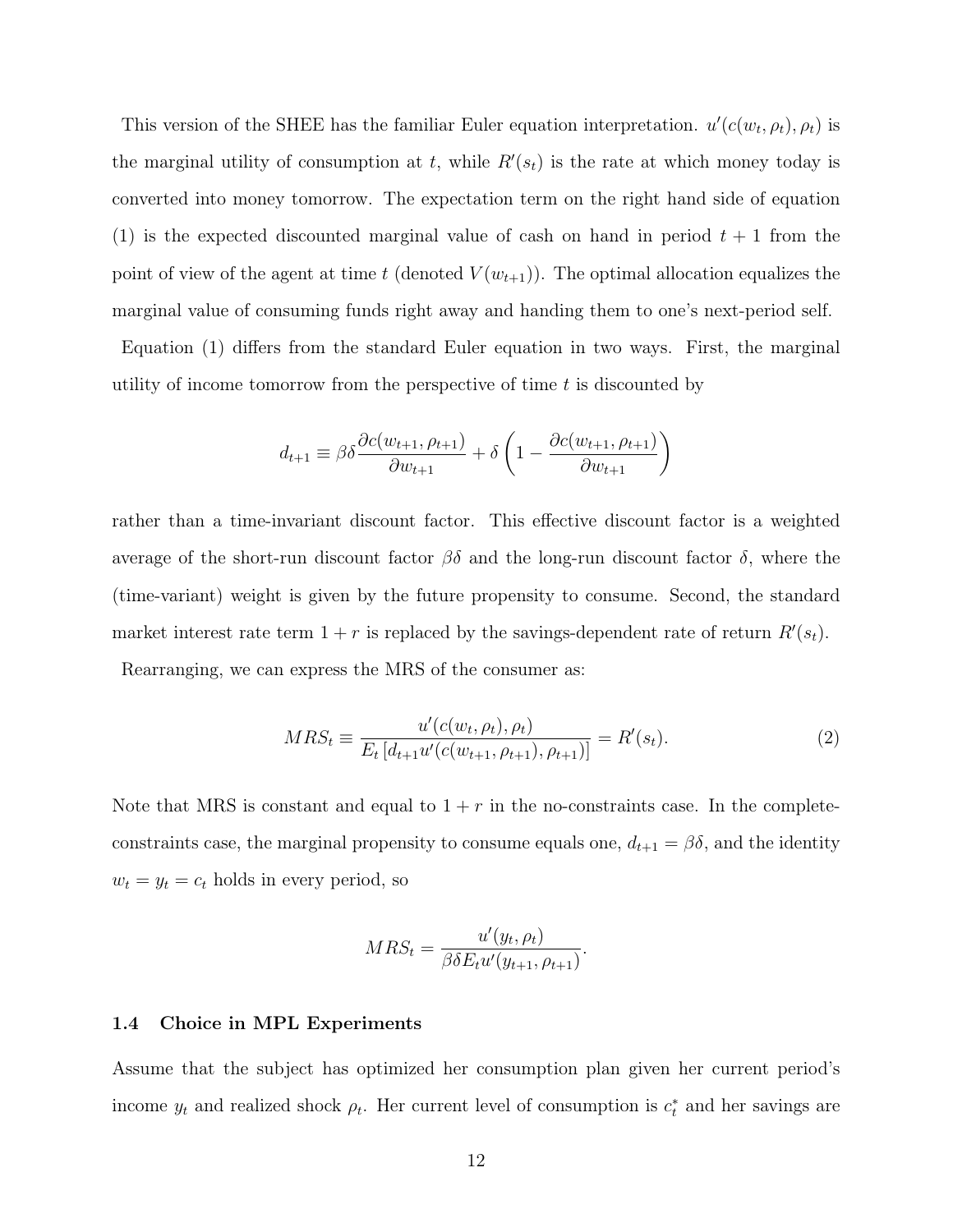$s_t^*$ . Now she is offered the experimental choice of a payoff of  $a_1$  one period ahead vs.  $a_0$ immediately. We will now show that her experimental choices reveal her MRS, as long as these payoffs are small. This is regardless of whether experimental payouts in the current period must be consumed immediately, or current period consumption can be adjusted.

**Proposition 1.** Consider the decision maker's preferences between receiving  $a_0 > 0$  immediately and  $a_1 > 0$  in the next period, and the set of all such payments with the ratio  $\frac{a_1}{a_0} = \hat{R}$ . There exists a non-zero bound on  $a_0$  (and  $a_1 = \hat{R}a_0$ ) below which the decision maker will strictly prefer the earlier payment if

$$
R'(s_t^*) = \frac{u'(c_t^*, \rho_t)}{E_t \left[d_{t+1}u'(c(w_{t+1}, \rho_{t+1}), \rho_{t+1})\right]} > \hat{R},\tag{3}
$$

 $\Box$ 

regardless of whether  $a_0$  must be consumed immediately or if the decision maker can adjust her consumption and saving decision in period t. The later payment will be strictly preferred if the inequality is reversed.

### Proof. See appendix B.

The proposition shows that the pairwise choices in the MPL experiment provide an interval estimate of the MRS. At the point of indifference between earlier and later payments the relative marginal value of money in the two periods is (approximately) equal,<sup>7</sup> both in terms of its consumption value, and its investment value. The subject's experimental choices approximate the slope of the budget constraint  $R'(s_t^*)$  when they can arbitrage the payoffs, and the slope of the indifference curve at  $s_t^*$  without arbitrage, and at the optimum these are equal.

<sup>&</sup>lt;sup>7</sup>To give an idea of how this approximation performs, consider the utility function  $u(\omega + a) = \frac{(\omega + a)^{1-r}}{1-r}$  $1-r$ with  $r = 0.741$ , as in Andersen et al. (2008) (with payments converted to Danish Krona) and consider a one-standard deviation shock to consumption. With  $\omega$  equal to mean consumption in our data (roughly \$14), and  $\omega'$  mean consumption plus one standard deviation (roughly \$28),  $\frac{u'(\omega)}{u'(\omega')} = 1.67$ . We can compare this with  $\frac{u(\omega)-u(\omega+a)}{u(\omega')-u(\omega'+a)}$  for different experimental payments a. For  $a=1$  USD this ratio is 1.65, an error of about 1.2%. For  $a = 0.15$  USD (our mean immediate payment) this ratio is 1.67 to 2 decimal places, an error of about 0.2%.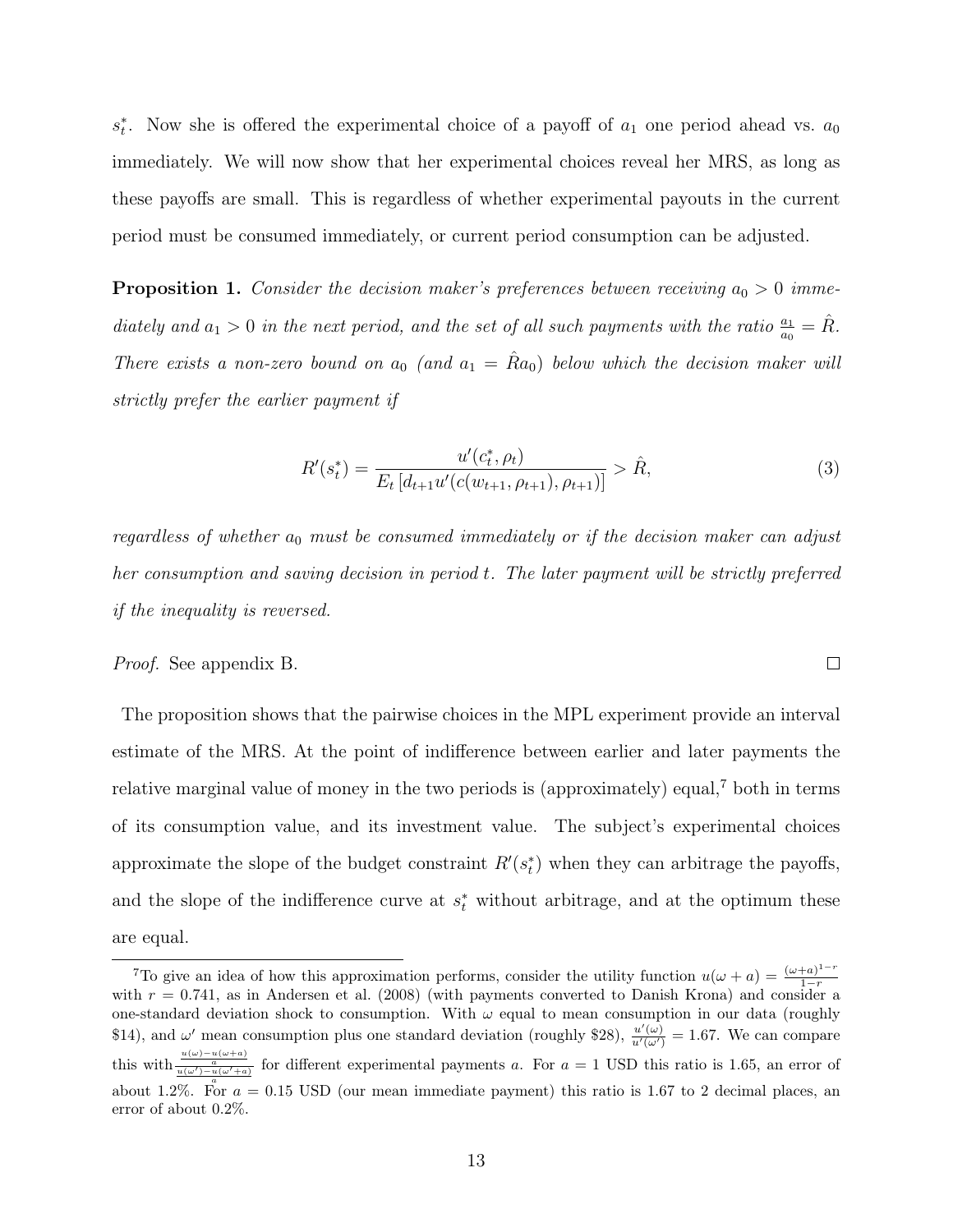A similar argument can be used to determine the subject's choice between future payments at  $t = 1$  and  $t = 2$ , evaluated at period  $t = 0$ .

**Proposition 2.** Consider the decision maker's preferences between receiving  $b_1 > 0$  at  $t + 1$ and  $b_2 > 0$  at  $t + 2$ , and the set of all such payments with the ratio  $\frac{b_2}{b_1} = \hat{R}$ . There exists a non-zero bound on  $b_1$  (and  $b_2 = \hat{R}b_1$ ) below which the decision maker will strictly prefer the earlier payment if

$$
\frac{E_t \left[d_{t+1} u'(c_{t+1}, \rho_{t+1})\right]}{E_t \left[d_{t+1} d_{t+2} u'(c_{t+2}, \rho_{t+2}) + O_b\right]} > \hat{R}
$$
\n<sup>(4)</sup>

 $\Box$ 

where  $O_b$  is an 'approximation error' that equals zero if either the decision maker is timeconsistent, or the interest rate is fixed (the no-constraints case). The later payment will be strictly preferred if the inequality is reversed.

Proof. See appendix B.

Note that  $d_{t+2}$  is the discount rate that the  $t + 1$  self applies in trade-offs between periods  $t + 1$  and  $t + 2$ . We will discuss implications of this result in section 1.6.1.

#### 1.5 Predictions of the Partial Credit Constraints Model

Next, we use the model to make predictions about the relationships between measured MRS and savings, income shocks, and preference shocks, and show how these can differentiate between credit regimes. All proofs from this section appear in appendix C.

First, we consider exogenous variation in income. It is straightforward to show that, all else equal, higher income is associated with higher savings, and therefore lower measured MRS.

Prediction (Income shocks and MRS): Consider a decision maker who holds savings from the previous period  $s_{t-1}$  and has preference parameter  $\rho_t$ . For any two possible income realizations  $y_t$ ,  $y'_t$  and associated  $MRS_t$ ,  $MRS'_t$ ,  $y_t > y'_t$  implies  $MRS_t < MRS'_t$ .

Next, we consider the preference parameter  $\rho$ . The notion that the derivative of u may vary randomly for a given level of c is motivated by the observation that measured consumption spending and true "value of consumption" do not always perfectly line up. In particular,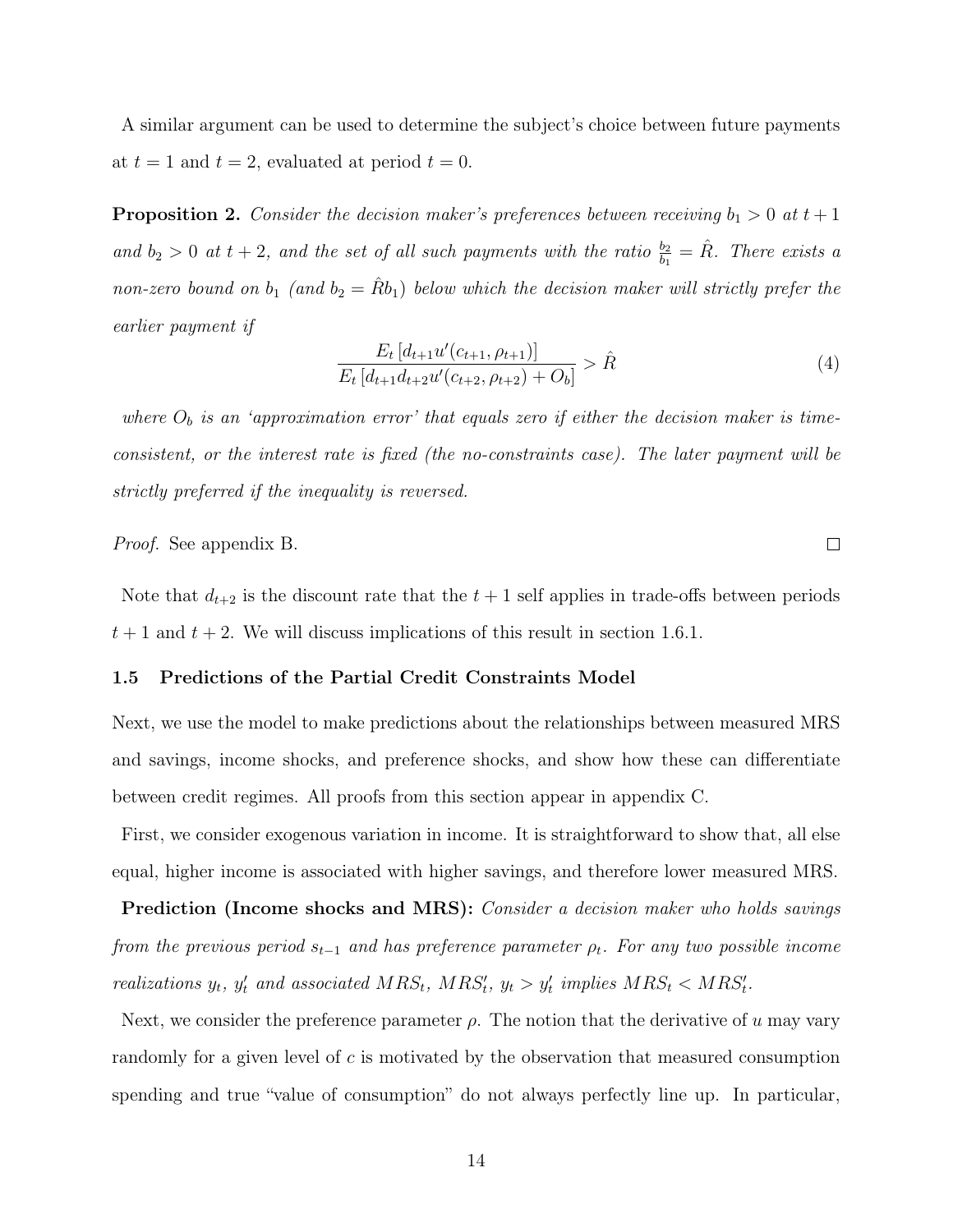if we think of the c in the utility function as total consumption expenditure, we have to account for variation in spending that does not translate into immediate utility gains. For example, the expenditure to "undo" an adverse event such as the theft of a productive asset, illness of a family member, or damage to one's house does not actually increase the decision maker's utility in the same way as, say, buying a meal would. A household that is subject to such an event has a higher marginal utility of consumption than a household with the same level of c but without this event. Such a preference shock will lead to an increase in measured consumption and a reduction in savings.

Prediction (Preference shocks and MRS): Consider a decision maker with cash on hand  $w_t$ . For any two realizations of the preference shock  $\rho_t$ ,  $\rho'_t$  and the associated  $MRS_t$ ,  $MRS'_{t}$ ,  $\rho_{t} < \rho'_{t}$  (and therefore  $\frac{\partial u(c,\rho_{t})}{\partial c} < \frac{\partial u(c,\rho'_{t})}{\partial c}$  for all c) implies  $MRS_{t} < MRS'_{t}$ .

Note that these predictions refer to exogenous changes in income and preferences (shocks) but not endogenous (chosen) changes in income, e.g. from increased labor supply (see appendix D.1 for a discussion). We exploit the prediction that income sources with greater exogenous variation should be more strongly negatively related to MRS in section 3.1.

Our third prediction uses the fact that an increase in  $s_t$  is directly associated with a fall in  $MRS_t$  through the shape of the returns function R. Note that, even though the level of savings  $s_t$  is endogenously chosen by the household and may depend on the shape of  $R$ ,  $MRS_t = R'(s_t)$  holds with equality in each period.

**Prediction (Savings and MRS):** For any two possible savings levels  $s_t$ ,  $s'_t$  and associated  $MRS_t, MRS'_t, s_t > s'_t \implies MRS_t < MRS'_t.$ 

Also of interest is the relationship between household spending and MRS. In the fullconstraints model, consumption and income are the same (save for reporting and measurement error), and so spending will be negatively related with MRS. In the no-constraints or narrow-bracketing models, the MRS is unaffected by spending. In the partial-constraints model, the relationship depends on the relative importance of income and preference shocks. If there are few or no preference shocks, then spending is determined mostly by income.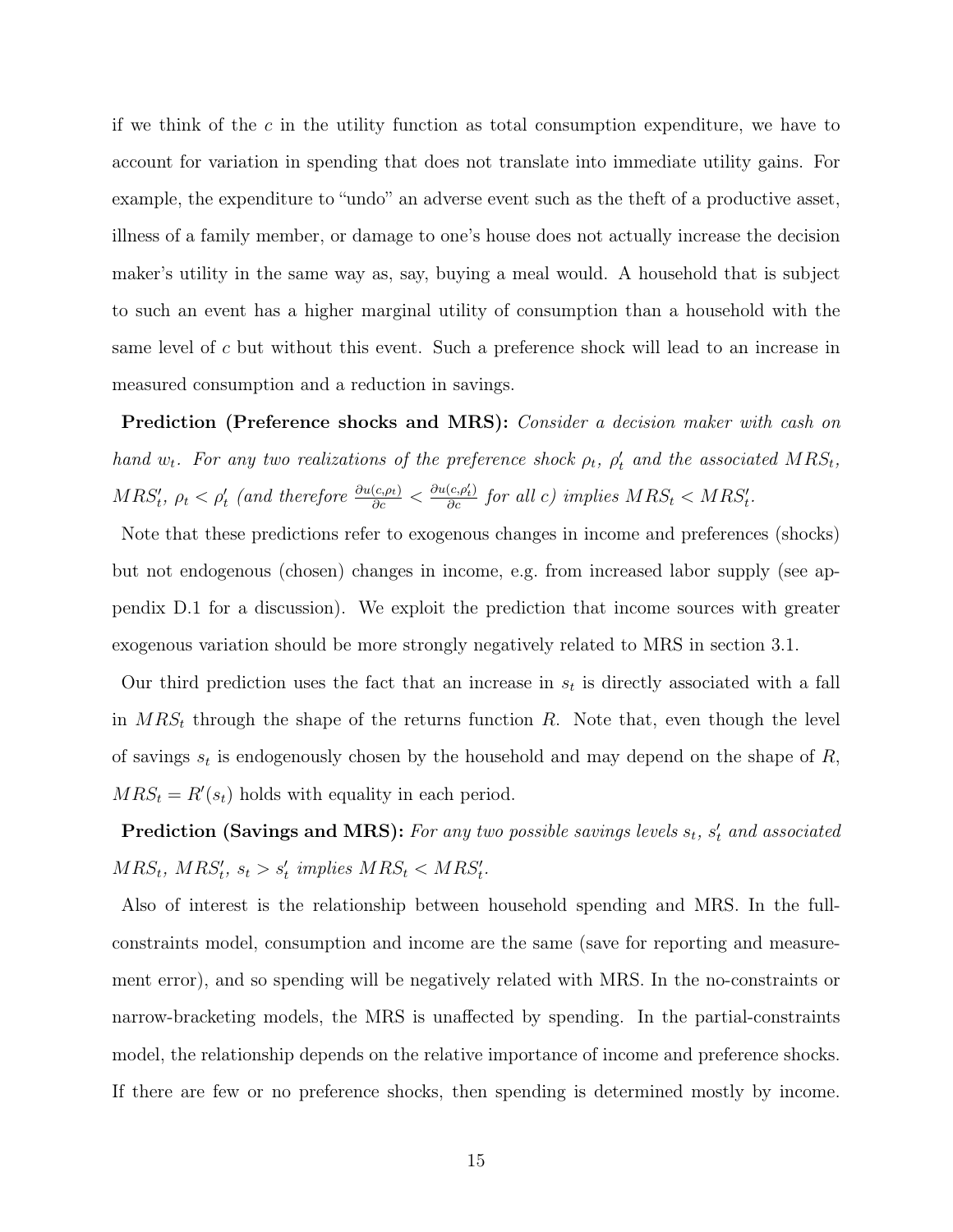Subjects will consume more when income is high, and so spending and MRS will be negatively correlated. However, if preference shocks dominate, then MRS and spending will be positively correlated: for example if an asset used in household production breaks and has to be replaced, then spending will be high in that week, but utility-relevant consumption (e.g. food) will be low, and so the MRS will be high. In appendix C.1, we formalize this claim, and show how the relationship between MRS and spending could, under simplifying assumptions, be used to bound the relative variance of income and preference shocks.<sup>8</sup>

All predictions are summarized in table 2.

<sup>&</sup>lt;sup>8</sup>We note that shocks to expected future income could also give rise to a positive relation between spending and MRS.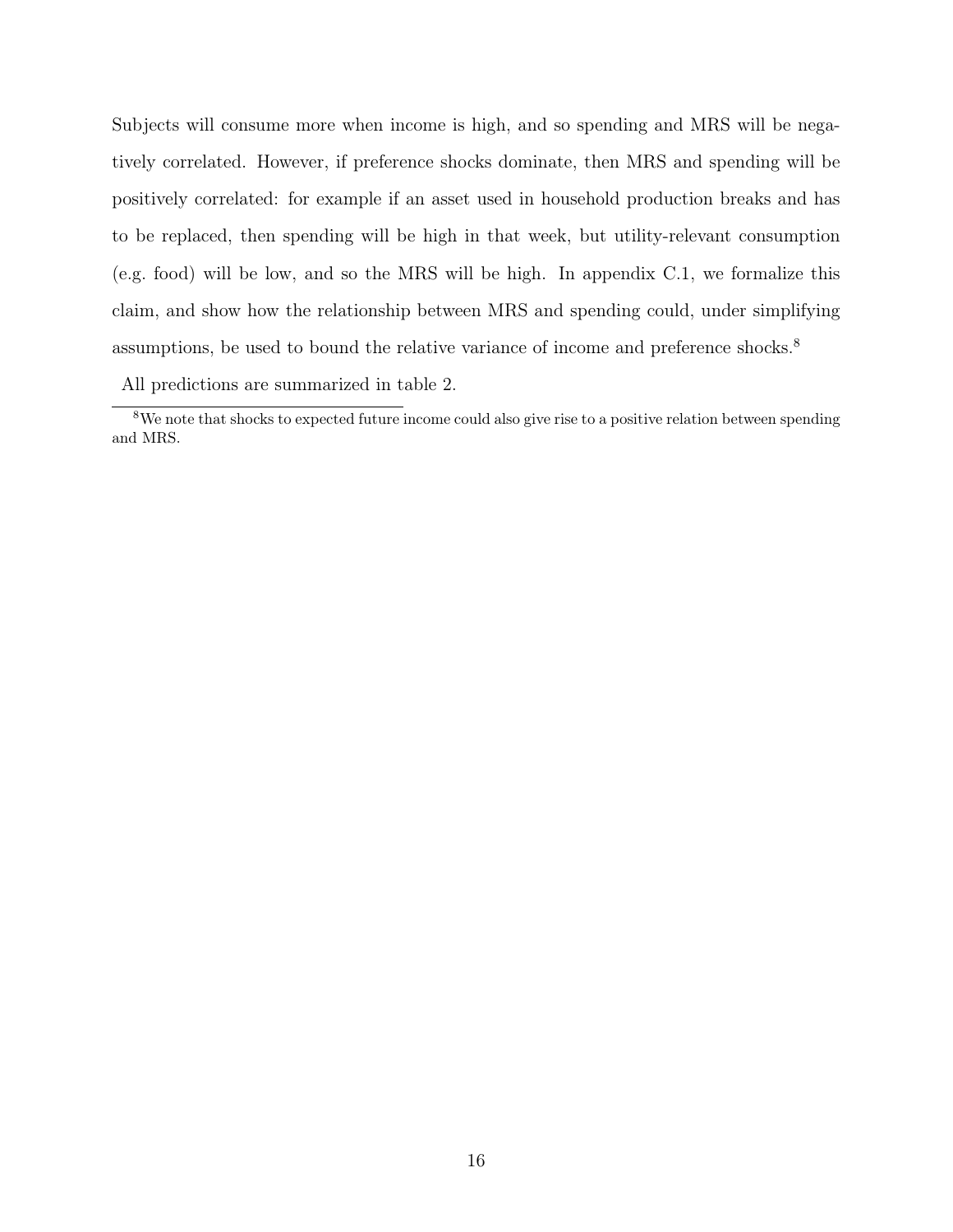|                                              | Expected Relationship with MRS                  |       |  |                |  |  |  |
|----------------------------------------------|-------------------------------------------------|-------|--|----------------|--|--|--|
|                                              | Inc. shocks Pref. shocks<br>Spending<br>Savings |       |  |                |  |  |  |
|                                              | $s_t$                                           | $y_t$ |  | $c_t$          |  |  |  |
| Narrow bracketing $(R$ irrelevant)           |                                                 |       |  |                |  |  |  |
| No credit constraints $(R' = 1 + r)$         |                                                 |       |  |                |  |  |  |
| Full credit constraints $(R' = 0 / -\infty)$ | $\theta$                                        |       |  | same as income |  |  |  |
| Partial credit constraints $(R'' < 0)$       |                                                 |       |  | indeterminate  |  |  |  |

Table 2: Predicted Relationships between MRS and Financial Variables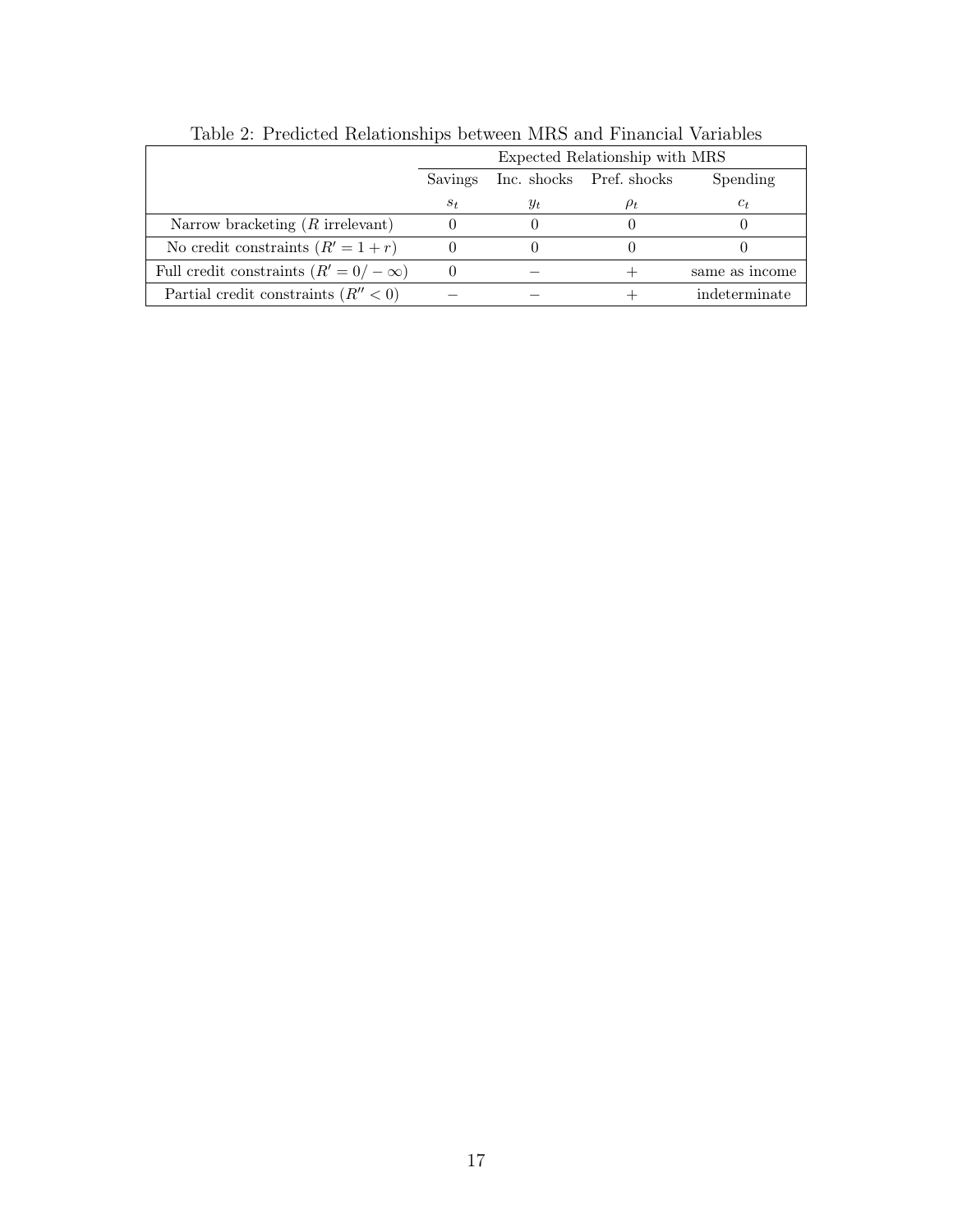The predictions regarding preference and income shocks differentiate our model with credit constraints from narrow bracketing and the no-constraints version of the model. Both predict no relationship between shocks and MRS, in the first case by assumption, in the second because such shocks do not affect the effective interest rate faced by the household. The relationships of MRS with savings and spending serve to differentiate the partial- and complete-constraints version of our model. Under complete constraints, savings are zero, so that any difference between income and spending is due to measurement error. In this case we would not expect a relationship between savings and MRS, while spending and income must have the same relationship with MRS.

The above results pertain to the sign of the relationship between MRS and alternative realizations of other variables (income, spending, and preference shocks) in the same period. We show in appendix C that the covariance between MRS and each of the variables calculated from a T-length sample will, under mild conditions, have the same sign in expectation.

Our model of experimental decisions makes strong rationality assumptions, especially given that the experimental payments are small and therefore errors are not very costly. However, if outside consumption is chosen optimally, our predictions go through as long as subjects recognize changes in the value of money today relative to expected value of money in the future (e.g. through changes in the interest rate), and adjust their experimental choices on average in the right direction.

If outside consumption is not chosen optimally, experimentally measured MRS may still respond to shocks as we predict, as long as the subject feels relatively rich after a positive shock, and relatively poor after a negative one. For example, consider a heuristic model in which the subject applies their utility function to current consumption, but evaluates cash on hand in the future according to some constant function. This subject would behave in line with our predictions of experimental choices under the partial credit constraints model outlined above. Whether the correlations in table 2 would still be able to differentiate between credit regimes in such a case depends on the specifics of the model, for example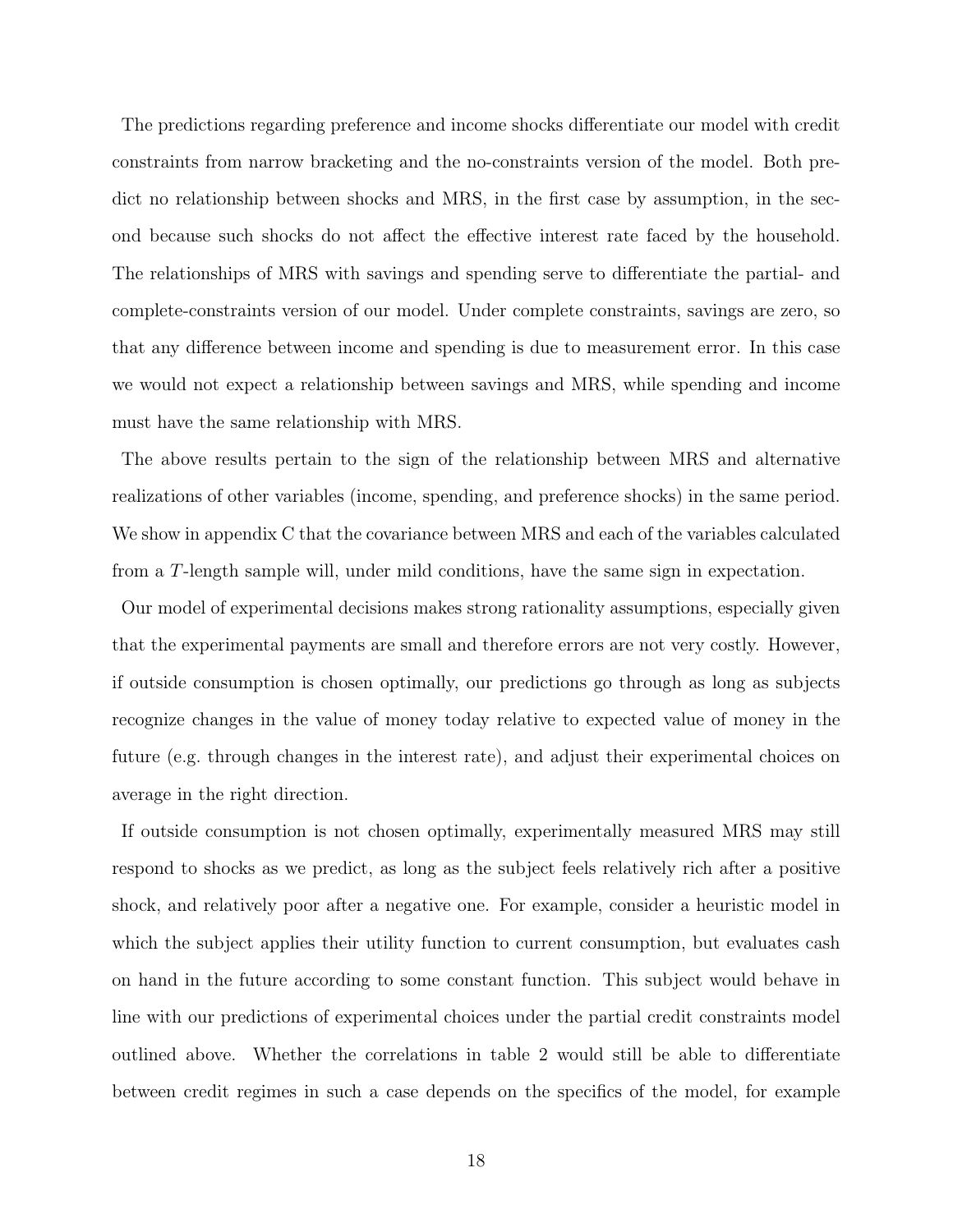whether an unconstrained household succeeds in keeping their marginal utility constant.

#### 1.6 Implications

As we show below, the predictions of our proposed model for the relationship of MRS with shocks and savings are supported by the data. We can therefore use the model to ask what can be learned from the experimental measurement of intertemporal trade-offs. We first discuss what conclusions can be drawn about a subject's time preference parameters. Then we show how such experiments can be exploited for empirical research on the effect of financial shocks on household finances and the availability of intertemporal consumption smoothing and (self-) insurance.

#### 1.6.1 Implications for the Measurement of Time Preference Parameters

Section 1.4 shows that, if our model is correct, measured MRS from decision A will typically not directly reflect the discount factor, as is often assumed in time preference experiments. Moreover, decision A and B together do not generally give us information about the (level of) present bias or the value of  $\beta$ .

To see this, substitute the Euler equation into our expression for  $\frac{b_2}{b_1}$  to get

$$
\frac{b_2}{b_1} \approx \frac{E_t \left[d_{t+1} \cdot E_{t+1} \left[d_{t+2} u'(c_{t+2}, \rho_{t+2})\right] \cdot R'(s_{t+1})\right]}{E_t \left[d_{t+1} d_{t+2} u'(c_{t+2}, \rho_{t+2}) + O_b\right]}
$$
\n
$$
= \left\{ E_t \left[R'(s_{t+1})\right] + \frac{Cov \left(d_{t+1} \cdot E_{t+1} \left[d_{t+2} u'(c_{t+2}, \rho_{t+2})\right], R'(s_{t+1})\right)}{E_t \left[d_{t+1} d_{t+2} u'(c_{t+2}, \rho_{t+2})\right]} \right\}
$$
\n
$$
\times \frac{E_t \left[d_{t+1} d_{t+2} u'(c_{t+2}, \rho_{t+2})\right]}{E_t \left[d_{t+1} d_{t+2} u'(c_{t+2}, \rho_{t+2}) + O_b\right]} \tag{5}
$$

where  $O_b$  is the 'approximation error' defined in Proposition 2.

The first term in this expression is the expected future interest rate, which, in a stationary economy, is (approximately) *equal* to the expectation of  $\frac{a_1}{a_0} \approx R'(s_t)$ . This is the rate at which money can be transferred between  $t + 1$  and  $t + 2$  outside the experiment. This equivalence occurs here because the subject at time t can only choose when payments are received, not when they are consumed. This means to a first approximation that the best they can do is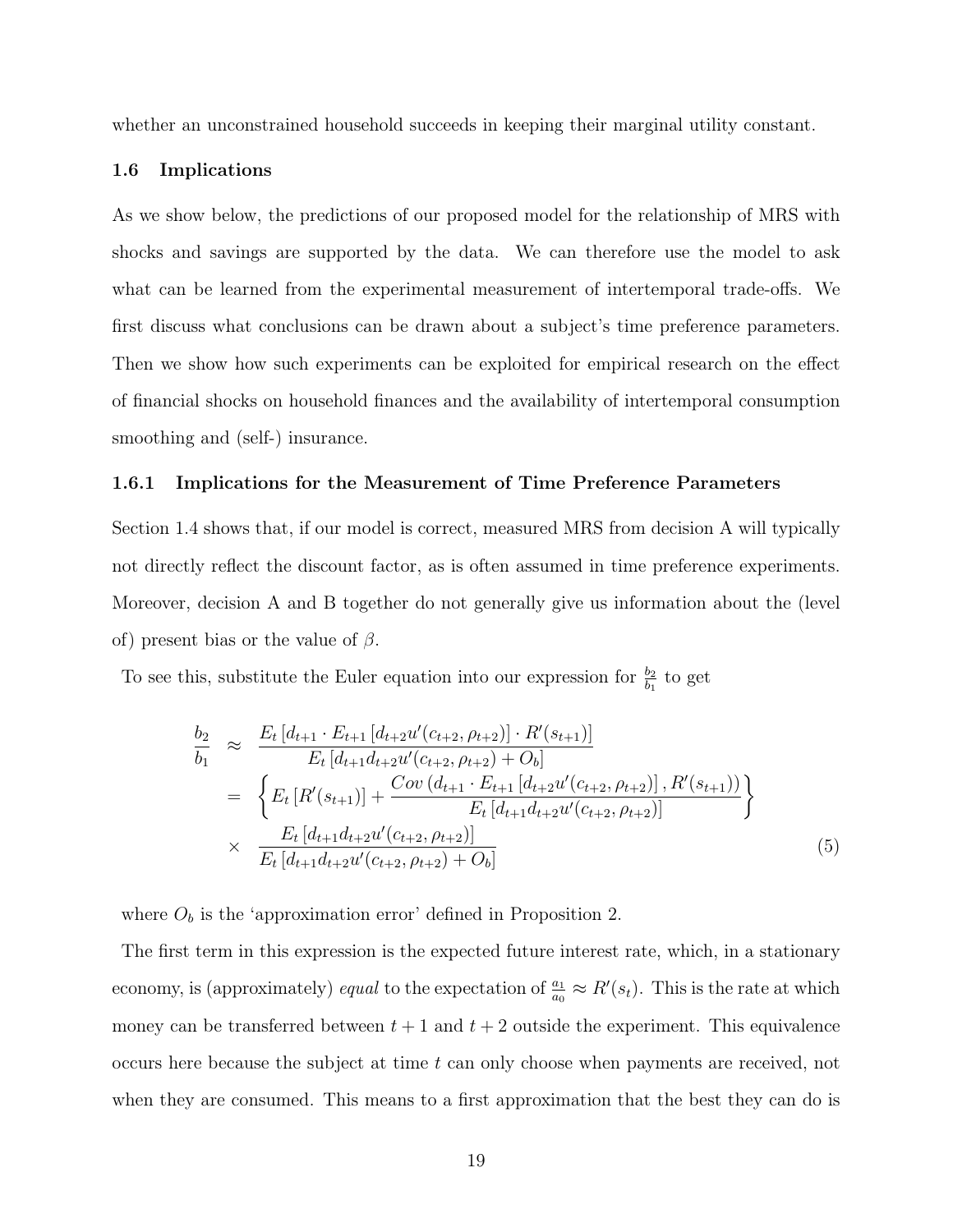maximize expected discounted income.

The covariance term arises from the fact that self  $t$  must predict both future consumption utility and the future interest rate. Consider for example the exponential discounting case, where  $d_t = \delta$ , and assume there are no preference shocks. In this case, the covariance term is positive and the term in brackets is *greater* than  $\frac{a_1}{a_0}$  on average, since both u' and R' vary negatively with  $s_{t+1}$ . This argument continues to hold with quasi-hyperbolic discounting if the marginal propensity to consume does not respond too strongly to financial shocks. The covariance term disappears only if either there are no credit constraints  $(R'$  is constant) or if credit constraints are very high and savings vary little with income  $(c_{t+2}$  becomes independent of  $s_{t+1}$ ).

The last term is a multiplier that equals one if  $O<sub>b</sub>$  equals zero. From Proposition 2, this is the case if either there are no credit constraints, or the decision maker is not present biased (i.e.  $\beta = 1$ ). We show in appendix B that the term  $O_b$  will be *positive* if the decision maker is present biased (as long as  $\beta$  is not too far from one) and the interest rate varies with savings, as in our model.

One approach to identifying time inconsistency in the literature has been to use preference reversals between decisions A and B to conclude that there is present bias, without necessarily identifying  $\beta$  exactly. Note that, without narrow bracketing, any individual preference reversal may be due to financial shocks. Moreover, the covariance term tends to bias any estimate of  $\frac{b_2}{b_1}$  upwards, making decision B on average less patient than decision A. However, if  $O_b$  is positive, which can only be the case if  $\beta < 1$ , the term in brackets in the expression above is multiplied by a number less than one. Thus, assuming that the economy is stationary, and our model of partial credit constraints is correct, we would observe decision B to be on average more patient than decision A *only if* there is present bias, either on the individual level (when observing many decisions for one person) or on the population level. Due to the covariance term, however, the converse is not true, that is, the presence of present bias does not imply that decision B must be more patient than A on average.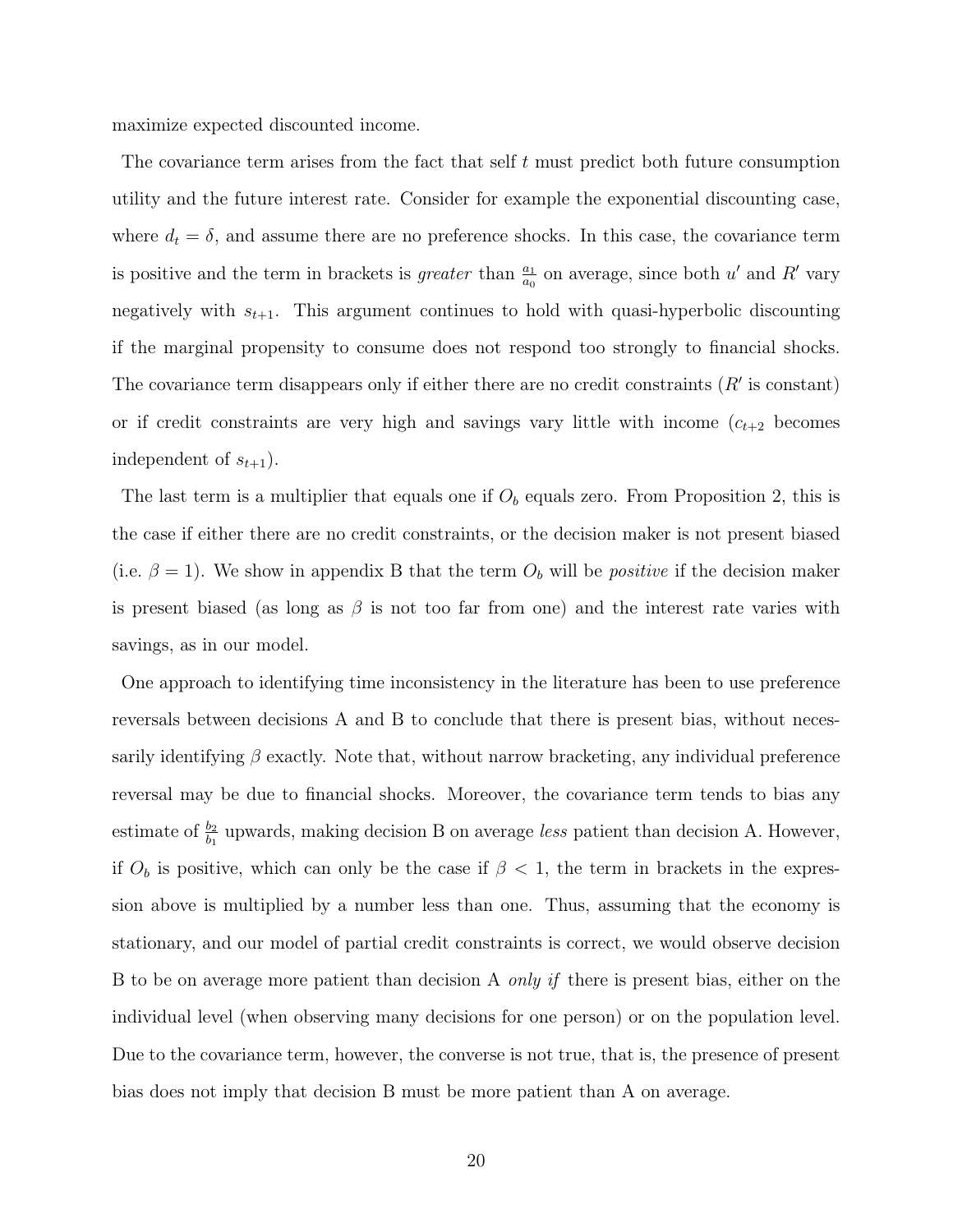Can there be any further progress on identifying  $\beta$  and  $\delta$  from decisions A and B? The answer is yes, but only in some special cases. Specifically, equation (2) shows that the MRS identifies the (effective) discount factor if  $u'(c(w_t, \rho_t), \rho_t) = E_t [u'(c(w_{t+1}, \rho_{t+1}), \rho_{t+1})]$ . This holds for example if the household has globally linear utility or if consumption is constant in all periods because there are no shocks.<sup>9</sup> The expression also holds in expectation if  $u'$ is stable over time and the decision maker is subject to complete credit constraints, so that marginal utility in each period is determined only by realized income and preference shocks. Moreover, we have

$$
E\left(\frac{a_1}{a_0}\right) = E\left(\frac{u'(y_t, \rho_t)}{\beta \delta E_t u'(y_{t+1}, \rho_{t+1})}\right) = \frac{1}{\beta \delta}, \text{ and}
$$

$$
E\left(\frac{b_2}{b_1}\right) = E\left(\frac{E_t \left[u'(y_{t+1}, \rho_{t+1})\right]}{\delta E_t \left[u'(y_{t+2}, \rho_{t+2})\right]}\right) = \frac{1}{\delta}
$$

where  $E(\cdot)$  denotes the unconditional expected value. As a result, the difference between decision A and B can be used to identify time inconsistency on average.<sup>10</sup>

We return to possible pathways for the identification of time preferences from experimental data in the conclusion.

# 1.6.2 Implications for the Measurement of Consumption Smoothing and Insurance

While our results are somewhat pessimistic about identifying time preference parameters from experimental measures of MRS, they suggest that these can instead help us understand the financial shocks and constraints that affect a household. Repeated MPL experiments can be used to measure the variance of individual MRS over time and between subjects, and the covariance between MRS and other financial variables. Measuring MRS in this way is

<sup>&</sup>lt;sup>9</sup>In the case of linear utility, the decision maker would adjust savings until reaching the point at which  $R'(s_t) = \frac{1}{E_t(d_{t+1})}.$ 

 $10$ Note that adding more choices over payments in different time periods does not help. For example, even under the partial constraints model, transitivity implies that the MRS between periods 0 and 2 should equal the MRS between 0 and 1, multiplied by the MRS between period 1 and 2. Thus, such questions would not provide new information that would help identify time preference parameters (although they might help pin down measurement error).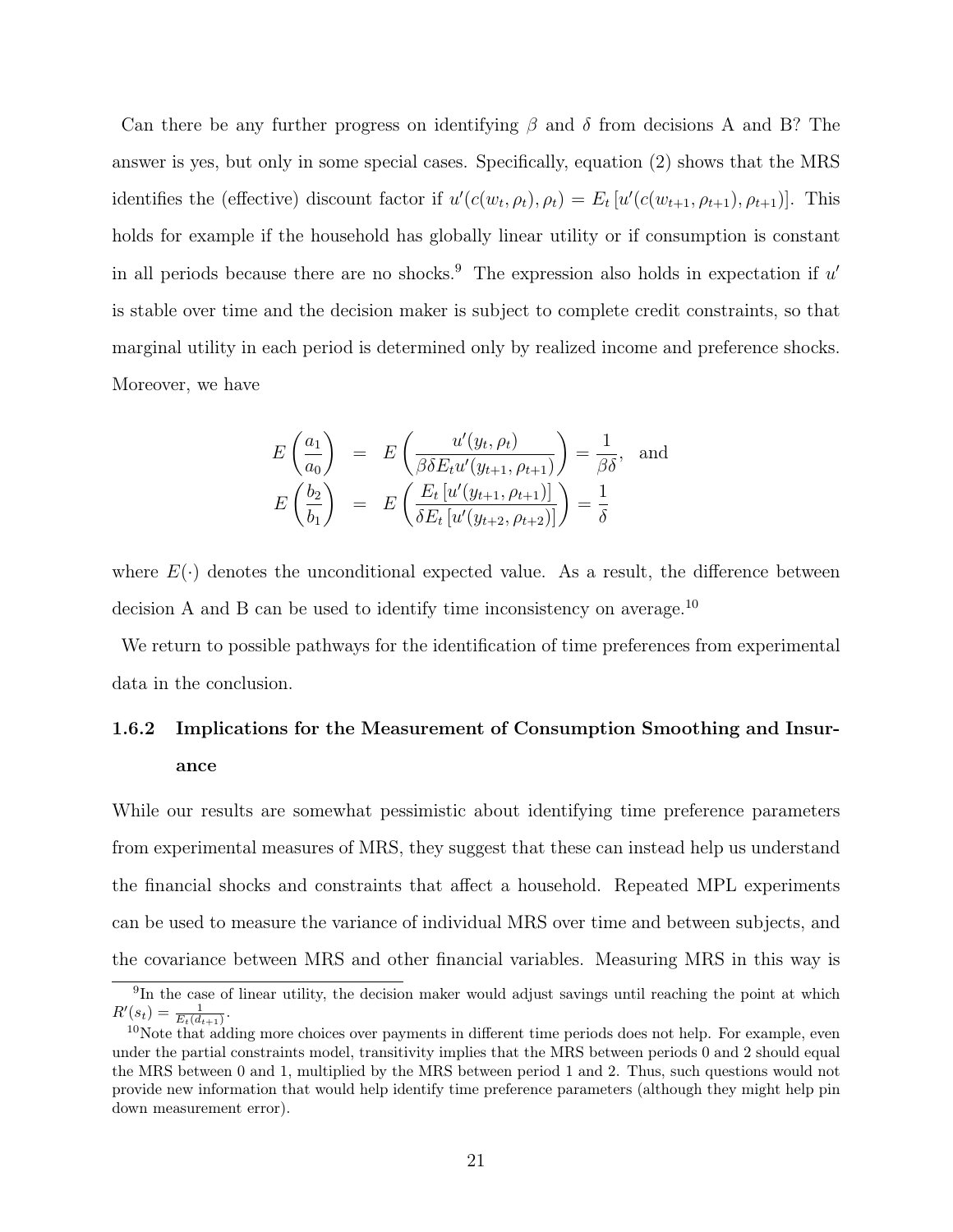significantly easier than (for example) inferring changes in marginal utility from the variance of consumption, and is unaffected by the problem of preference shocks (which we show to be important in section 3).

This methodology has many potential applications. As we have shown in section 1.5, the relationship between MRS and other financial variables can help to determine the credit regime faced by a household. Furthermore, the better a household's ability to smooth financial shocks, the lower should be the overall variance of its MRS, as well as its MRS response to exogenous shocks (e.g. promised future payments). This could be used to test the impact of programs designed to improve household consumption smoothing, for example of the type evaluated in Karlan et al. (2014).

MRS measurements can also be used to test predictions about the first-order conditions for intertemporal consumption allocation over time. Starting with Hall (1978), a large literature has examined systematic deviations of observed consumption choices from the path prescribed by (a linear approximation of) the Euler equation due to factors such as credit constraints (see e.g. Zeldes (1989); Runkle (1991) for early examples). Other models make predictions for the effects of incentive constraints in problems of risk sharing on (inverse) MRS, and test them using implications for consumption allocations over time (e.g. Rogerson (1985); Green and Oh (1991); Ligon (1998); Golosov et al. (2003); Kocherlakota and Pistaferri (2009); Attanasio and Pavoni (2011); Karaivanov and Townsend (2014); Kinnan (2019)). Yet it has long been recognized that the estimation of (log-linearized) Euler equations is hampered by approximation bias (e.g. Ludvigson and Paxson (2006); Carroll (2001)), whereas nonlinear GMM approaches lead to inconsistent estimates when there is measurement error (see Alan et al. (2009) for a discussion). Correlated measurement error can bias the results when studying consumption and income over time (Runkle (1991)), which is a concern given that these variables are often difficult and costly to measure (Grosh and Glewwe (2000)).

Experimental measures of MRS may be able to address some of these issues, assuming that the measurement error in them is independent from concurrent measures of financial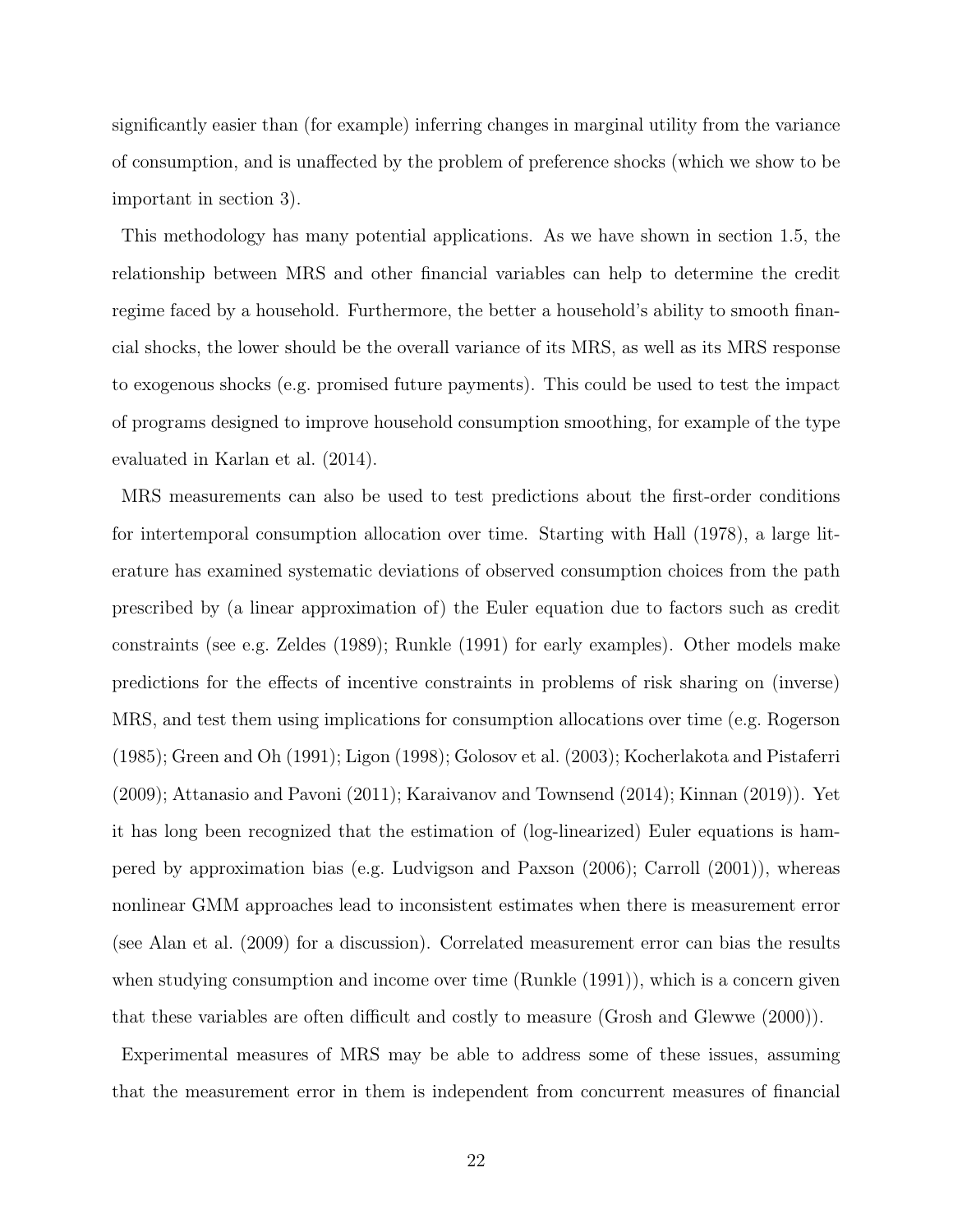variables. As a simple, illustrative example, consider the classical test of full insurance (Townsend (1994); Deaton (1997); Mace (1991)). Without a savings technology, the Pareto optimal choice by a social planner in period  $\theta$  will allocate consumption in any period  $t$  and any state of nature s such that weighted marginal utility is equalized across individuals. This means that the full-insurance model in its purest form predicts that MRS is the same for all individuals in any given period, and this prediction can be tested with experimental MPL data. Weaker predictions, such as whether or not MRS is related to individual-specific shocks (in addition to group-level shocks) can also be tested.<sup>11</sup>

Townsend (1994) and others conduct equivalent tests with consumption and income data only, by using a specific utility function (typically CARA or CRRA) to predict the comovement of individual and group consumption or to test the residual effect of individual income on consumption. Early applications of these tests show problems with this approach; for example, Mace (1991) carries out the test for both a power and an exponential utility function and rejects full insurance in one case but not the other. As Kinnan (2019) and many others have pointed out, measurement error in right-hand side variables or correlated measurement error in individual consumption and income<sup>12</sup> may also lead to a spurious effect of individual income on MRS. By contrast, the use of experimental data does not require estimating MRS from consumption, and measurement error in the experimental data is less likely to be correlated with measurement error in the data on financial shocks. This is particularly important in the presence of preference shocks, which drive a wedge between consumption expenditure and utility. As we discuss below, our data suggests such shocks are quantitatively important.

<sup>&</sup>lt;sup>11</sup>In an earlier version of this paper we discuss the predictions of the Townsend mutual insurance model for measured MRS more formally (Dean and Sautmann (2014), section 5.2) and argue that the correlations of individual shocks with MRS are a rejection of the full-insurance hypothesis. One could perform further analysis by studying the co-movement of the MRS measures of the risk-sharing group, or relate MRS changes to aggregate shocks.

<sup>&</sup>lt;sup>12</sup>Introduced for example by errors in pricing household production and consumption, see Deaton (1997).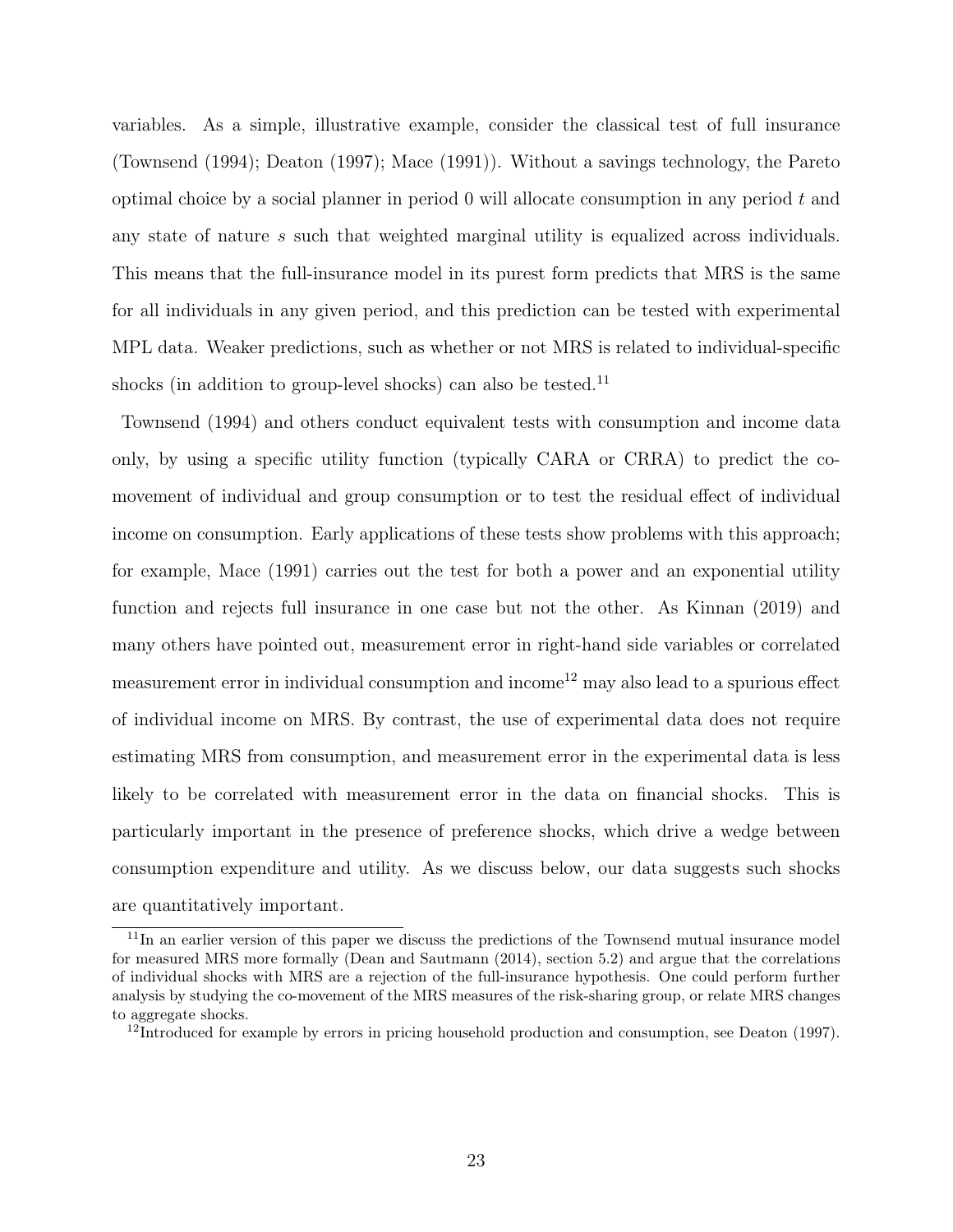#### 1.7 Extensions of the Basic Model

Our baseline model makes a number of simplifying assumptions. In appendix D we discuss the implications for the results of section 1.5 of four generalizations: endogenous sources of income, intertemporally correlated shocks, temporary shocks to the individual return function  $R_i$ , and naivety on the part of the household. Broadly speaking we find our results to be robust. If some income is under the control of the household, MRS will be negatively related to exogenous income shocks, but *positively* related to endogenous income changes. We utilize this fact in section 3.1. Serial correlation in income does not overturn any of the results of section 1.5, as long as shocks have a larger effect on current income than they do on future income. Exogenous shocks to the return function  $R_i$  could potentially lead to a positive relationship between savings and measured MRS. The fact that we find a negative relationship in section 3.2 suggests that in our sample such shocks are less important than changes to the interest rate caused by decreasing returns. Our results also go through under the assumption that our subjects are naive, and believe that in the future they will behave in a manner consistent with their current preferences. However, naivety opens up a new channel that could lead to present bias in measured discount rates.

### 2 Data

We now apply the insights from the model to data from MPL experiments that were carried out as part of a larger panel survey in Fall 2012 in Bamako, Mali. The survey was the baseline of a randomized control trial for a health care program for children. We collected demographic information at the start of the survey, and household members answered detailed questions on income and spending every week. The head of the household participated in multiple price list time preference experiments in four consecutive visits.

Table E.1 in appendix E shows summary statistics for the population of 1013 subjects. The sample is fairly characteristic for the area, but there is selection to the degree that survey participants were chosen according to the criteria of the NGO providing the health care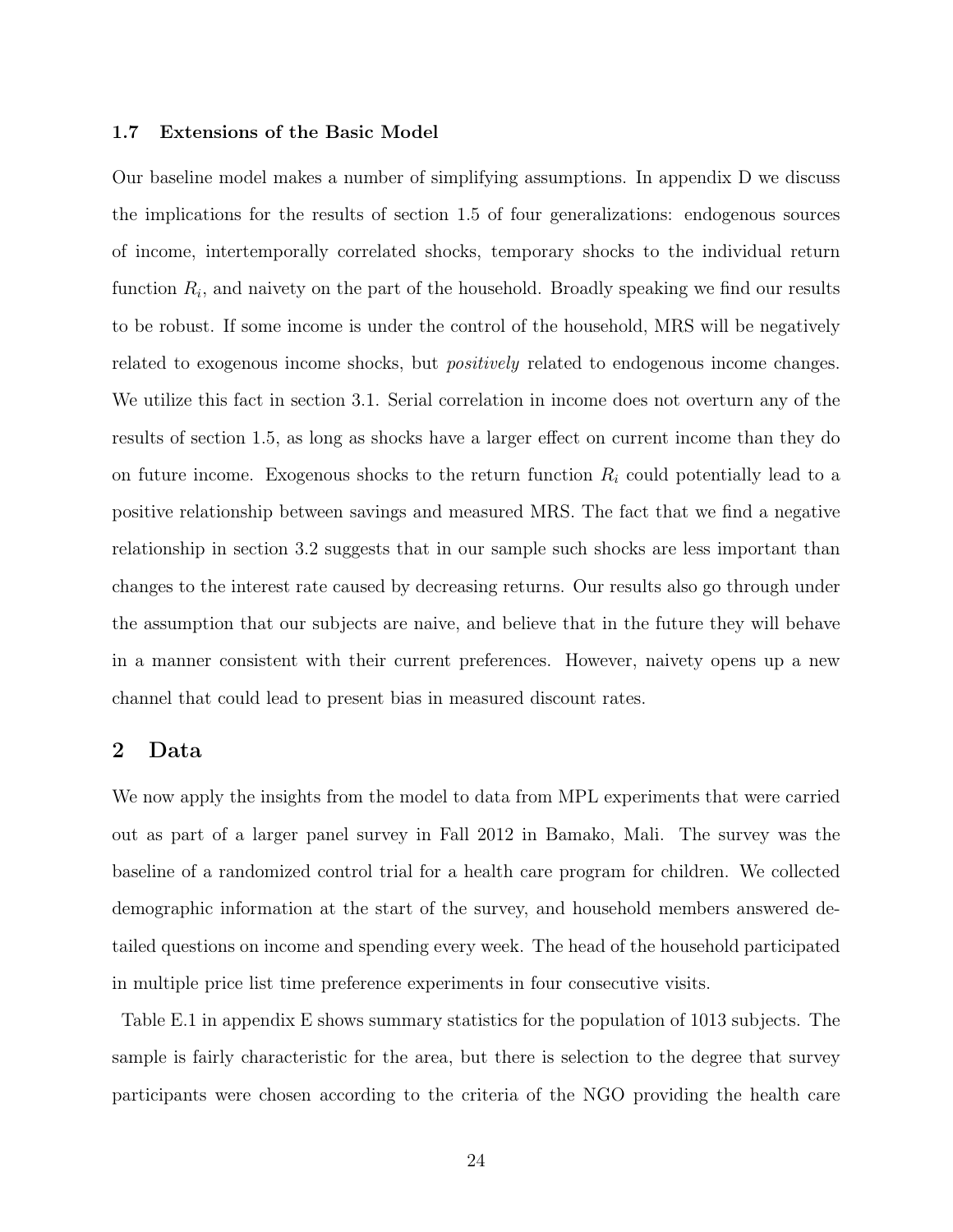program. All households have children under five and had to pass a proxy-means test for income. If a household member had a savings account or was holding a salaried job at the time of the proxy test, the household was not eligible for the program and did not participate in the survey.

The time preference experiment consists of a set of multiple price list choices over payoffs at different points in time as shown in table 1. These MPLs measure trade-offs between money in the current week and the next  $(A)$ , and next week and one week after  $(B)$ .<sup>13</sup> Households were asked to make choices from set A and B in three consecutive weeks. All households were interviewed in the same three week period.

Each decision in the MPL is a choice between a payment of CFA 300 (about US\$ 0.60) at the later point in time, and a payment varying from CFA 50 to CFA 400 (US\$ 0.10-0.80) at the earlier point in time. The experimental design follows the standard MPL procedure used in the literature, with the exception that we allow for negative interest rates by offering trade-offs between a higher payoff earlier and a lower payoff later. This is motivated by the idea that a severely savings-constrained household would actually prefer to exchange high amounts today for lower amounts tomorrow, and indeed we see a number of households choose this option (see below).

One decision from all MPL choices during the current visit was selected for payout, using a random draw at the end of the experiment. Subjects then either received their immediate monetary payout, or a written receipt that stated the date and amount of any future payout the subject was owed. In the following weeks, the surveyors used their own notes and the subjects' receipts to make payouts due from past decisions. As the surveyors visited the household every week, transaction costs were the same for current and future payments. In order to establish subjects' trust, the first time-preference experiment consisted only of choices over payouts in the future to make salient that the surveyors actually return and make payments owed in later weeks. These choices are not used here.

<sup>&</sup>lt;sup>13</sup>In one week, an additional MPL experiment was carried out which is not used here, concerning choices between payouts two and three weeks away.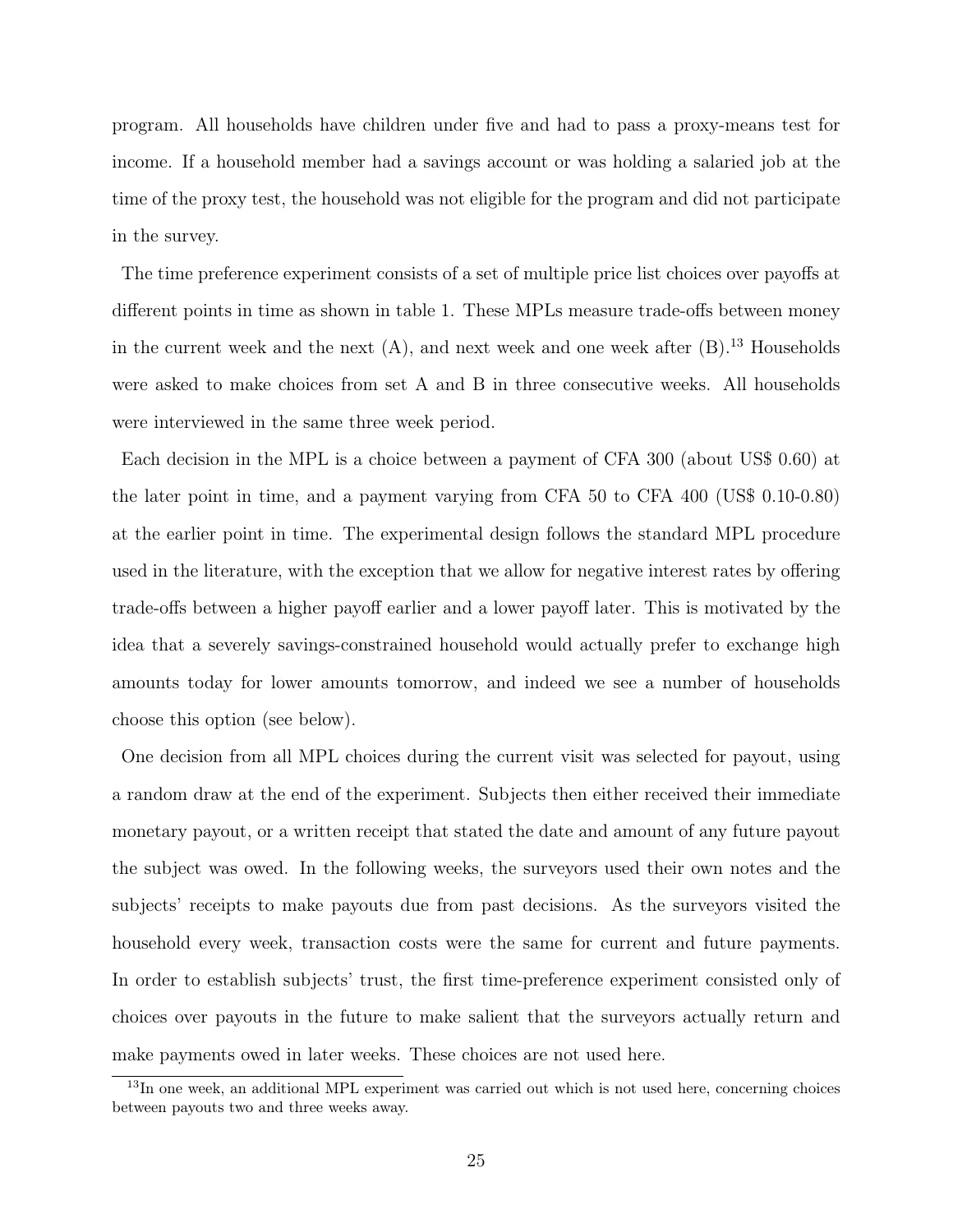Table 3 shows a summary of the remaining three weeks of MPL choices. The top row shows the number of observations. As is fairly typical in these types of experiments, 10- 14% of subjects were recorded as making inconsistent decisions within a price list, with repeated switches between earlier and later payoffs. Education and literacy are associated with consistency; for instance, illiterate subjects make on average  $15.4\%$  inconsistent choices, but literate subjects only 8.7% (different at the 1% significance level). The other demographic variables have no effect on consistency. In the remainder of the table, only consistent choices are reported (we use the inconsistent choices in our conditional logit estimates, see below).

The row labeled "Avg. switch to earlier payment" reports the lowest earlier payoff that was chosen on average. The lowest possible value is therefore CFA 50, the highest value was set to 450 (for individuals who chose the later payment always). Due to the discrete experimental choices, we cannot report exact "indifference points" between earlier and later payments. We will discuss this issue in more detail below.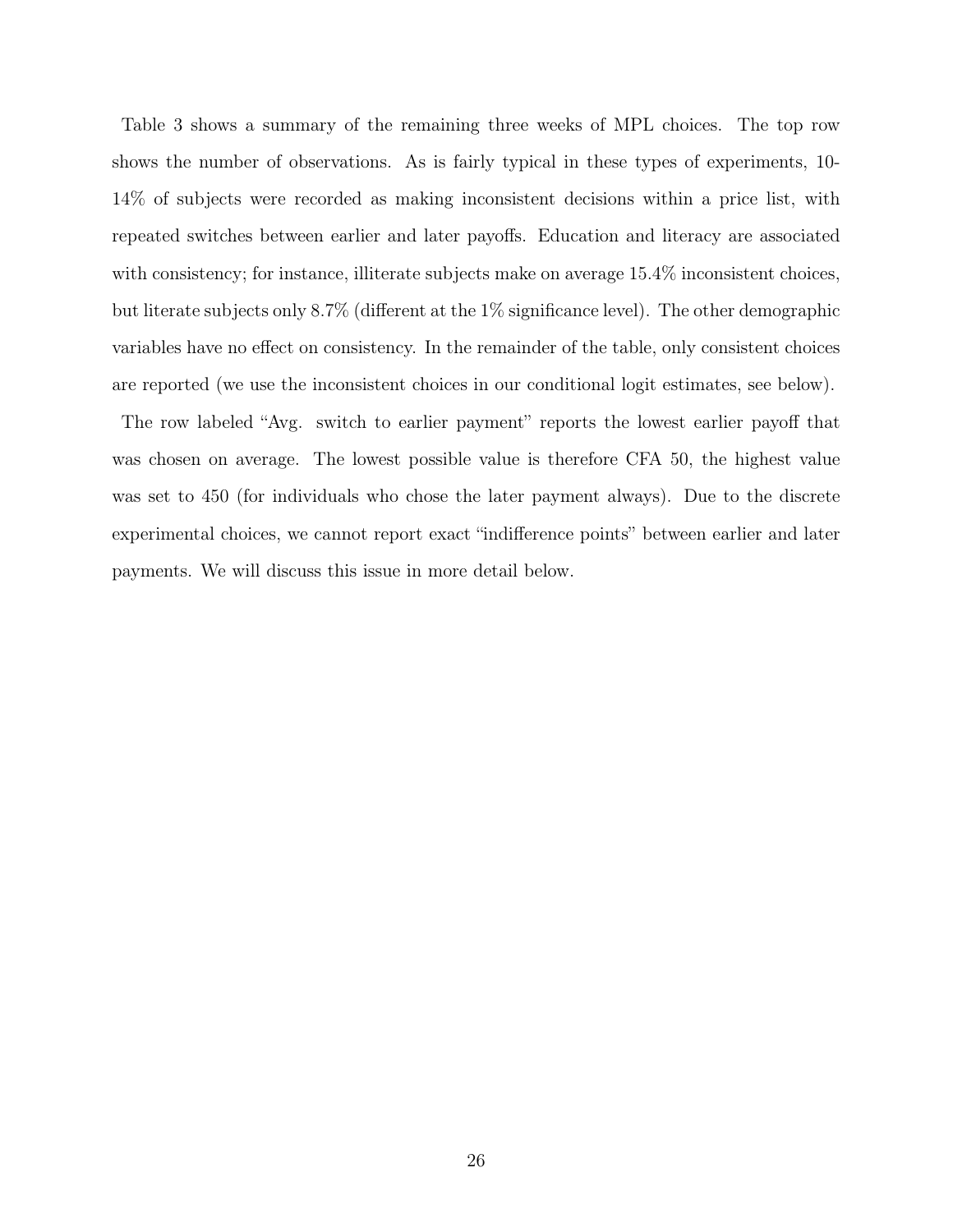|                                       | Week 1      |             | Week 2 |                          | Week 3      |             |
|---------------------------------------|-------------|-------------|--------|--------------------------|-------------|-------------|
| <b>Observations</b>                   | 973         |             | 969    |                          | 965         |             |
| Decision                              | A           | B           | A      | B                        | A           | B           |
| Consistent                            | 830 (85.3%) | 836 (85.9%) |        | 871 (89.9%) 856 (88.34%) | 858 (88.9%) | 864 (89.5%) |
| Avg. switch to earlier payment (CFA)  | 157.2       | 155.8       | 153.6  | 152.5                    | 158.2       | 154.4       |
| Implied average MRS                   | 4.78        | 4.7         | 4.73   | 4.65                     | 4.53        | 4.56        |
| Paying negative interest rate (MRS<1) | 9.64%       | 8.25%       | 7.35%  | 5.49%                    | $7.34\%$    | 6.83%       |
| Equal choice in A and B               | 69.85%      |             | 70.37% |                          | 76.31%      |             |
| More patient (lower MRS) in A         |             | 15.14%      | 14.02% |                          | 10.09%      |             |
| More patient (lower MRS) in B         | 15.01%      |             | 15.61% |                          | 13.61%      |             |

Table 3: Experimental choices.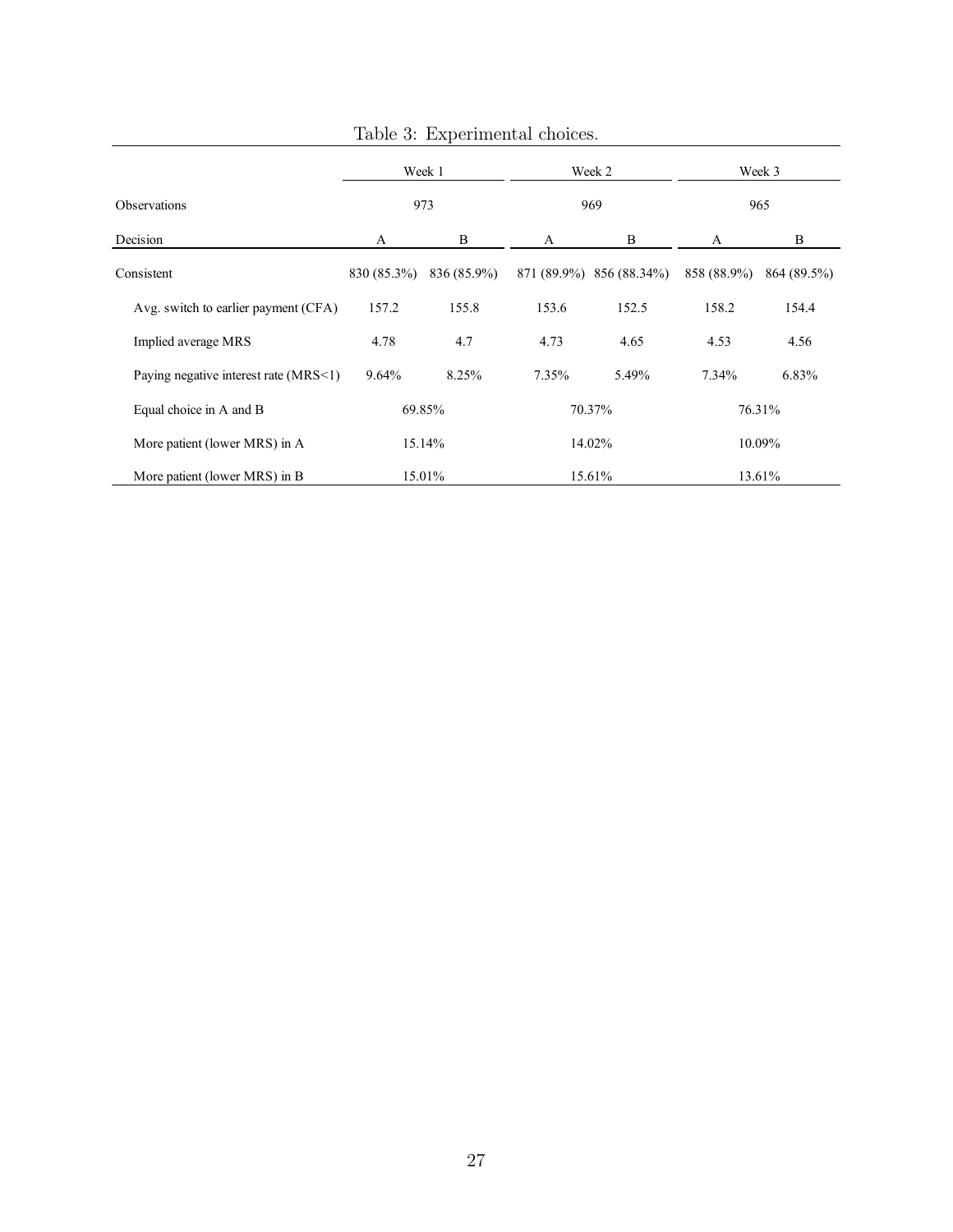The next rows in the table show the week-to-week correlations of decisions in A and in B, and the proportions of subjects who made the same, more patient, or less patient decisions in A compared to B. Subjects' decisions in the different MPL experiments are clearly related: a sizable proportion choose the same switch point in both decision A and decision B, and across weeks. However, there is also significant variation in choices both across and between weeks; up to 30% of subjects choose different switch points in A and B in the same week, and the correlation of choices between weeks is high, but far from perfect at  $0.67$ - $0.72$ <sup>14</sup> In 10-15% of cases subjects make a more "patient" choice in decision A than decision B. The table also shows that at least 7% of subjects are willing to pay a weakly negative interest rate, that is, they choose CFA 300 in one week over CFA 350 right now. None of these patterns can be explained by the quasi-hyperbolic model in the standard "narrow bracketing" framework, but they are possible in the presence of financial shocks.

Table E.2 in appendix E shows the distribution of switch points in decision A for consistent subjects by week. There is bunching at the most patient and most impatient choice, with a large proportion of subjects choosing the earlier payment always. 14% of subjects each week choose always the higher of the two payments in each of the eight choices, implying an interest rate between 1 and 1.167. Aside from these three most frequently observed choices, there is significant and varying dispersion in choices across the three weeks.

The lack of (average) present bias in our data, in the sense of more impatient choices in A over B, may seem surprising, but is consistent with other studies that take care to minimize differences in transaction costs and risk between present and future payments. Andreoni and Sprenger (2012) and Augenblick et al. (2015) estimate present-bias parameters  $\beta$  for money that are never significantly less than 1. Halevy (2015), who repeatedly visited subjects in class in order to make payments, also found little present bias. Repeated visits – in class, or at home as in our study – may not only eliminate transaction costs for the subjects but also reduce self-selection into experiment participation, based, for example, on current financial

<sup>&</sup>lt;sup>14</sup>In comparison, Halevy (2015) found between 43% and 60% of subjects make identical choices in two "A" type decisions five weeks apart.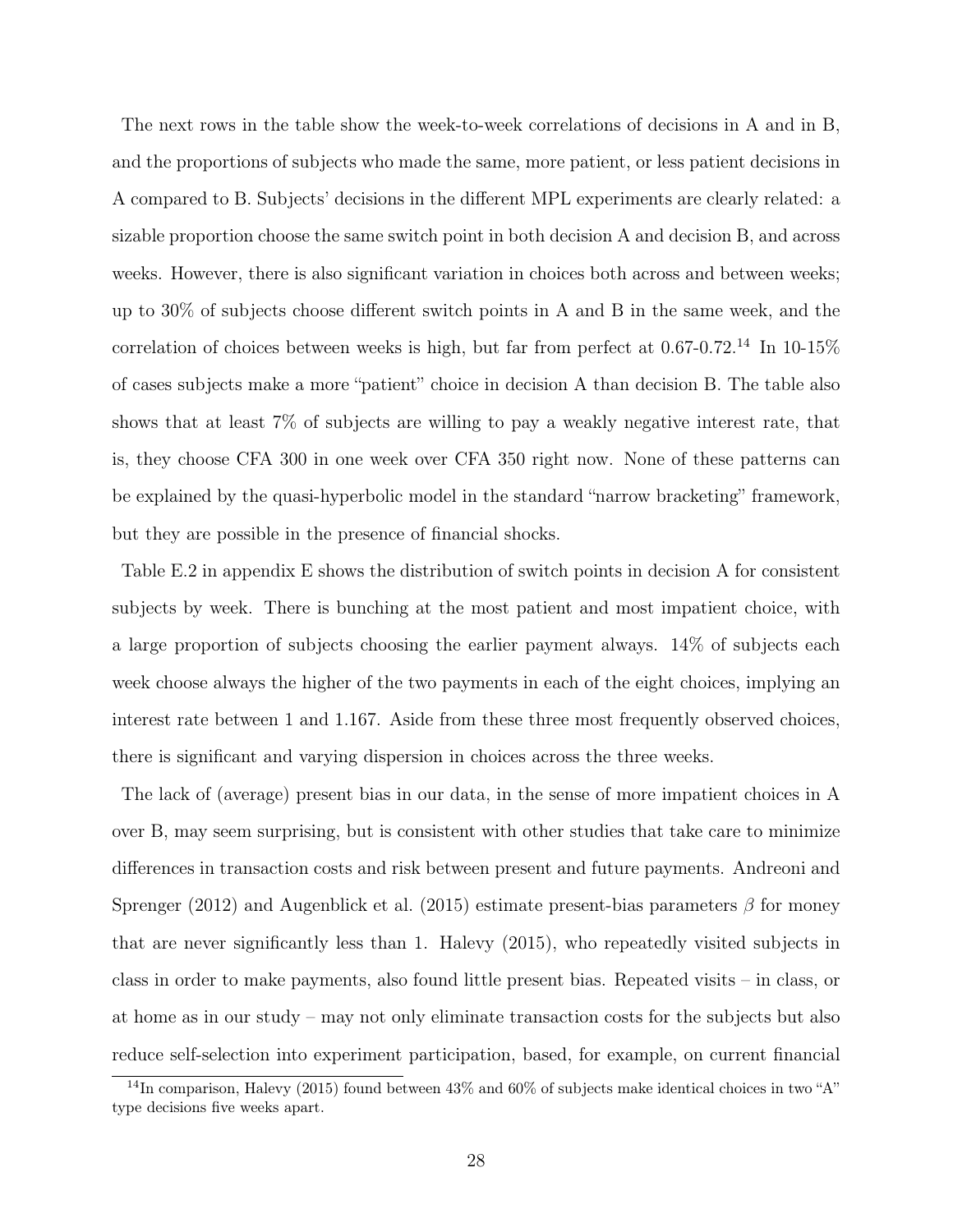need. However, based on the analysis of section 1.6.1, the lack of present biased choices in our data does not mean that we can conclude that households are not time-inconsistent.<sup>15</sup>

For the remainder of the paper we focus on the data from decision A, to which the predictions of section 1.5 refer.<sup>16</sup>

Finally, we collected weekly income and spending data (table 4). Income data was collected

<sup>15</sup>We only point out that ours is not the only study to find no average difference between A and B. The cited studies are carried out on US student populations, and our model makes no clear prediction about how their behavior should compare to our study population. As equation 5 in section 1.6.1 shows, credit-constrained populations with  $\beta < 1$  may appear more or less present biased than those that are unconstrained (but note that there is evidence that students are also credit-constrained, Halevy (2015)).

<sup>&</sup>lt;sup>16</sup>See Dean and Sautmann (2014) for analysis of the relationship between decision B and financial variables. These relationships are not discussed in the current paper because the relevant theoretical predictions are not robust to the presence of serially correlated shocks.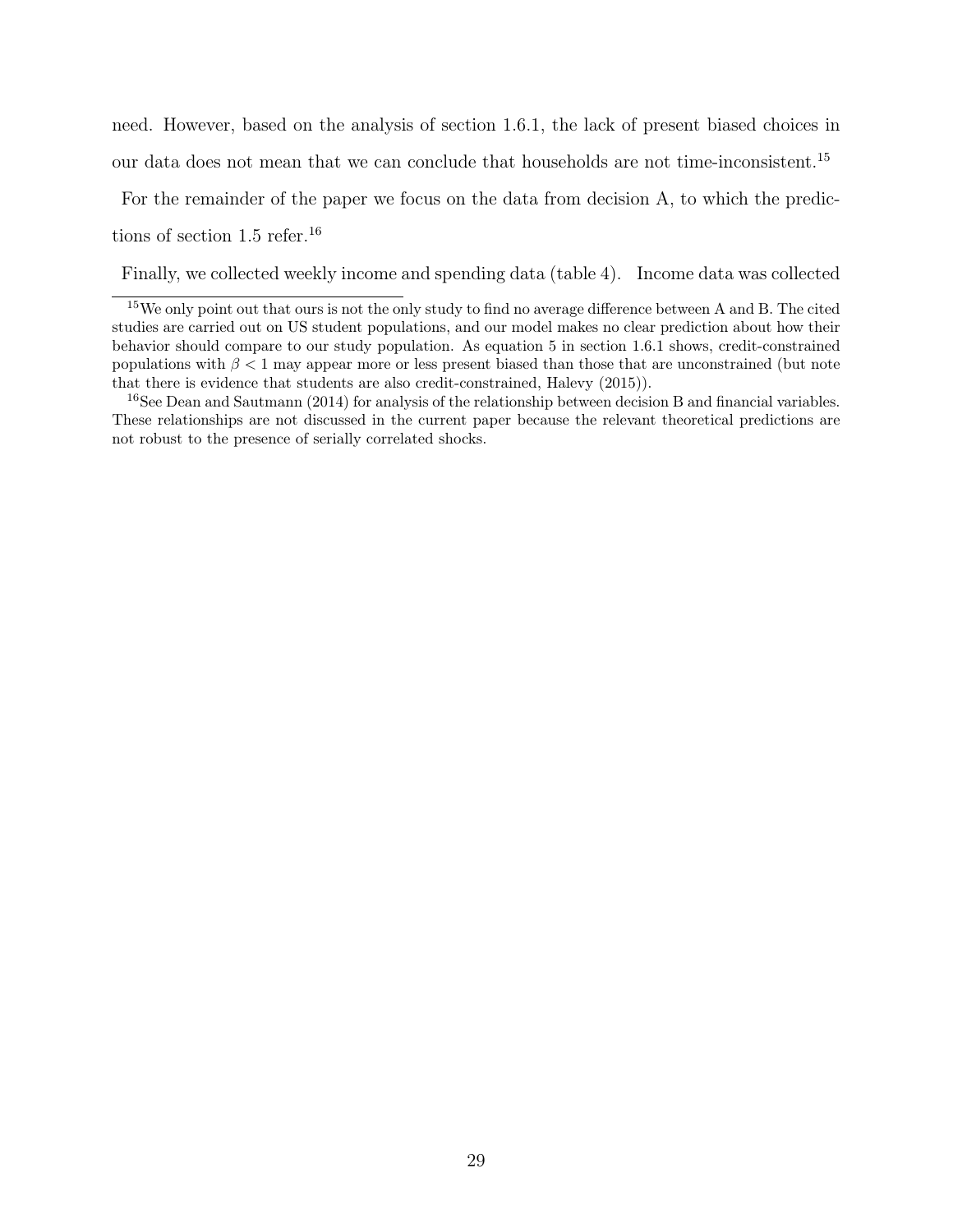|                                            | mın      | median   | mean     |      | max std. dev. |
|--------------------------------------------|----------|----------|----------|------|---------------|
| Income                                     | 0        | 31.00    | 59.46    | 1309 | 92.96         |
| Labor income                               | $\theta$ | 28.00    | 51.33    | 952  | 80.06         |
| Nonlabor income                            | $\theta$ | $\theta$ | 8.02     | 1001 | 41.55         |
| - of which "exogenous" sources:            | $\theta$ | $\theta$ | 4.99     | 1001 | 34.99         |
| - of which "endogenous" sources.           | $\theta$ | $\theta$ | 3.02     | 500  | 21.68         |
| Spending                                   | $\theta$ | 66.37    | 98.45    | 1210 | 106.42        |
| Spending on food and household necessities | $\theta$ | 21.40    | 27.16    | 1040 | 32.30         |
| Adverse event spending                     | $\theta$ | $\theta$ | 5.80     | 600  | 23.57         |
| Adverse event occurred?                    | $\theta$ | $\Omega$ | 33.20%   |      | 47.10%        |
| Savings increase (income - spending)       | -1176    | $-27$    | $-38.59$ | 1147 | 82.07         |

Table 4: Weekly income by source, consumption, adverse events, and the resulting change in savings (income minus spending).

*All amounts converted to US\$. Exogenous sources of nonlabor income: formal transfers, rent payments received, and loan repayment received. Endogenous sources of nonlabor income: informal transfers, sales revenue of an item owned, tontine payouts, and gifts after an adverse event.*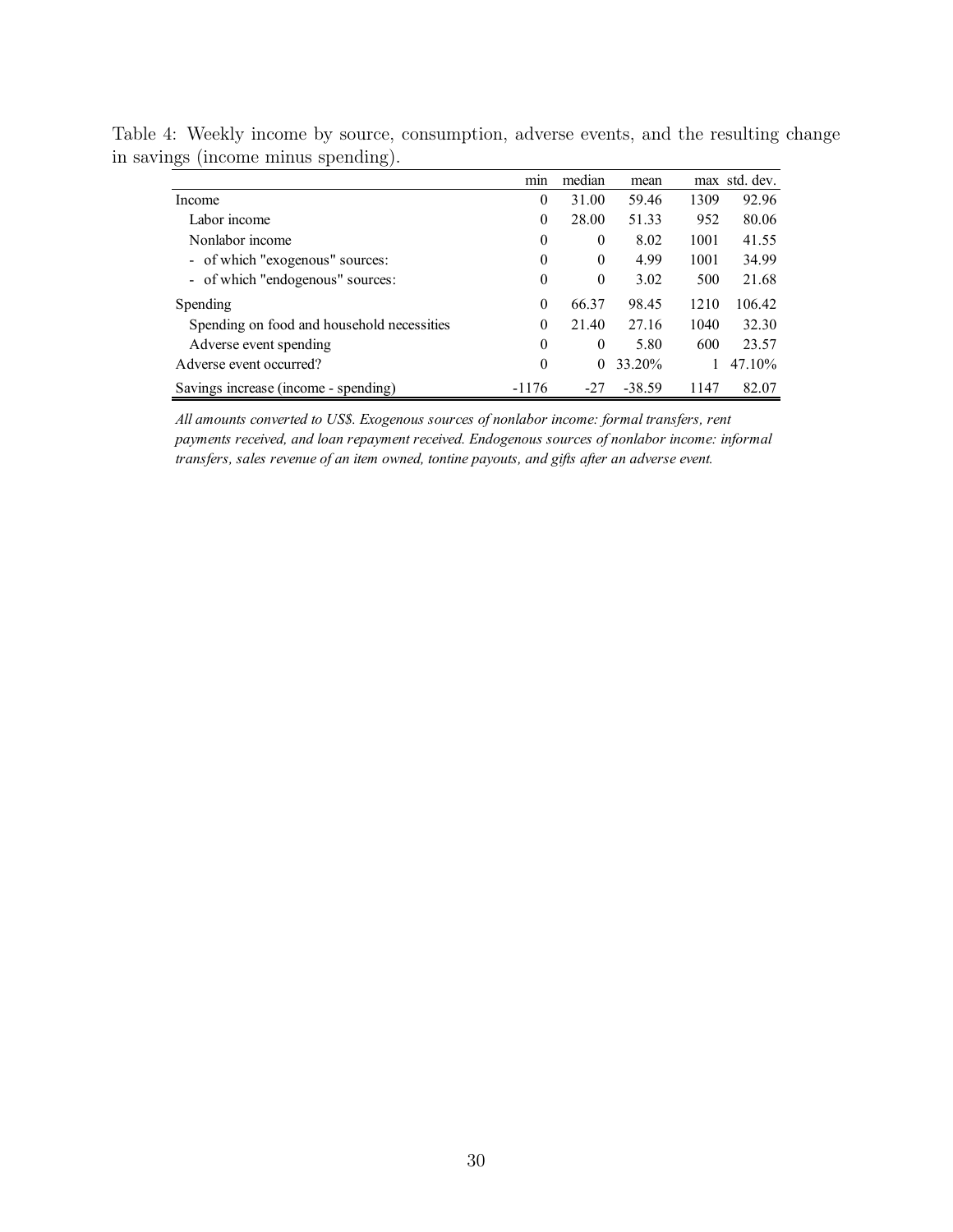by source, and can be broadly categorized into labor and non-labor income. As described in the table, we also break out non-labor income into "endogenous" and "exogenous" categories, according to the degree by which the household can affect the size and timing of payments (see appendix E for more on this breakdown). A typical experimental payment is about 2% of the weekly median household income.<sup>17</sup>

Spending includes any monetary outlays of the household.<sup>18</sup> Of particular importance for our analysis is the expenditure category of "adverse events". Subjects were asked whether they had incurred any unexpected expenditure since the surveyor's last visit due to "damage to an item your household owns; damage to a building; loss, theft, or destruction of a good; loss or theft of animals; or illness to a household member". If they answered yes, they were asked how much money was spent on repairs, replacement or (for illness) treatment. We use such events to proxy for preference shocks of the type discussed in section 1.5.

Some notes on data quality and the match with the model variables are in order. First, savings as reported here are a flow variable. The stock of savings  $s_t$  is unobserved, because our survey did not collect information on cash and other liquid assets held from week to week.<sup>19</sup> We discuss this issue in appendix F. Second, spending does not directly correspond to consumption, but rather represents the outflow of cash, whereas 'true' consumption is unobserved. The model addresses this by allowing for preference shocks which do not directly contribute to consumption utility. Third, we may be concerned that households selectively participate in the survey depending on their financial outcomes in a given week, or that individuals who make inconsistent choices differ from those who do not. Comparing households that have some weeks of missing or inconsistent data with households that do not  $(411)$ 

<sup>&</sup>lt;sup>17</sup>A regression of measured MRS on the receipt of experimental payments yields small and insignificant coefficients, suggesting that these payments are indeed 'small', as required for our theoretical results.

<sup>&</sup>lt;sup>18</sup>Including purchases of food and household goods, spending on fuel, rent, electricity, and heat, personal expenses of the household head, transfers to other households, business expenses including labor cost, and payments into a savings club or to pay off a debt.

<sup>&</sup>lt;sup>19</sup>Information on household wealth, while available, is noisy and only includes relatively illiquid assets. Subject are generally reluctant to give information on cash and other savings in the house. Within the time constraints of the health survey in which this data was collected, we expect that, even if liquid asset information had been gathered, it would likely not be precise enough to reflect week-to-week variation in the relevant  $s_t$  accurately.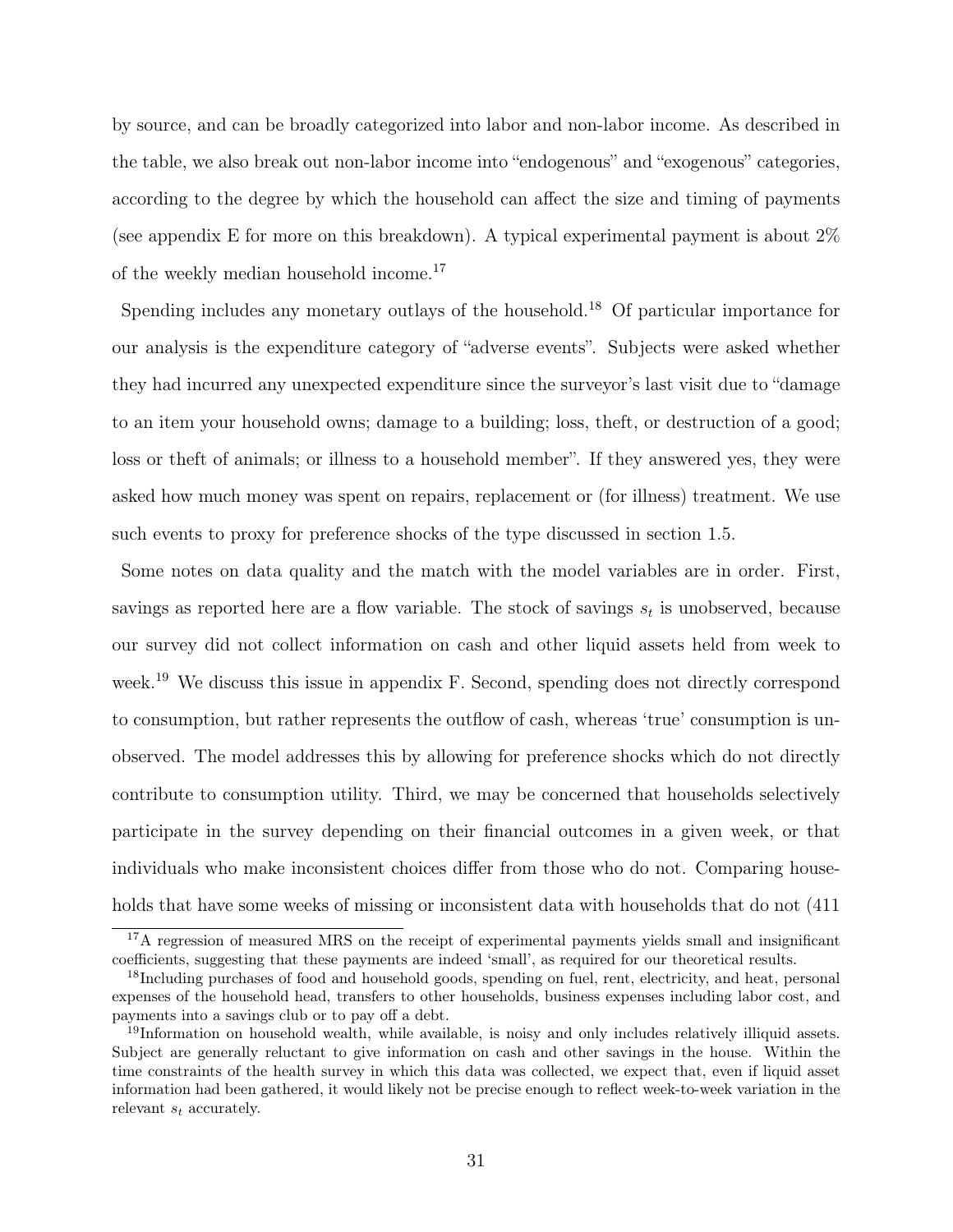out of 2559 observations), we find that they have on average lower spending, income, and savings. The largest difference is in income (significant at the 14% level); households with missing MRS data report on average \$54 compared to \$61 weekly income. Occurrence of and spending on adverse events is nearly identical for both types of households, so they seem to be subject to similar shocks. Lastly, using our information on consumption and income, we calculate flow savings to be negative on average. While it is possible that our sample of households as a whole is dissaving, this discrepancy is not atypical for household surveys and commonly interpreted as a sign of under-reported income (see e.g. Deaton (1997)).<sup>20</sup> The income distribution is also more skewed than the spending distribution, suggesting that households have rare high income realizations that were not observed in our short panel. In general, it is likely that our financial data exhibits measurement error. We will address this again when discussing individual empirical tests.

### 3 Analysis

In this section we test the predictions from section  $1.5^{21}$  The aim of our analysis is to use the data to differentiate between different models of financial constraints.<sup>22</sup> The empirical model we use to test the effects of income and preference shocks is

$$
MRS_{it} = \alpha_i + \lambda X_{it} + \gamma_t + \epsilon_{it},
$$

where  $X_{it}$  is the financial variable of interest converted to US\$ 100.  $MRS_{it}$  represents the marginal rate of substitution measured by the MPL experiment.

The individual fixed effect  $\alpha_i$  implies that we are looking at deviations of  $MRS_{it}$  and  $X_{it}$  from their individual-specific averages. This accounts for ex-ante differences between households in income and spending levels (which determine for example what constitutes a

<sup>&</sup>lt;sup>20</sup>Spending on large (durable) purchases, which could be a form of savings, can only account for  $10\%$  of the difference.

 $^{21}$ Prior to data collection, our plan was to estimate the relationship between measured MRS and total income, adverse events, and savings. The additional results we report are exploratory.

 $22$ While using structural methods to estimate the parameters of the underlying model might be possible in principle, in practice the data requirements are extreme, as we discuss in section 4.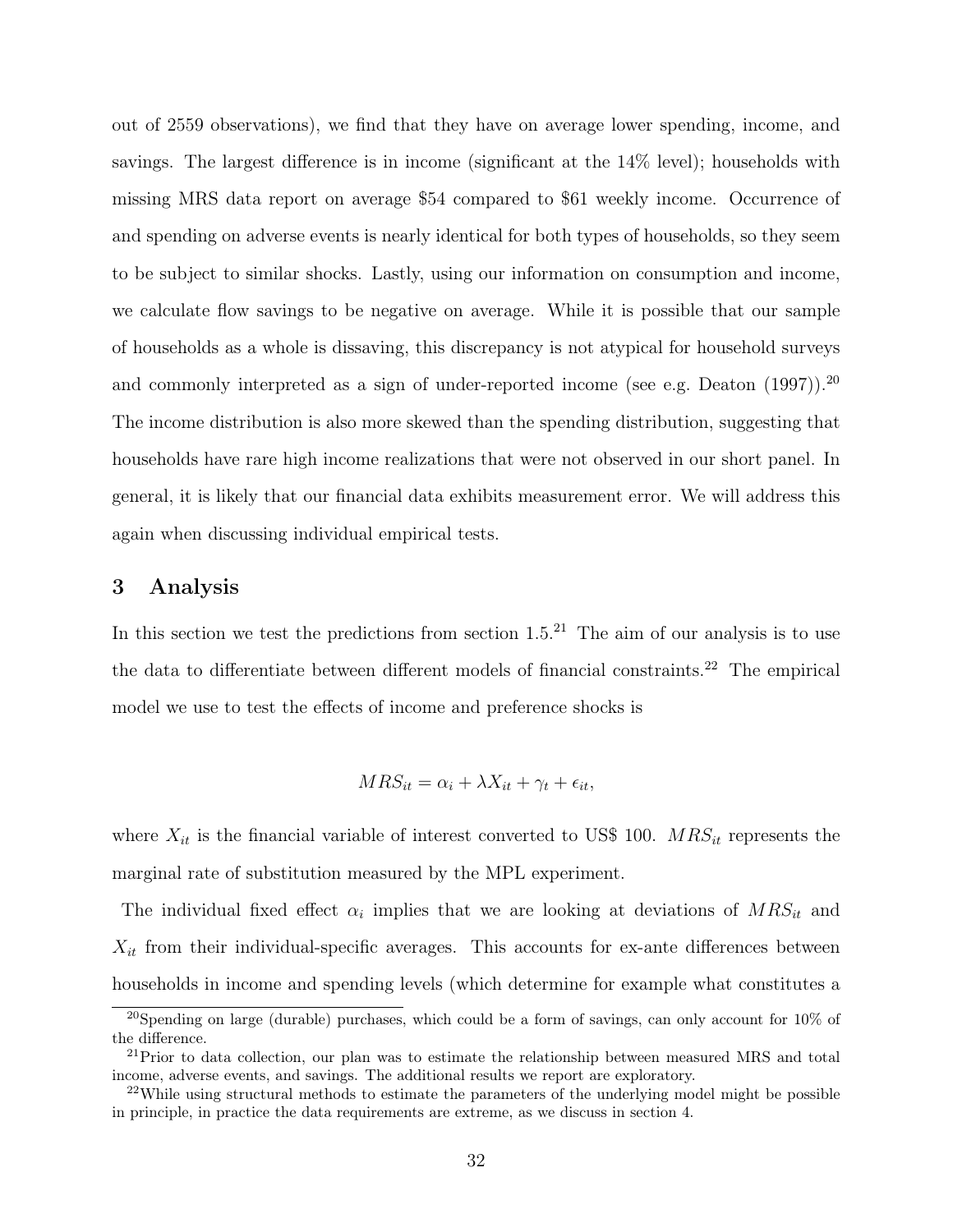"positive" or "negative" shock), the savings stock, and the returns function  $R$ . It is likely that R is stable for a given household over the relatively short span of the experiment, but there may be variation in the interest rate function between households. For example, if household 2 faces a higher interest rate than household 1 at all savings levels, it may induce them to save more, leading to a positive inter-household correlation between savings and MRS. Similarly, the savings stock is endogenous to past shocks and may also differ for individuals with same R but different  $\beta$  or  $\delta$ . For all these reasons we focus on within-subject variation in absolute terms, although we estimate the average response of the MRS to shocks.

In some specifications we also include period fixed effects  $\gamma_t$  to control for potential periodspecific preference changes and time trends, for example due to festivals, holidays, weather changes, changing financial market conditions, or other sample-wide events. The error term  $\epsilon_{it}$  captures the measurement and approximation error in the experimentally measured MRS, as well as any variance in intertemporal trade-offs not explained by the financial variables.

Since we only have discrete brackets given by the nine possible switch points in the list, we take two different approaches to estimating this model. First, we estimate OLS and IV specifications with errors clustered at the individual level, where we approximate the subject's MRS by calculating the midpoint between the ratios of the later over the earlier payment at which the subject switches from choosing the late to choosing the early payment.<sup>23</sup> The MRS for individuals who always choose the earlier payment within a given decision set may lie anywhere on the interval  $(6, \infty)$ , and for those who always choose the later payment, it may be anywhere on  $(0, 0.75)$ . The regression results reported here use 0.708 as the lowest and 8 as the highest MRS; we verified the robustness of our estimates to values between 0.3 and 0.75 at the lower end and between 6 and 10 at the upper end (not shown) as well as to drawing a random value for the MRS from the intervals identified by the experimental choices (discussed in more detail in appendix G). $^{24}$ 

<sup>&</sup>lt;sup>23</sup>In the case of preference shocks we instrument spending on the adverse event with a dummy for the event occurrence, see below.

 $^{24}$ 0.708 is the next lower switch point if the MPL had included the choice between CFA 450 earlier vs. CFA 300 later. No equivalent "extension" by CFA 50 is available at the lower end; 8 is the midpoint of the interval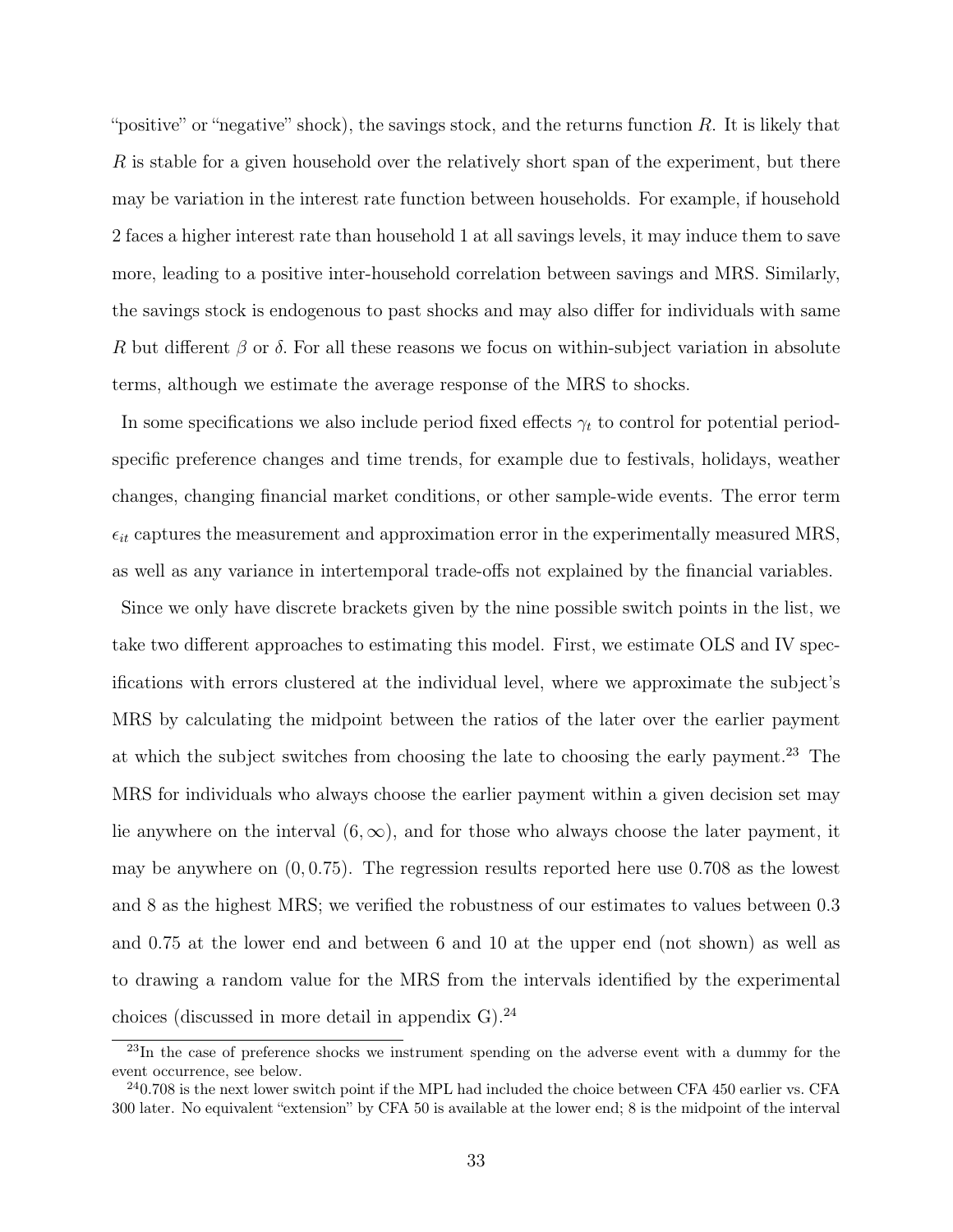These checks aside, the approach cannot account for (surveyor or subject) errors within a choice list, and we must exclude inconsistent choice lists in which there is more than one switch. Moreover, any OLS specification deals in an ad-hoc manner with both the discreteness and the truncation inherent in the data. Thus, for our second approach we estimate a discrete choice model that is more in line with what we actually observe. We assume that the (latent) MRS is a linear function of the financial variables as above, plus an additive logistic error term. In each of the (up to) 24 binary MPL choices the subject makes, the probability of choosing the later payment is given by the probability that the MRS is lower than the ratio of the later to the earlier payment. This can be used to construct a conditional log likelihood and to estimate the coefficient on the financial variable in the MRS, along with the (inverse) standard deviation of the logistic error term. The conditional likelihood method can accommodate person fixed effects and inconsistent choices within a choice set (see appendix H for details).

#### 3.1 Income and Preference Shocks and MRS

We first examine the relationship of MRS and income. Columns  $(1)$ ,  $(2)$ , and  $(5)$  of table 5 report a significant negative relationship between total income and MRS, with column (5) reporting the conditional logit (CL) estimates (note that in CL each binary choice in the experiment constitutes one observation). This rejects narrow bracketing or fixed interest rates, and supports a model with credit constraints.

Within this model, the coefficients we report may in fact underestimate the effect of exogenous income changes on MRS, if households are able to affect their income to some degree in response to shocks. Our predictions regarding the relation between income shocks and MRS continue to hold under mild conditions when some income is endogenous (see appendix D.1), but an endogenous component to total income leads to a downward bias in the estimates. if an additional choice had been included between CFA 30 earlier vs. CFA 300 later.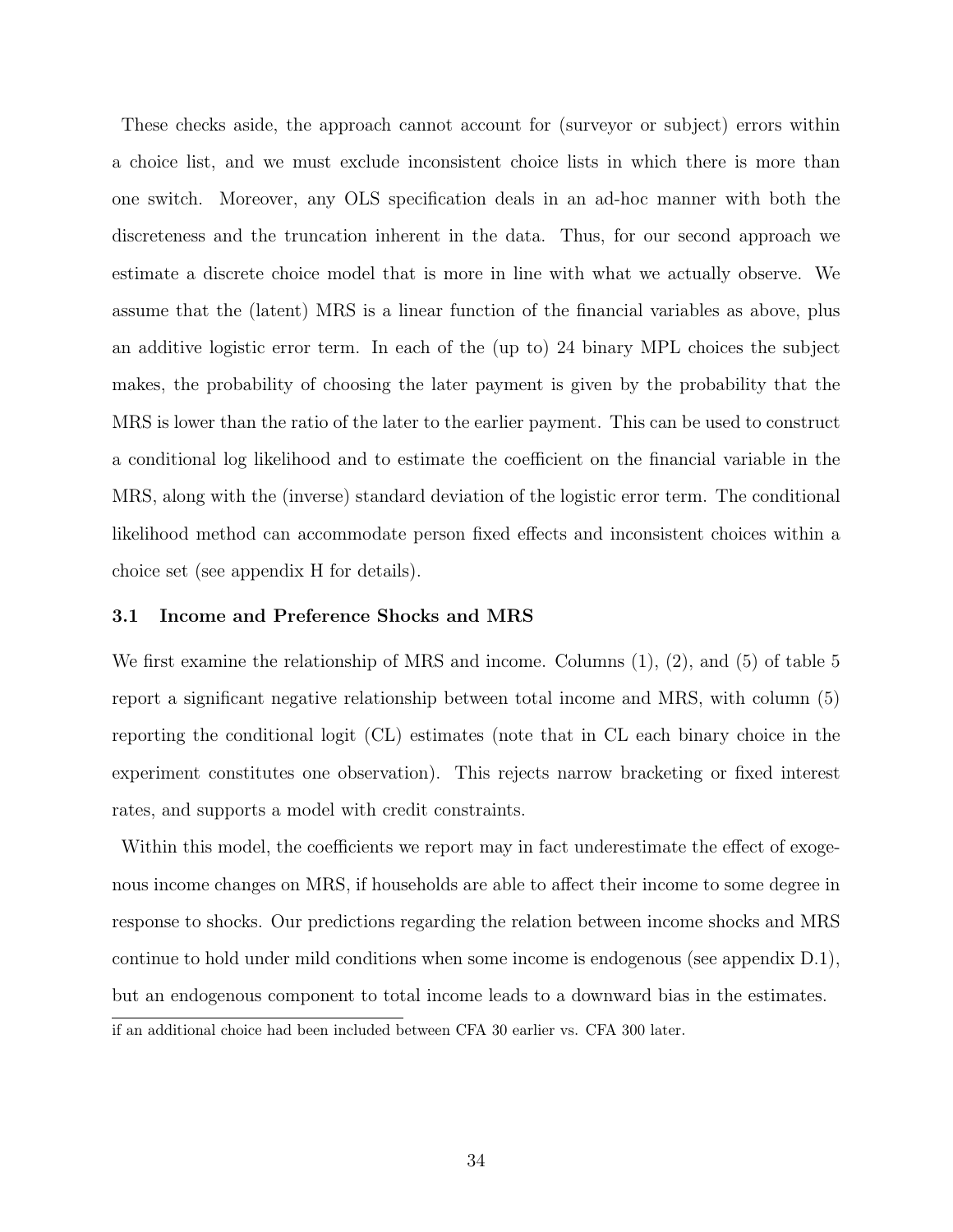|                             | <b>OLS</b> | <b>OLS</b>  | <b>OLS</b>   | <b>OLS</b>   | CL          | CL          |
|-----------------------------|------------|-------------|--------------|--------------|-------------|-------------|
| Total income                | $-0.176$ * | $-0.187$ ** |              |              | $-0.226$ ** |             |
|                             | (0.094)    | (0.095)     |              |              | (0.102)     |             |
| Labor income                |            |             | 0.0178       | $-0.005$     |             | $-0.112$    |
|                             |            |             | (0.115)      | (0.116)      |             | (0.120)     |
| Nonlabor income             |            |             | $-0.310$     | $-0.299$     |             | $-0.306$    |
| "endogenous"                |            |             | (0.255)      | (0.262)      |             | (0.286)     |
| Nonlabor income             |            |             | $-0.414$ *** | $-0.415$ *** |             | $-0.395$ ** |
| "exogenous"                 |            |             | (0.146)      | (0.152)      |             | (0.190)     |
| $1/(sd)^{(a)}$              |            |             |              |              | $0.906$ *** | $0.908$ *** |
|                             |            |             |              |              | (0.043)     | (0.043)     |
| Ind FE                      | yes        | yes         | yes          | yes          | yes         | yes         |
| Time FE                     |            | yes         |              | yes          | yes         | yes         |
| Observations <sup>(b)</sup> | 2484       | 2484        | 2484         | 2484         | 13208       | 13208       |

Table 5: Effect of income (in US\$100) on  $MRS_t$ , total income in columns (1), (2), and (5), and by income source in columns  $(3)$ ,  $(4)$ , and  $(6)$ .

*Standard errors clustered at the individual level (in parentheses). Significance levels \* p<0.10, \*\* p<0.05, \*\*\*p<0.01. (a) Reciprocal of the standard deviation of the error term in the conditional logit model. (b) OLS: max.* 

*one observation per week per household. CL: max. eight binary choices per week per household.*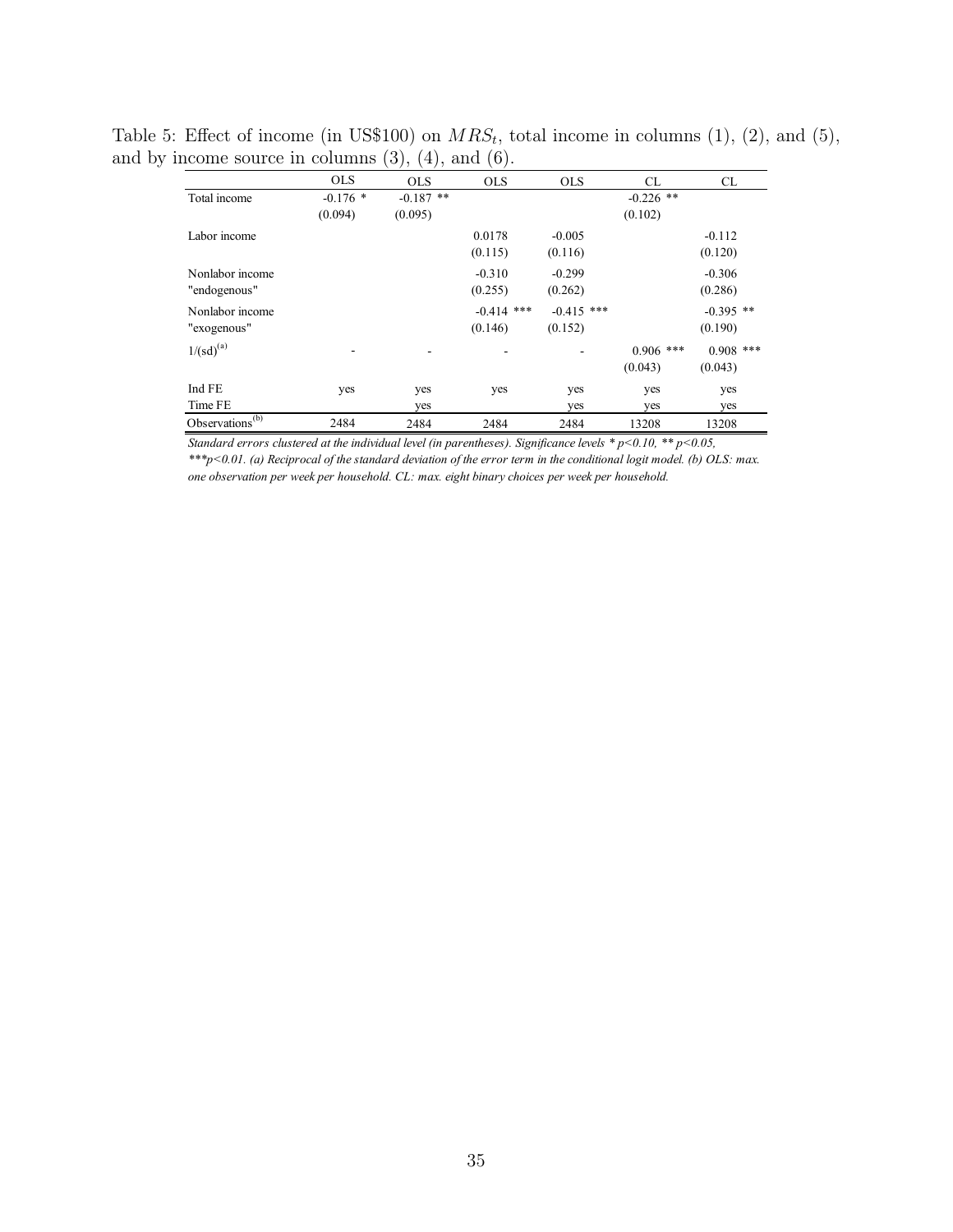In a partial solution we therefore classify each separately recorded income source according to the level of control that the household likely has over that source (see appendix E). Our model predicts that the negative relationship between MRS and income will be strongest for the most "exogenous" income sources. Columns (3), (4), and (6) of table 5 estimate the effect of income split into its different sources. The results support this assumption: whereas the effect of labor income on MRS is small and insignificant, non-labor earnings have a larger effect, and for those income sources least under the household's control, the effect is strongest and significant at the 1% level. Note that the reported coefficients in the CL estimates must be rescaled by  $\sigma$  (1/sd in the table), the standard deviation of the error, giving an effect size of -0.436 for exogenous non-labor income in column (6) (see appendix H). For a sense of the magnitudes of these effects, note that the standard deviation of the de-meaned measured MRS in this sample equals 1.462, so a \$100 increase in exogenous non-labor income lowers the MRS on average by 0.28 standard deviations.

Since this approach does not use truly exogenous income variation, and the groupings above are to some extent ad hoc, we carry out some robustness checks. First, we examine the correlation of the three income categories with the occurrence of adverse events and find that the correlation is overall low, but highest for labor income (0.052), followed by endogenous non-labor income (0.020) and finally exogenous non-labor income (-0.003). Only the correlation with labor income is significant (at the 1% level), consistent with the idea that labor income responds endogenously to consumption needs. Second, the degree to which the MRS correlates with income may be driven by the (lack of) overall variation of the different income types, rather than different degrees of endogeneity. However, the frequencies of positive income observations in the three categories suggest that, due to many zero-income observations, the variation in non-labor income is lower than in labor income (Figure E.1 in the appendix). Last, note that, to the extent that endogeneity remains an issue for the income-MRS relationship, it suggests that the coefficient of -0.411 (-0.436) underestimates the true effect of exogenous income shocks.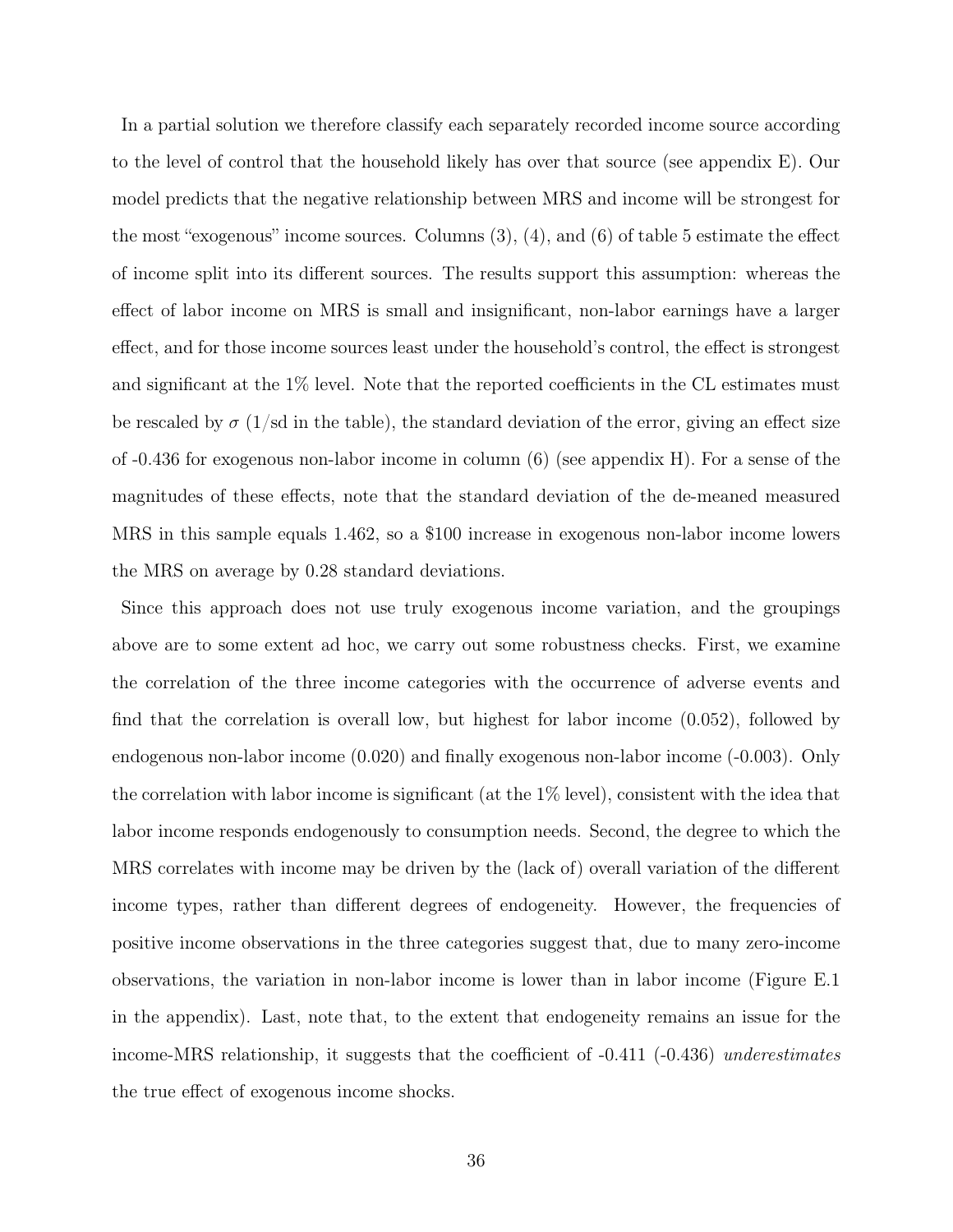We use spending on adverse events to test the effect of preference shocks on MRS. We assume that the occurrence of an adverse event is exogenous, and that expenditure on the event – repairing or replacing an item, paying for healthcare – acts essentially like a negative income shock, by reducing the amount of money available for other consumption.

The first two columns of table 6 show that the occurrence of an adverse event has a significant positive effect on the MRS. This is again supportive of our model with credit constraints over no constraints or narrow bracketing. The next two columns show that the effect remains significant at the 10% level when using event expenditure as the independent variable. These results are echoed in the conditional likelihood estimates in the last two columns. Again, the CL estimates must be rescaled by  $\sigma$ , yielding estimated effects of 0.271 for an adverse event and 0.477 for \$100 of adverse event spending.

Similar to the issue of endogenous labor supply above, the amount spent on an adverse event may be correlated with marginal consumption utility through the household's choice of how to respond to the event, attenuating the effect. The household can for example reduce expenditure by doing their own repairs instead of hiring someone (see appendix D.1). We therefore instrument for spending on adverse events with the indicator variable for the occurrence of such an event, in order to estimate the (local) average treatment effect (columns (5) and (6), first stage results in table G.1 in the appendix). The IV approach is valid if the binary variable describing the occurrence of an adverse event satisfies the exclusion restriction, that is, it affects marginal consumption utility only through its effect on what is spent on the event. If the adverse event also increases the marginal value of other consumption independently, the IV coefficient overestimates the effect of adverse event spending. The OLS and IV estimates can therefore be seen as respectively lower and upper bounds on the true effect. The results suggest that the simple OLS substantially underestimates the impact of exogenously imposed adverse event expenditure onto MRS.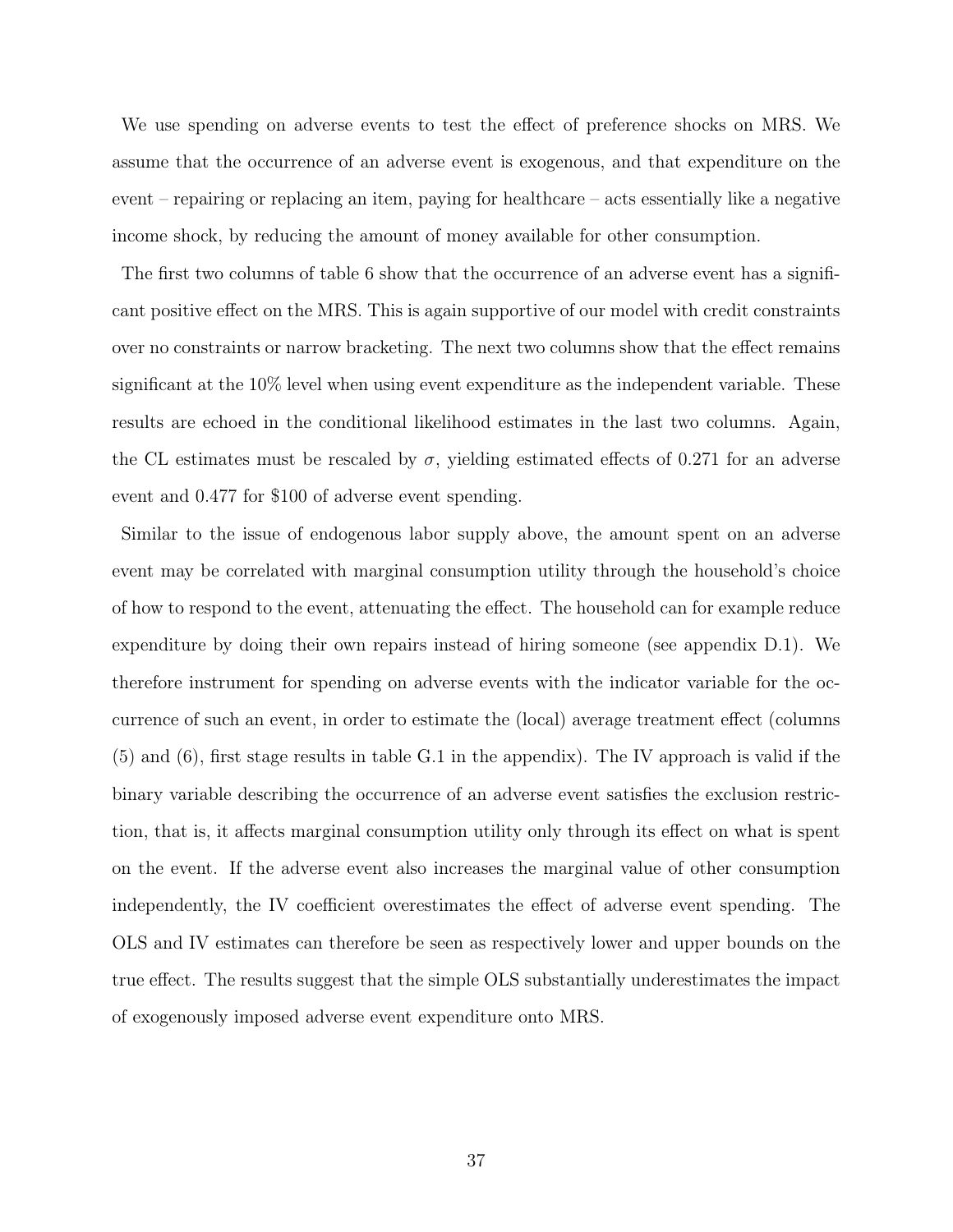| conditional logit estimates in columns (7) |            |            |            | (8).<br>and |            |            |             |             |
|--------------------------------------------|------------|------------|------------|-------------|------------|------------|-------------|-------------|
|                                            | <b>OLS</b> | <b>OLS</b> | <b>OLS</b> | <b>OLS</b>  | IV         | IV         | <b>CL</b>   | CL          |
| Adv. event $(0/1)$                         | $0.284$ ** | $0.263$ ** |            |             |            |            | $0.239$ **  |             |
|                                            | (0.124)    | (0.124)    |            |             |            |            | (0.115)     |             |
| Adv. event expense                         |            |            | $0.256$ *  | $0.237*$    | $1.707$ ** | $1.579$ ** |             | $0.427$ **  |
|                                            |            |            | (0.147)    | (0.141)     | (0.789)    | (0.791)    |             | (0.194)     |
| $1/(sd)^{(a)}$                             |            |            |            |             |            |            | $0.895$ *** | $0.895$ *** |
|                                            |            |            |            |             |            |            | (0.042)     | (0.042)     |
| Ind FE                                     | yes        | yes        | yes        | yes         | yes        | yes        | yes         | yes         |
| Time FE                                    |            | yes        |            | yes         |            | yes        | yes         | yes         |
| Observations $(b)$                         | 2547       | 2547       | 2543       | 2543        | 2467       | 2467       | 13560       | 13552       |

Table 6: Preference shocks: effect of spending on an adverse event (in \$100) onto  $MRS_t$ . Reduced-form and OLS results in columns  $(1)-(4)$ , IV estimates in columns  $(5)$  and  $(6)$ ,

*Standard errors clustered at the individual level (in parentheses). Significance levels \* p<0.10, \*\* p<0.05, \*\*\*p<0.01. (a) Reciprocal of the standard deviation of the error term in the conditional logit model. (b) OLS: max. one observation per week per household. CL: max. eight binary choices per week per household.*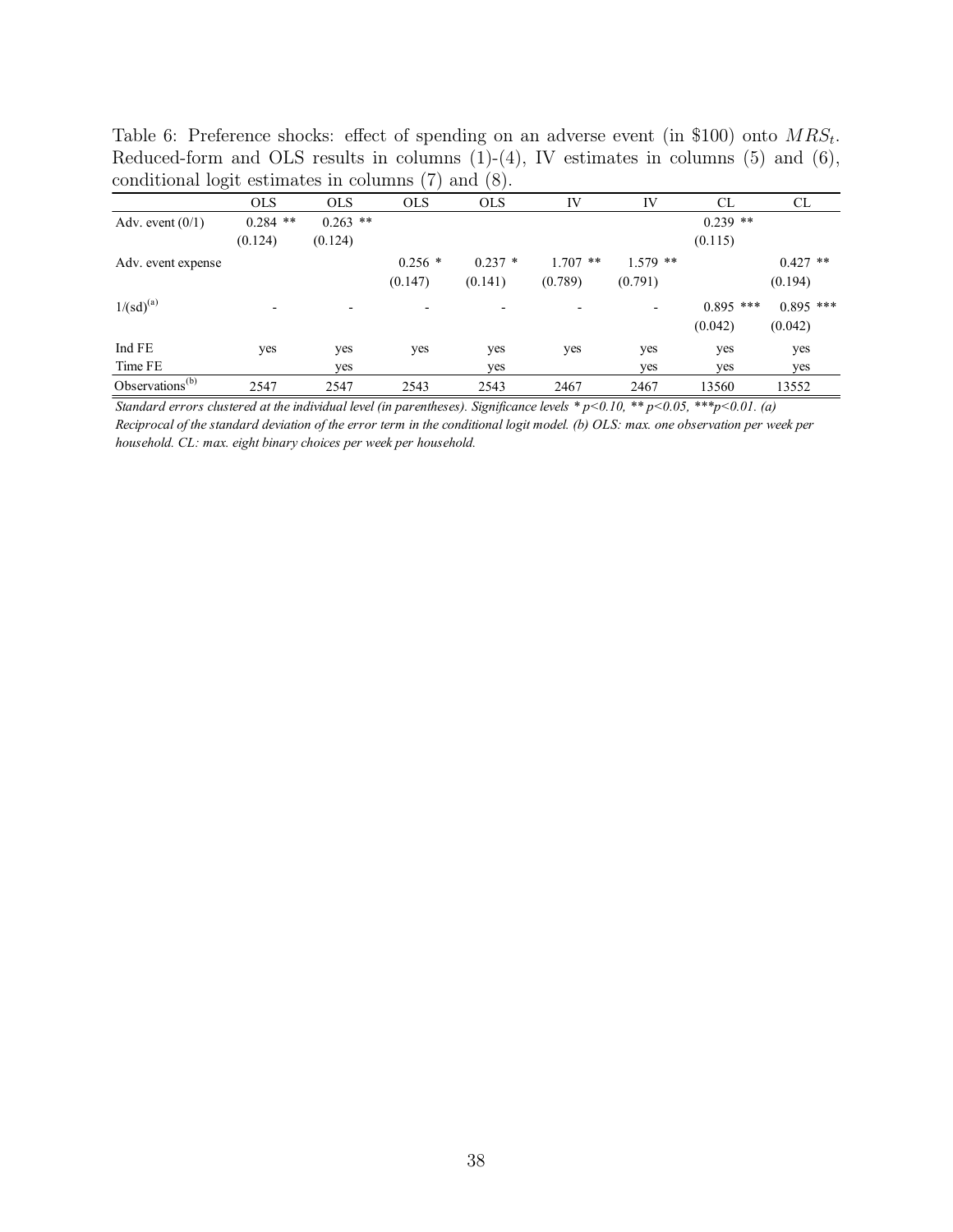A concern the reader might have at this point is that the observed correlations are not due to the failure of narrow bracketing, but rather that preferences vary over time, and that this changes both experimentally measured MRS, and the households' financial choices. However, if the correlation of MRS and financial variables is due to the household's response to changes in preferences, then it should be strongest for the endogenous components of income and spending. This is the opposite of what we see in our data.

#### 3.2 Savings and MRS

The results on income and preference shocks rule out narrow bracketing and the no-constraints version of our model. In this section we test whether there is a relationship between savings and MRS, which distinguishes the partial-constraints from the complete-constraints model. Because our data does not contain a good measure of the savings stock, table 7 reports regressions of change in measured MRS onto linear and squared flow savings terms with different specifications for the intercept (note that the lag in the dependent variable means we have here only two weeks of data).<sup>25</sup> Appendix F provides a detailed justification. All four regressions show a significant negative relationship between flow savings and measured MRS. Individual fixed effects reduce power, but increase the absolute size of the coefficient on linear savings. As we demonstrate in appendix F, this result is consistent with the partial-constraints case, but not the complete-constraints or no-constraints case.

<sup>25</sup>Column (1) is a simple OLS and therefore allows only for a common constant time trend in MRS (restricting all  $\alpha_i$  to be equal and  $\gamma_t = 0$ ). Columns (3) and (4) relax the common trend assumption and include individual fixed effects  $\alpha_i$ . The constant terms (or individual fixed effects) are significant in each regression, indicating there is a time trend that needs to be accounted for. Allowing the time trend to change over time does not change results significantly (columns (2) and (4)).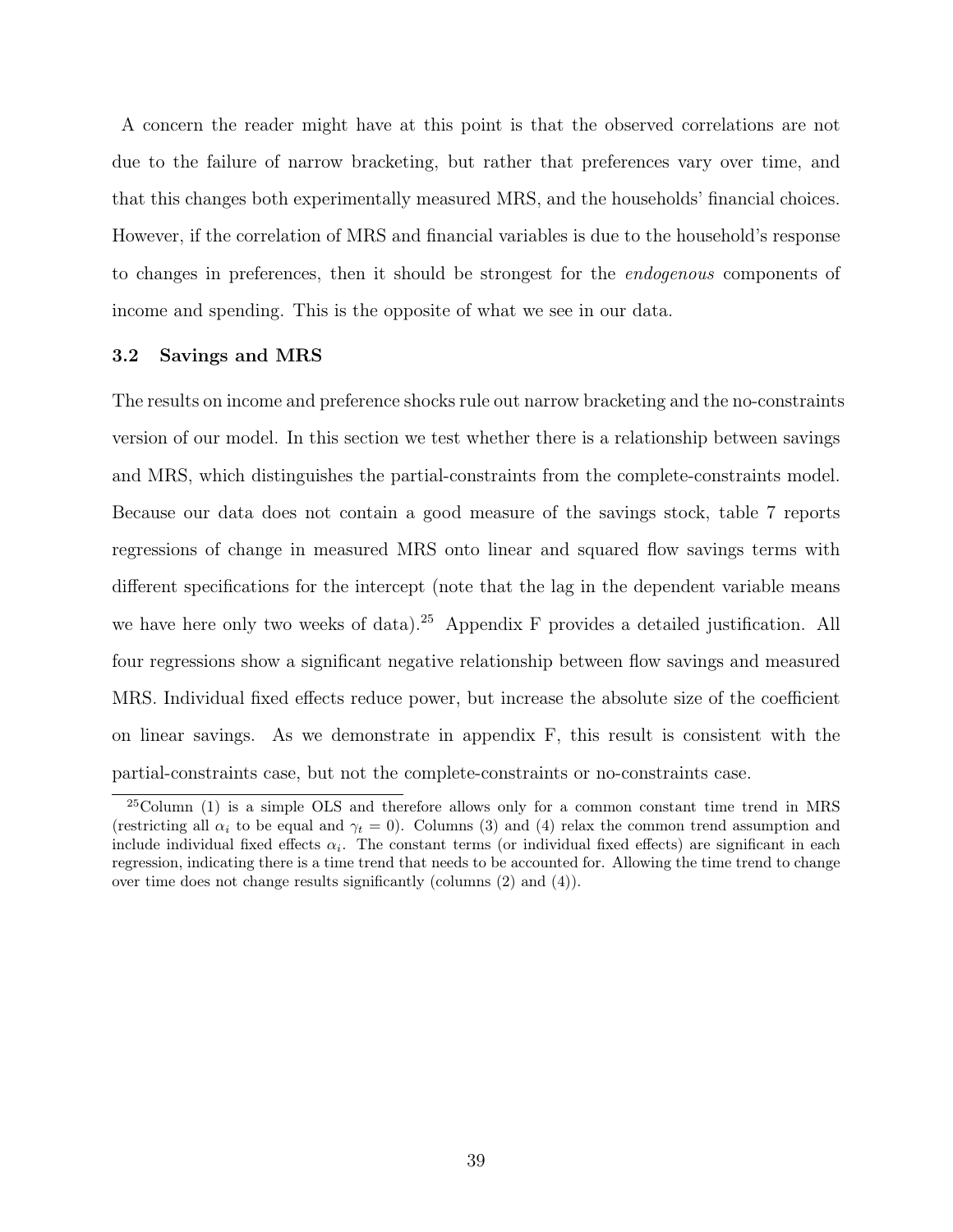|                         | $\frac{1}{2}$           |                         | $\frac{1}{2}$         | $\cdots$ $\cdots$ $\cdots$ |
|-------------------------|-------------------------|-------------------------|-----------------------|----------------------------|
|                         | <b>OLS</b>              | <b>OLS</b>              | <b>OLS</b>            | <b>OLS</b>                 |
| Flow savings $\Delta s$ | $-0.182$ **<br>(0.0865) | $-0.180$ **<br>(0.0868) | $-0.392$ *<br>(0.220) | $-0.391$ *<br>(0.222)      |
| $0.5\Delta s^2$         | $-0.00639$<br>(0.0268)  | $-0.00598$<br>(0.0268)  | 0.0247<br>(0.0778)    | 0.0247<br>(0.0778)         |
| Time FE<br>Ind FE       |                         | yes                     | yes                   | yes<br>yes                 |
| Observations            | 1462                    | 1462                    | 1462                  | 1462                       |

Table 7: Savings (flows) and  $MRS_t - MRS_{t-1}$ .

*Flow savings measured as income minus expenditure. Standard errors clustered at the individual level (in parentheses). Significance levels \* p<0.10, \*\* p<0.05, \*\*\*p<0.01.*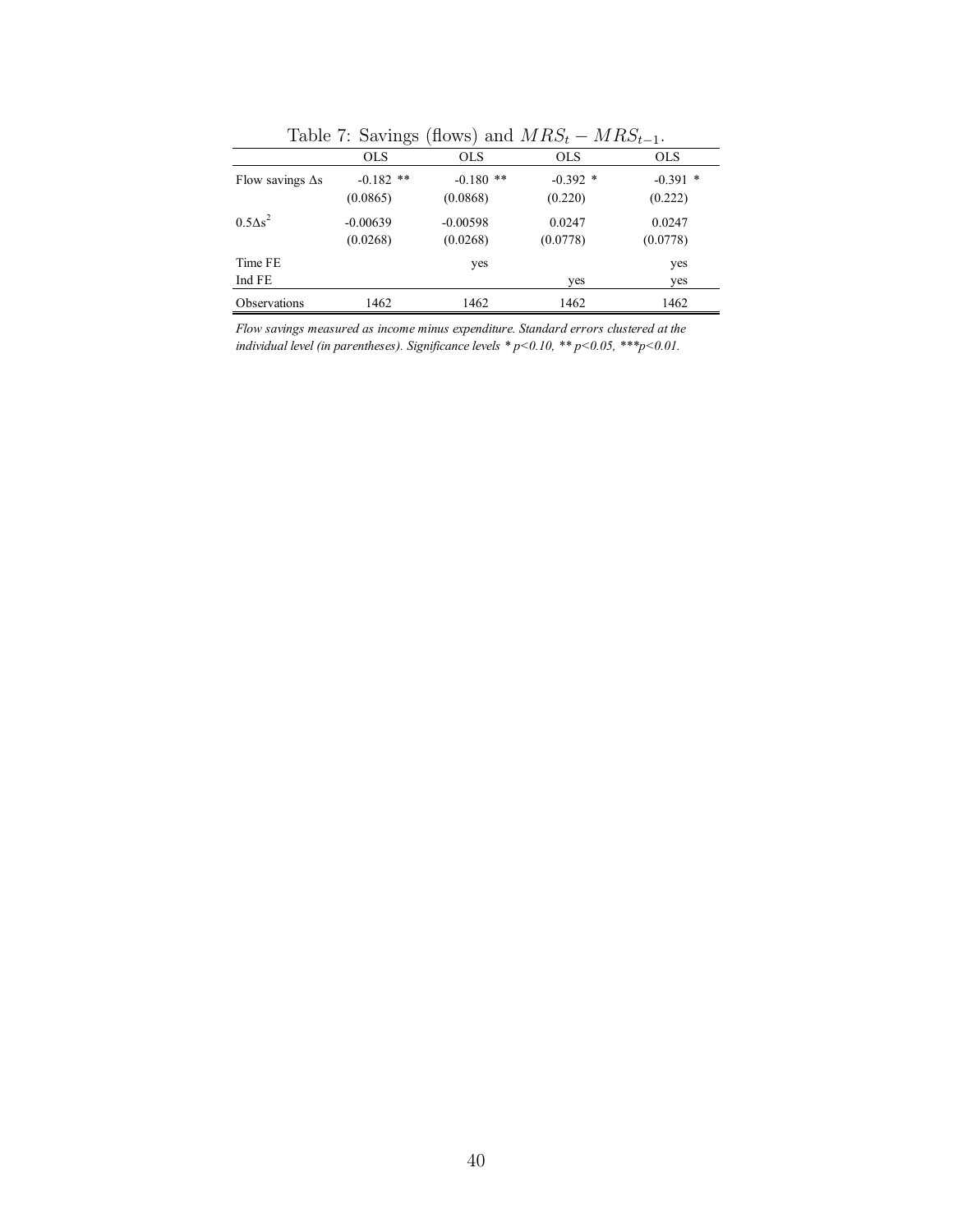The results in table 7 suggest a significant curvature of R (negative coefficient on  $\Delta s$ ) that is constant across the range of possible savings (no effect of  $0.5\Delta s^2$ ). Table G.2 in the appendix shows that the results are similar when including a cubed savings term. This is consistent with "soft" credit constraints, rather than a constant interest rate with a hard credit limit, which would imply that there is only one (minimum) level of savings where the MRS responds strongly to shocks. Note that the coefficients in table 7 may underestimate the average curvature of R, if in addition to common time trends,  $R$  is subject to individualand period-specific shocks and subjects are dissaving (see appendix D.3).

#### 3.3 Spending and MRS

As discussed in section 1.5, the relationship between MRS and spending acts as an additional test of the partial constraints model, and is indicative of the relative importance of income and preference shocks. Columns (1) to (3) of table 8 show that the relationship between spending and MRS is positive and significant in our data: higher current expenditure is related to greater impatience. This is consistent with partial, but not complete constraints. It suggests that high realizations of spending are primarily the result of preference shocks that cannot be smoothed, and are in fact associated with higher marginal utility and lower levels of "utility-relevant" net consumption.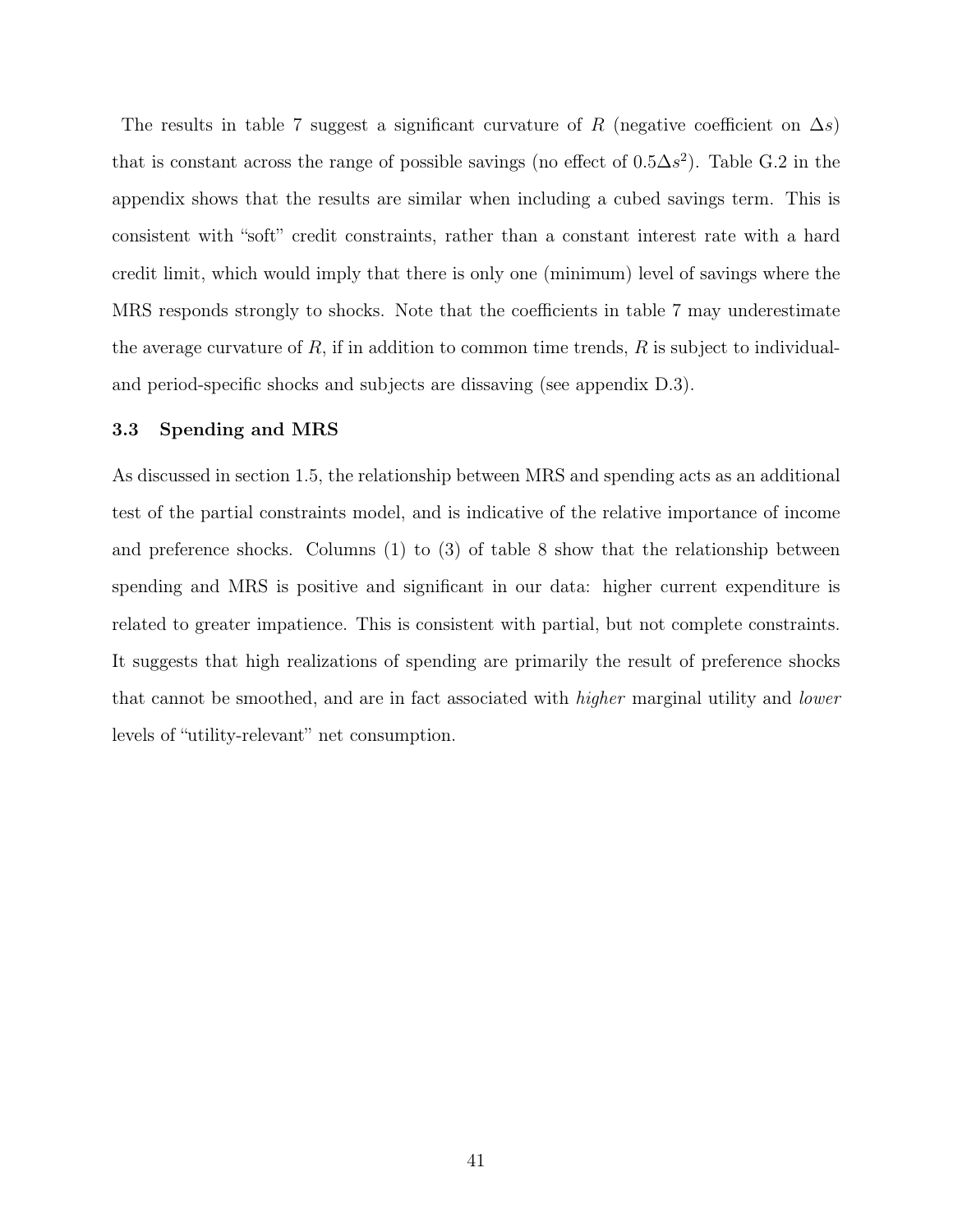|                                  |            | $\tilde{}$ |            |             |             |             |
|----------------------------------|------------|------------|------------|-------------|-------------|-------------|
|                                  | <b>OLS</b> | <b>OLS</b> | CL         | <b>OLS</b>  | <b>OLS</b>  | CL          |
| Total spending                   | $0.203$ ** | $0.180**$  | $0.167*$   |             |             |             |
|                                  | (0.089)    | (0.092)    | (0.090)    |             |             |             |
| Food and necessities             |            |            |            | $0.691$ *** | $0.672$ *** | $0.621$ *** |
|                                  |            |            |            | (0.157)     | (0.158)     | (0.240)     |
| Adverse event expenses           |            |            |            | $0.274$ *   | $0.269*$    | $0.512$ *** |
|                                  |            |            |            | (0.151)     | (0.146)     | (0.182)     |
| Large purchases                  |            |            |            | 0.0507      | 0.0496      | 0.212       |
|                                  |            |            |            | (0.379)     | (0.386)     | (0.300)     |
| Bills and rent                   |            |            |            | $-0.104$    | $-0.179$    | 0.093       |
|                                  |            |            |            | (0.407)     | (0.412)     | (0.437)     |
| Gifts and donations              |            |            |            | $-0.254$    | $-0.372$    | 0.871       |
|                                  |            |            |            | (0.761)     | (0.760)     | (0.728)     |
| Personal expenditure             |            |            |            | $-0.487$    | $-0.754$    | $-1.278$    |
|                                  |            |            |            | (0.763)     | (0.772)     | (0.867)     |
| Social events                    |            |            |            | $-0.919$ *  | $-0.977$ ** | $-0.728$    |
|                                  |            |            |            | (0.478)     | (0.474)     | (0.476)     |
| $1/(sd)^{(a)}$                   |            |            | $0.91$ *** |             |             | $0.901$ *** |
|                                  |            |            | (0.044)    |             |             | (0.043)     |
| Ind FE                           | yes        | yes        | yes        | yes         | yes         | yes         |
| Time FE                          |            | yes        | yes        |             | yes         | yes         |
| Observations $\overline{^{(b)}}$ | 2418       | 2418       | 12736      | 2439        | 2439        | 12936       |

Table 8: Total and disaggregated spending and  $MRS_t$ .

*Standard errors clustered at the individual level (in parentheses). Significance levels \* p<0.10, \*\* p<0.05, \*\*\*p<0.01. (a) Reciprocal of the standard deviation of the error term in the conditional logit model. (b) OLS: max. one observation per week per household. CL: max. eight binary choices per week per household.*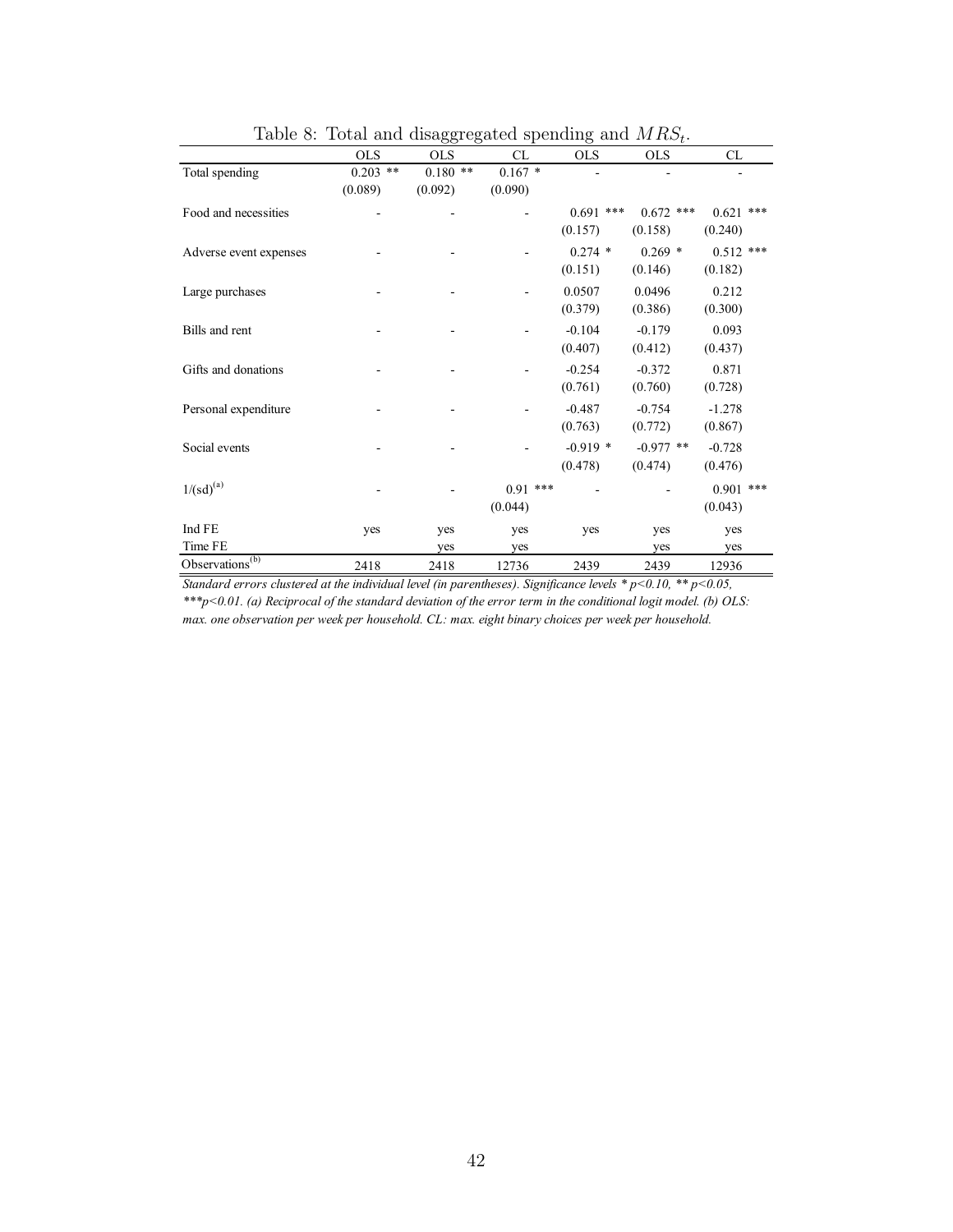It is of interest to study which types of spending changes affect measured MRS the most, both through the exposure to shocks and the effect of these shocks on spending, given by the category-specific propensity to consume. The remaining columns of table 8 show the results of such an exercise. Social events are significantly negatively correlated with MRS. This suggests that this type of spending is driven by income: households spend in this category when they are relatively well off, pointing to high income elasticity and little "shock-driven" spending. Gifts and personal expenditure – which includes goods such as cigarettes, tea, and phone credit – have insignificant coefficients. Utility bills and rent and large purchases have the lowest correlation with MRS, implying that households are able to smooth this (planned) variation in spending well.

We have seen how spending due to adverse events affects MRS.<sup>26</sup> Remarkably, however, the strongest positive relationship is between MRS and spending on food and household essentials. This indicates that variation in demand for basic household goods is driven by preference shocks, rather than, for example, splurging on a good meal after a successful day at work. Shocks in this category could come from seasonal price fluctuations, though large price changes may be unlikely over the relatively short span of our survey. The size of the coefficient is likely a consequence of the fact that basic consumption needs are unresponsive to income and difficult to delay. An additional reason may lie in the traditional organization of Malian families, where women are expected to cover household needs from their weekly allowance and request additional money as needed. These additional expenses will act like exogenous shocks from the perspective of the household head (whose time preferences we measure). We see the identification of the precise cause of these shocks as an interesting avenue for future research.

<sup>&</sup>lt;sup>26</sup>As noted earlier, a possible alternative explanation for a positive relationship between MRS and spending is through shocks to expected future income. However, this is hard to reconcile with a positive correlation between MRS and adverse event spending, as these shocks should not be related to positive future income changes.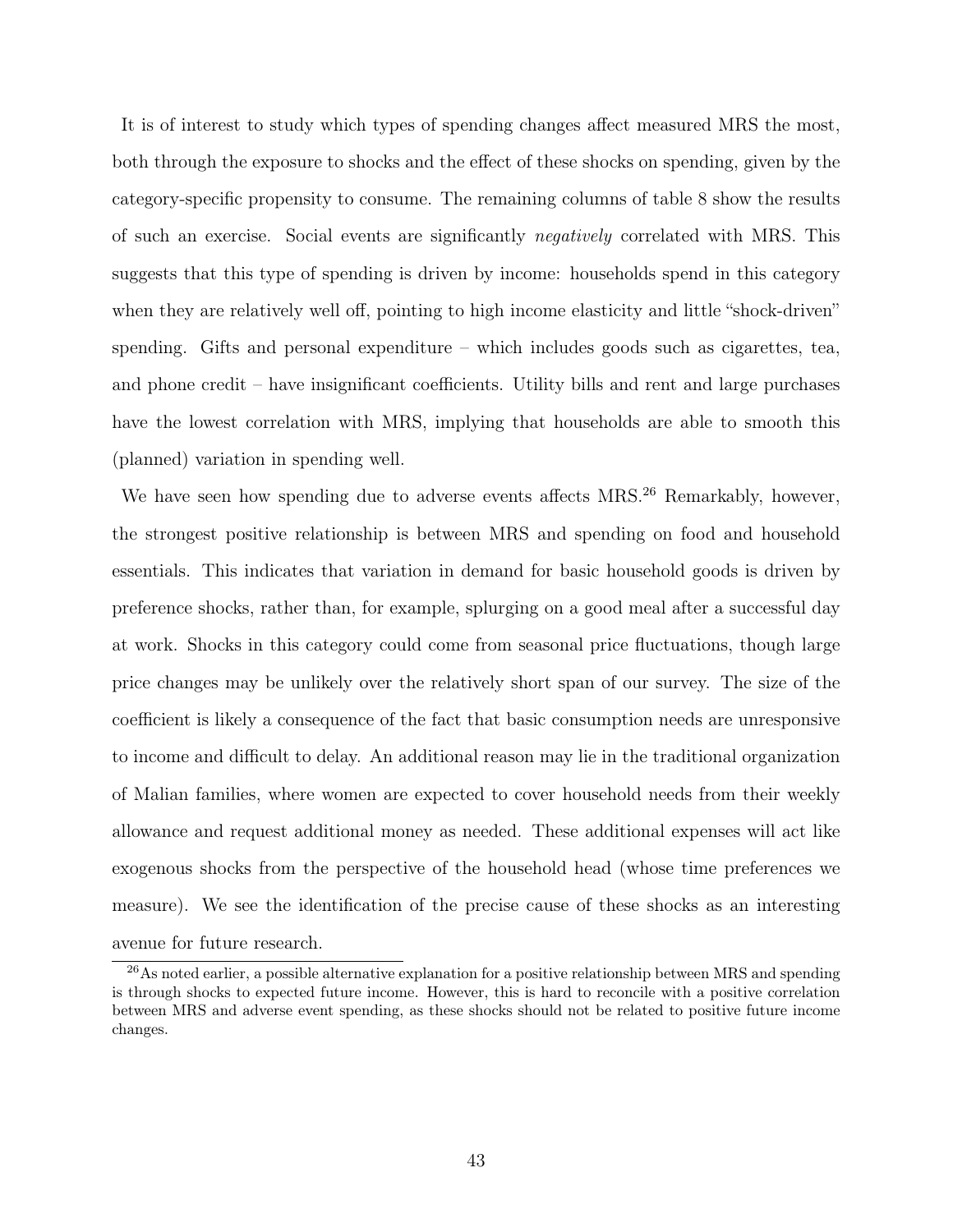#### 3.4 Discussion

#### 3.4.1 Robustness

As a test of the robustness of our results, we carry out two additional checks (shown in appendix G). First, we report a set of regressions that include both income shocks and preference shocks, and then all sources of income and spending simultaneously (table G.3). This controls for any covariance in income and preference shocks, which could bias the individual estimated effects of these variables onto MRS. The results are broadly robust to this specification change, and the effect sizes remain the same.

Second, in order to test if there are important nonlinearities, we include quadratic terms in the estimations (table G.4). The coefficient sizes and signs suggest that the main correlations hold as predicted. Although the coefficients on the individual variables are not significant, F-tests show that the income shock variables remain jointly significant in all estimations. Event spending is not significant anymore (note that we do not have enough instruments for both linear and quadratic event spending). F-tests for the inclusion of all the quadratic terms cannot reject that they are jointly insignificant, except in the CL estimates. We interpret these results to mean that the main predictions of the model are robust, but that any potential nonlinear effects are not strong enough to be reliably estimated in this relatively short panel.

#### 3.4.2 Interest Rates and Average MRS

As with many other experimental studies (see Frederick et al. (2002) for a survey), measured MRS in our survey is higher than what can plausibly be explained by external interest rates alone: the mean MRS is 4.7 and the median 4.5. The high average MRS is partially driven by the group of 238 subjects who chose the early payment in every single MPL decision. It could be that this subset of individuals is facing a binding borrowing constraint. Another possibility is that they did not engage with the question, or that they operate under a decision-making heuristic that is not described by our model. If we exclude subjects who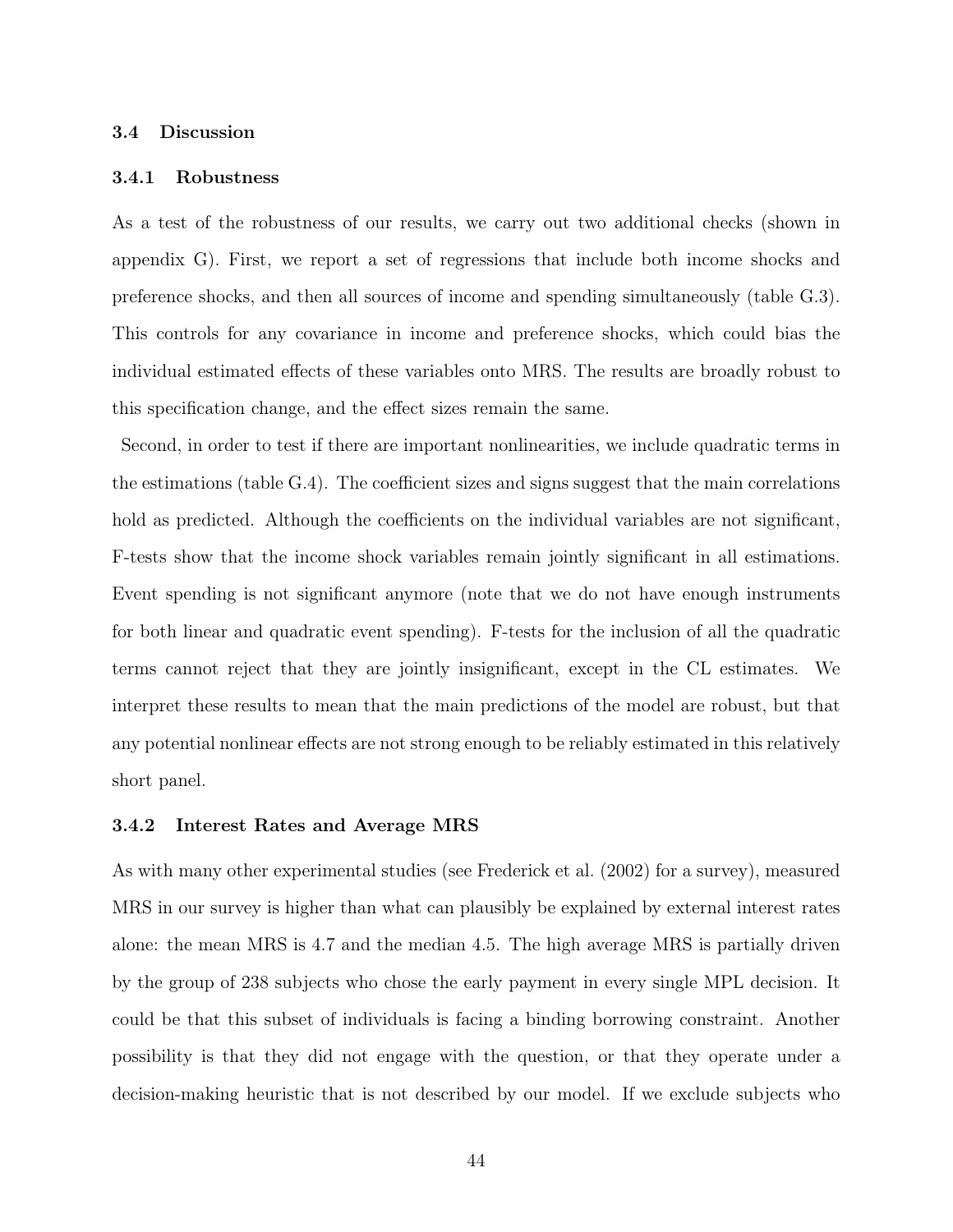make the same choice in all 24 MPL decisions (either the late or the early payment always), the mean MRS falls to 3.45 and the median to  $1.75^{27}$  Yet these numbers still imply an annual interest rate at the higher end of the spectrum reported by Frederick et al. (2002).<sup>28</sup> As suggested by Collins et al. (2009), part of the reason may be one-off (non-monetary) transaction costs of borrowing or saving that drive up the effective interest rate on small payments. A second possible explanation is that our subjects attach a significant probability to future payments not being made, either because the surveyor does not return, or because the subjects themselves become unavailable for interview. A constant hazard rate of survey interruption acts like an additional discount factor and shifts all measured MRS upwards.<sup>29</sup> The model predictions for the effect of financial shocks on changes to the MRS are not affected by the inclusion of such an adjustment. Our key finding remains that external financial changes affect the experimental decisions of at least a proportion of subjects.

## 4 Conclusion

The above results show, both theoretically and empirically, that the monetary trade-offs our subjects make between time periods have interesting potential uses, but do not relate in a straightforward manner to underlying time preference parameters. What are possible ways forward for the measurement of time preferences from experimental data?

Our results show that individual time preference parameters can only be inferred from a single observation of experimental choices if the individual is a narrow bracketer. By contrast, if our model holds, measured MRS is co-determined by consumption and savings choices, and without information about the marginal utility in this period, the expected marginal utility of consumption next period, and the propensity to consume, time preference parameters are

 $27$ Repeating the analysis on the effect of shocks on MRS and the correlation between flow savings and MRS for this subsample strengthens the results considerably. We do not report these results, because the exclusion of subjects whose measured MRS is stable through the entire panel biases us towards finding the effects our model predicts.

<sup>28</sup>For example, back-of-the-envelope calculations using the method of Andersen et al. (2008) imply that our average subject has an annual discount rate of  $32\%$ , relative to the  $10\%$  they find in their study.

<sup>&</sup>lt;sup>29</sup>Given the political instability of the area and frequent flooding during the rainy season such a hazard rate is not implausible.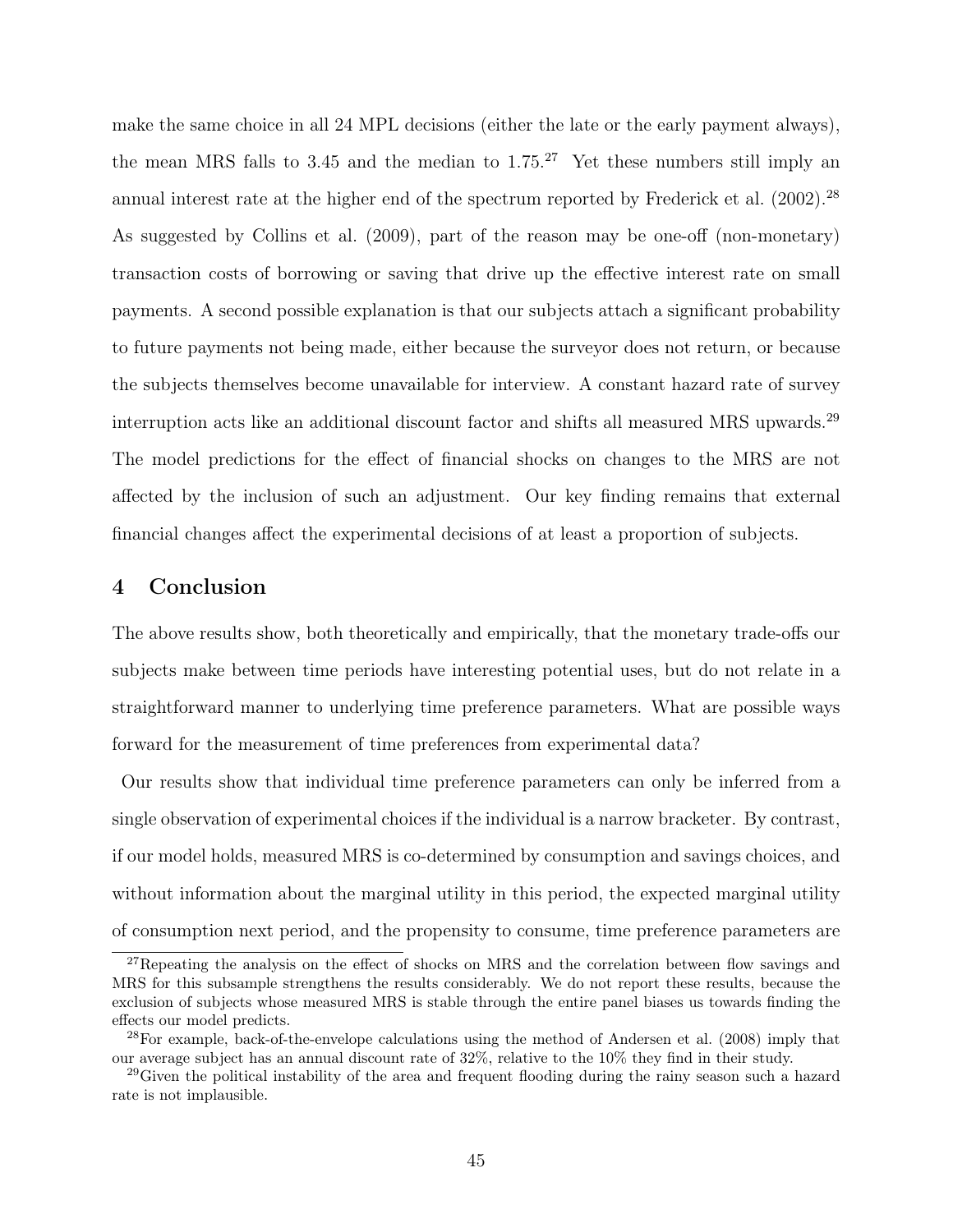not identified (see sections 1.4 and 1.6.1). Moreover, any observed one-off preference reversal in experimental choices for two different periods may be the result of financial shocks and therefore cannot reliably indicate present bias.

The news is slightly better if we have many observations for experimental decision A and B, either for a group of subjects, or for an individual over time. Assuming that the economy is stationary, and that shocks are independent, we have shown that preference reversals towards greater patience from decision A to B can on average only occur if  $\beta < 1$ ,<sup>30</sup> (although the converse does not hold: absence of such reversals does not imply time consistency). If individuals are additionally subject to complete credit constraints, it is possible to directly identify  $\delta$  from decision B and  $\beta$  from the average difference between A and B.

Outside this case, and without non-experimental data, precise individual-level identification of  $\beta$  and  $\delta$  is not possible, because experimental decisions are determined by the shape of R and savings s. However, in equilibrium the choice of s is itself a function of time preferences. In particular, one may conjecture that an individual with a low discount factor will save less on average, thus creating a relationship between more impatient choices and greater discounting.<sup>31</sup> Indeed, Krusell and Smith (2003) show that in a quasi-hyperbolic model without uncertainty, the set of equilibria and therefore equilibrium realizations of the rate of return on assets depends in monotonic ways on  $\beta$  and  $\delta$ . Thus, observing long-run average MRS allow some inference on time preference parameters. If a parallel result holds under uncertainty, different time-preference types will exhibit distinct (sets of) stationary equilibrium ergodic distributions and different average  $R'(s_t)$ , potentially allowing a ranking of individuals by their effective discount factor. Characterizing this connection is a promising direction for future research.

Any further progress can only be made with individual-level information on both experi-

 ${}^{30}\mathrm{This}$  is also true for naive decision makers, see appendix D.4

<sup>31</sup>As an illustration, in the simplest case of no uncertainty and exponential discounting, a steady state can only occur at  $R'(s) = \frac{1}{\delta}$ , meaning that measured MRS reveals the inverse discount rate. Note, however, that in general no such steady state exists in the no-constraints model where  $R'(s) = 1 + r$  for all s, and therefore  $\frac{1}{\delta} = 1 + r$  may not hold.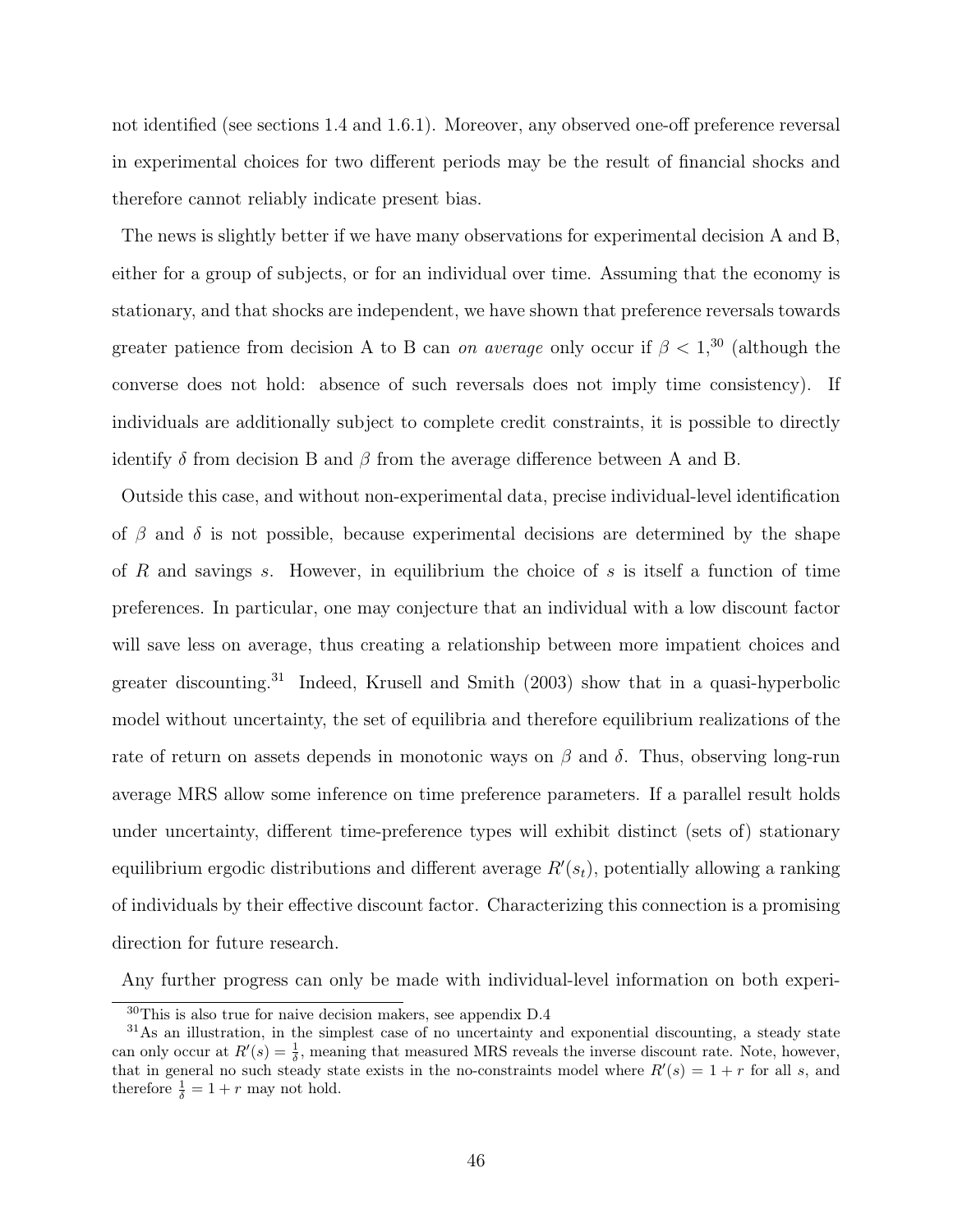mental choices and financial variables. One approach would be to use a structural model to identify time preference (semi)parametrically, using expression (3) for decision A and (4) for decision B. This requires measurement of wealth, consumption, and preference shocks, as well as the utility function curvature (for example by measuring risk aversion as suggested by Andersen et al. (2008)). An advantage is that this method works even in the no-constraints case; intuitively, for a given MRS and interest rate, a more patient decision maker will have a lower level of consumption today relative to tomorrow. The main disadvantage lies in the very strong data requirements.<sup>32</sup>

A final approach would be to identify experimental subjects for whom experimental choices are informative, either because they are narrow bracketers or because their marginal utility of consumption is constant over time. This is not possible from data that contains only measured MRS. It is also not enough to observe that measured MRS is not correlated with financial shocks (as in Giné et al. (2018)), as this is consistent with a household who is not narrow bracketing, but is able to smooth shocks (as in the no-constraints model). Instead, the researcher would need to be able to estimate the marginal utility of consumption. If it varies but is uncorrelated with MRS, one may conclude that the subject is a narrow bracketer. If both are stable over many periods, one may conclude that the subject is either a narrow bracketer, or an integrated decision maker for whom current and expected consumption utility are the same (either because they are not subject to shocks or because they can smooth these shocks); both cases would then allow the identification of  $\beta$  and  $\delta$ from experimental choices. Finding methods to identify such subjects could be a promising avenue for future research, because the data requirements for such an exercise may be less stringent than estimating a full structural model (but note that the presence of preference

<sup>&</sup>lt;sup>32</sup>Andreoni and Sprenger (2012) have suggested that outside consumption and preference parameters could be jointly estimated using a utility function of the form  $(c_t + a_t)^\alpha$ , where  $a_t$  is the payment from the experiment at time t and  $c_t$  is consumption at t. Identification is achieved by estimating the curvature  $\alpha$ from risk preference experiments, and then examining how measured MRS changes when varying the size of experimental payoffs in order to estimate  $c_t$ . If there is no change (including if the subject is always at a corner solution in the convex budget sets of Andreoni and Sprenger (2012)), the parameters are not identified. Their approach requires that experimental payments are large relative to outside consumption, and that the subject does not engage in arbitrage after the payments were made.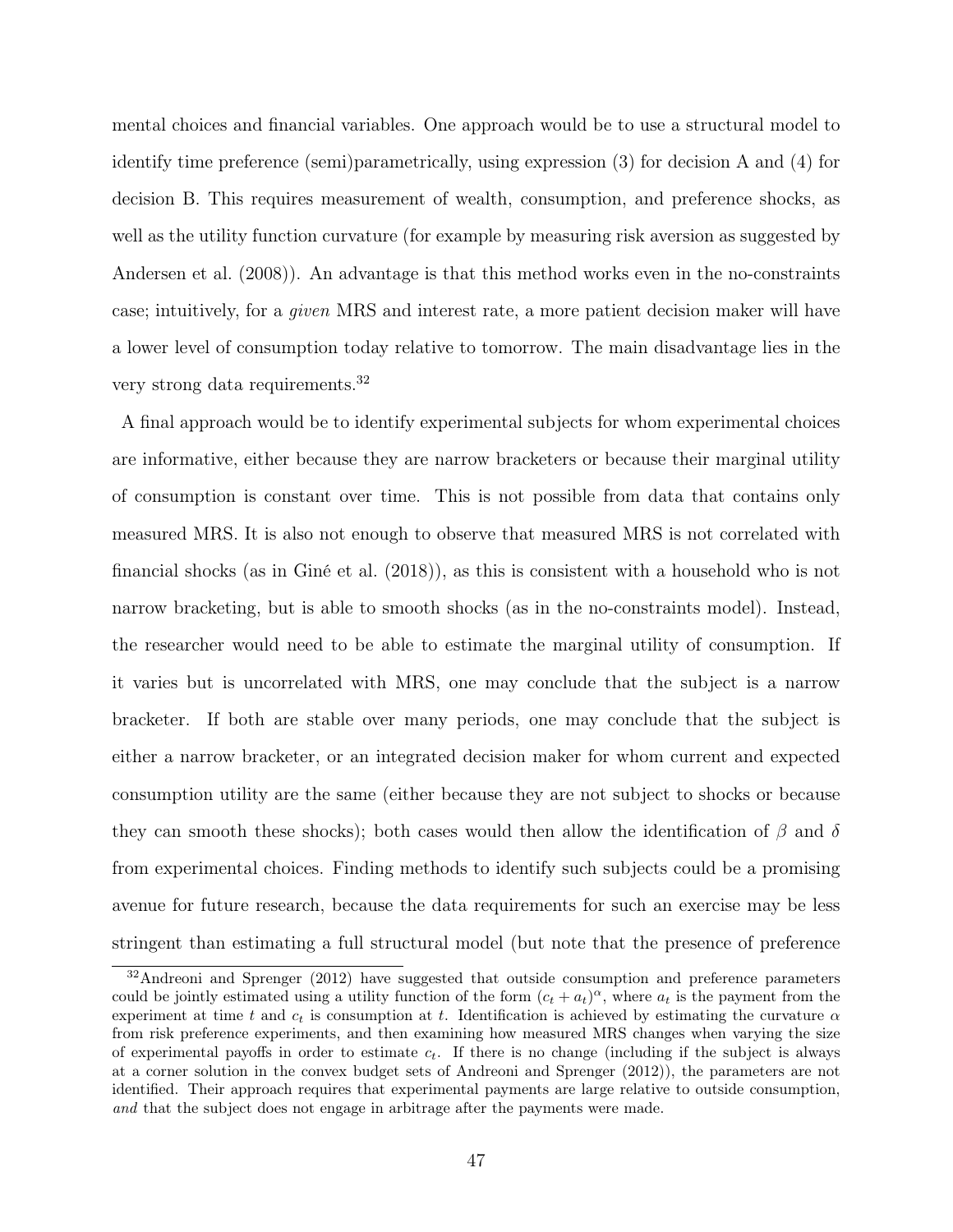shocks, which we found to be important in our sample, complicates things because marginal utility may not be monotonic in expenditure).

When a measure of time preferences is needed that does not require repeat measurements and detailed information on consumption utility, the most promising direction is probably to collect alternative experimental measures. Indeed, some authors now replace monetary with primary rewards (see e.g. McClure et al. (2007)) or effort (Augenblick et al. (2015)), which may be harder to arbitrage between different time periods and less affected by preference shocks (although a subject who has to carry out an experimental task or consumes a reward may still choose to reschedule other work or consumption). Another possibility may be to use hypothetical questions, assuming that they are more amenable to narrow bracketing; however, it is worth noting that hypothetical discount rates have been found to be affected by changes in inflation rates, which alter effective interest rates (Krupka and Stephens (2013)). Lastly, our results also support using demand for commitment to identify time-inconsistent preferences, as for example in Ashraf et al. (2006) and Mahajan and Tarozzi (2011).

## References

- Alan, S., O. Attanasio, and M. Browning (2009). Estimating euler equations with noisy data: two exact gmm estimators. Journal of Applied Econometrics  $24(2)$ , 309-324.
- Ambrus, A., T. L. Asgiersdottir, J. Noor, and L. Sandor (2015). Compensated Discount Functions: An Experiment on the Influence of Expected Income on Time Preferences. Working Paper 168, Economic Research Initiatives at Duke (ERID) Working Paper Series.
- Andersen, S., G. Harrison, M. Lau, and E. Rutstrom (2008). Eliciting risk and time preferences. *Econometrica* 76(3), 583–618.
- Andreoni, J. and C. Sprenger (2012). Estimating time preferences from convex budgets. American Economic Review 102 (7), 3333–56.
- Ashraf, N., D. Karlan, and W. Yin (2006). Tying Odysseus to the mast: evidence from a commitment savings product in the Philippines. Quarterly Journal of Economics 121(2),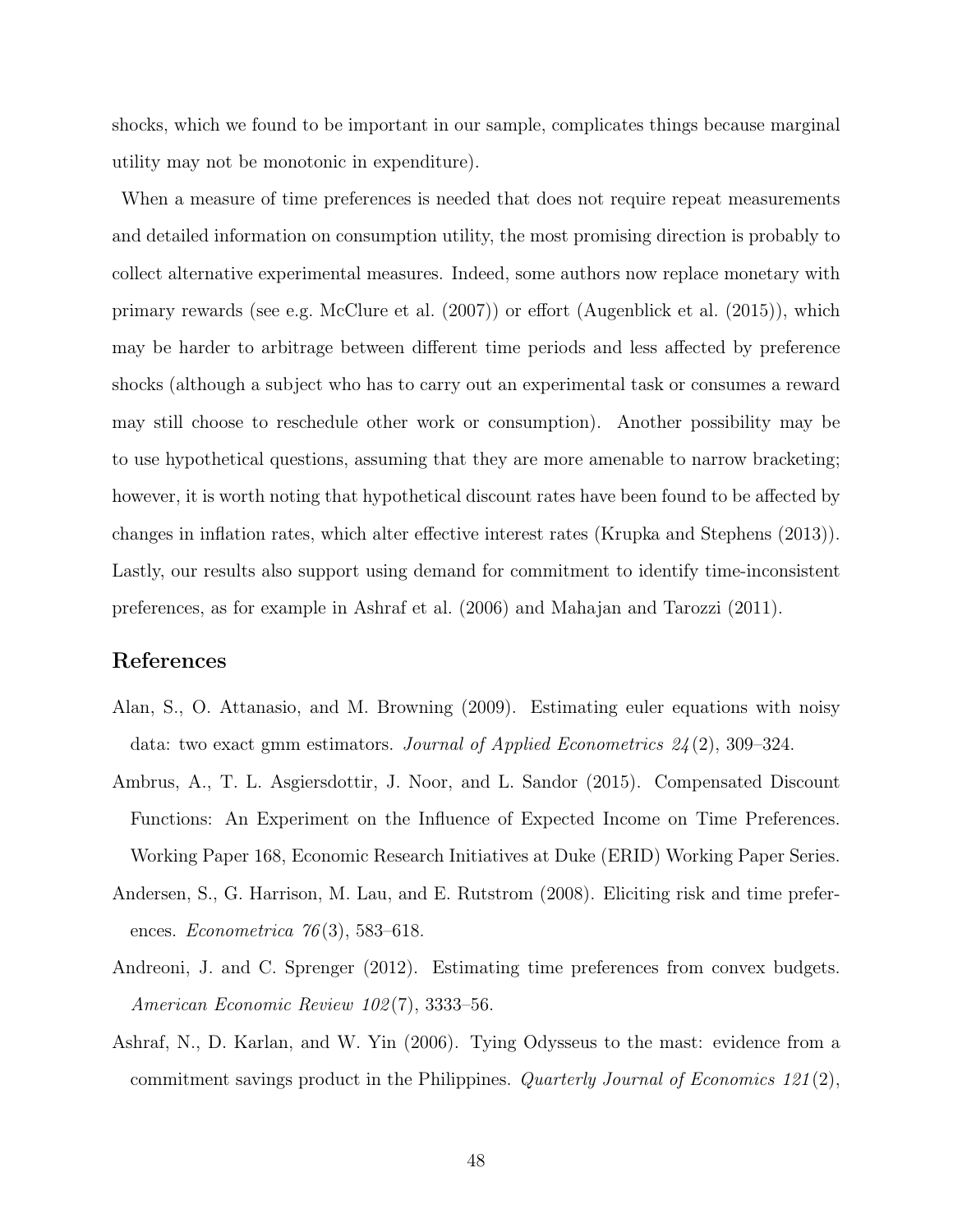635–672.

- Attanasio, O. and N. Pavoni (2011). Risk sharing in private information models with asset accumulation: explaining the excess smoothness of consumption. *Econometrica*  $79(4)$ , 1027–1068.
- Augenblick, N., M. Niederle, and C. Sprenger (2015). Working over time: Dynamic inconsistency in real effort tasks. The Quarterly Journal of Economics  $130(3)$ ,  $1067-1115$ .
- Benhabib, J., A. Bisin, and A. Schotter (2010, July). Present-bias, quasi-hyperbolic discounting, and fixed costs. Games and Economic Behavior  $69(2)$ , 205–223.
- Carroll, C. D. (2001). Death to the log-linearized consumption Euler equation! (and very poor health to the second-order approximation). Advances in Macroeconomics 1 (1).
- Carvalho, L. S., S. Meier, and S. W. Wang (2016). Poverty and economic decisionmaking: Evidence from changes in financial resources at payday. American Economic Review  $106(2)$ , 260–84.
- Cassidy, R. et al. (2018). Are the poor so present-biased? Institute for Fiscal Studies Working Paper (18/24).
- Chuang, Y. and L. Schechter (2015). Stability of experimental and survey measures of risk, time, and social preferences: A review and some new results. *Journal of Development* Economics 117 (151-170).
- Collins, D., J. Morduch, S. Rutherford, and O. Ruthven (2009). Portfolios of the Poor. Princeton University Press.
- Cubitt, R. and D. Read (2007, December). Can intertemporal choice experiments elicit time preferences for consumption? Experimental Economics  $10(4)$ , 369–389.
- Dean, M. and A. Sautmann (2014). Credit constraints and the measurement of time preferences. SSRN Working paper http://ssrn.com/abstract=2423951.
- Deaton, A. (1997). The Analysis of Household Surveys: A Microeconometric Approach to Development Policy. World Bank.
- Deaton, A. and S. Zaidi (2002). Guidelines for constructing consumption aggregates for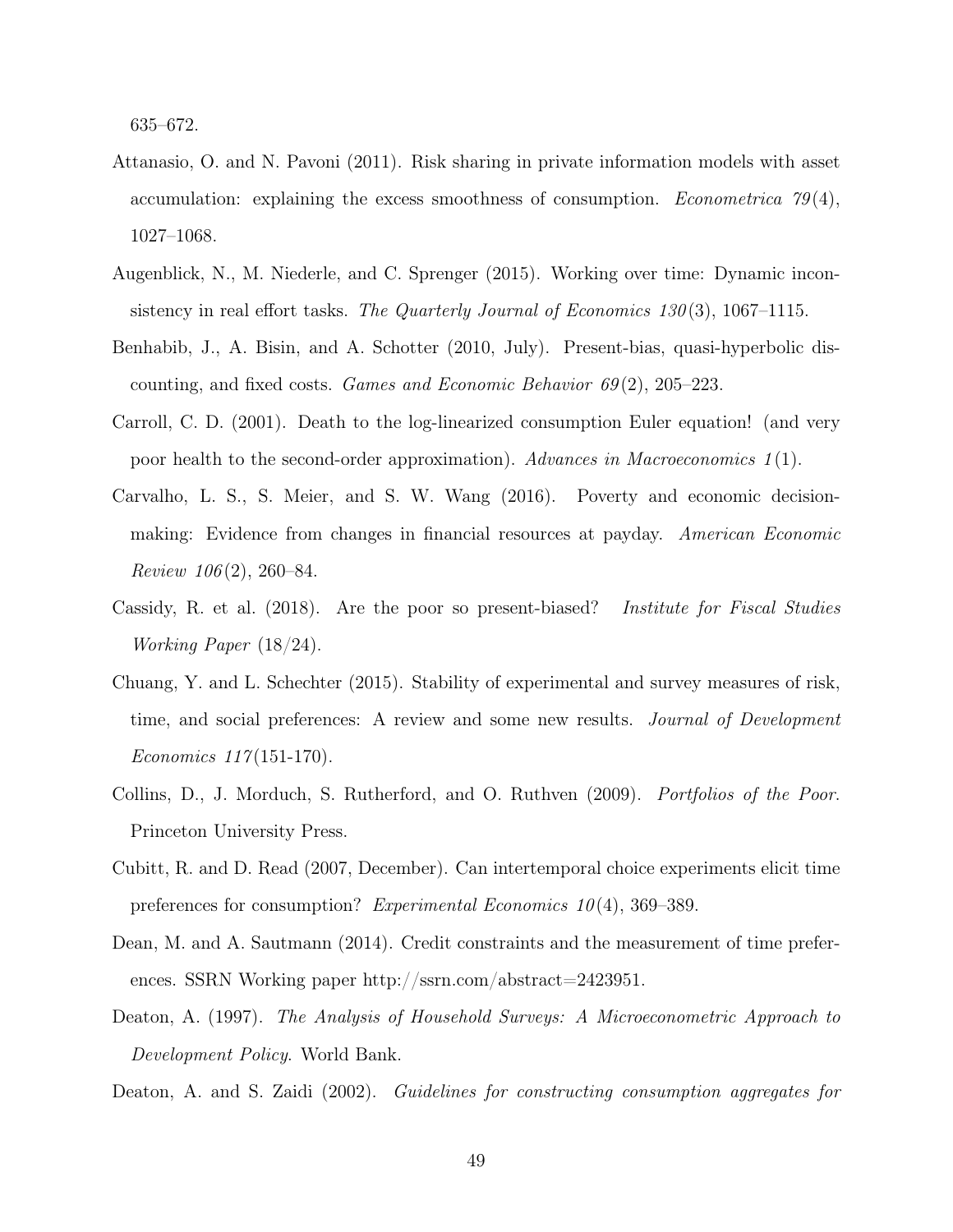welfare analysis, Volume 135. World Bank Publications.

- Epper, T. (2017). Income expectations, limited liquidity, and anomalies in intertemporal choice.
- Frederick, S., G. Loewenstein, and T. O'Donoghue (2002). Time discounting and time preference: A critical review. Journal of Economic Literature XL, 351–401.
- Giné, X., J. Goldberg, D. Silverman, and D. Yang (2018). Revising commitments: Field evidence on the adjustment of prior choices. The Economic Journal 128 (608), 159–188.
- Golosov, M., N. R. Kocherlakota, and A. Tsyvinski (2003). Optimal indirect and capital taxation. Review of Economic Studies 70, 569–587.
- Green, E. J. and S.-N. Oh (1991). Contracts, constraints and consumption. The Review of Economic Studies 5, 883–899.
- Grosh, M. and P. Glewwe (2000). Designing household survey questionnaires for developing countries : Lessons from 15 years of the Living Standards Measurement Study, Volume 1 - 3. World Bank.
- Halevy, Y. (2015). Time consistency: Stationarity and time invariance. *Econometrica* 83(1), 335–352.
- Hall, R. E. (1978). Stochastic implications of the life-cycle permanent income hypothesis: Theory and evidence. Journal of Political Economy 86 (6), 971–987.
- Harris, C. and D. Laibson (2001, July). Dynamic choices of hyperbolic consumers. *Econo*metrica  $69(4)$ , 935–57.
- Harrison, G. W., M. I. Lau, and E. E. Rutström (2005). Dynamic consistency in Denmark: A longitudinal field experiment. UCF Economics Working Paper 05-02.
- Karaivanov, A. and R. M. Townsend (2014). Dynamic financial constraints: Distinguishing mechanism design from exogenously incomplete regimes. *Econometrica 82(3)*, 887–959.
- Karlan, D., R. Osei, I. Osei-Akoto, and C. Udry (2014). Agricultural decisions after relaxing credit and risk constraints. The Quarterly Journal of Economics 129 (2), 597–652.
- Kinnan, C. (2019). Distinguishing barriers to insurance in Thai villages. *Journal of Human*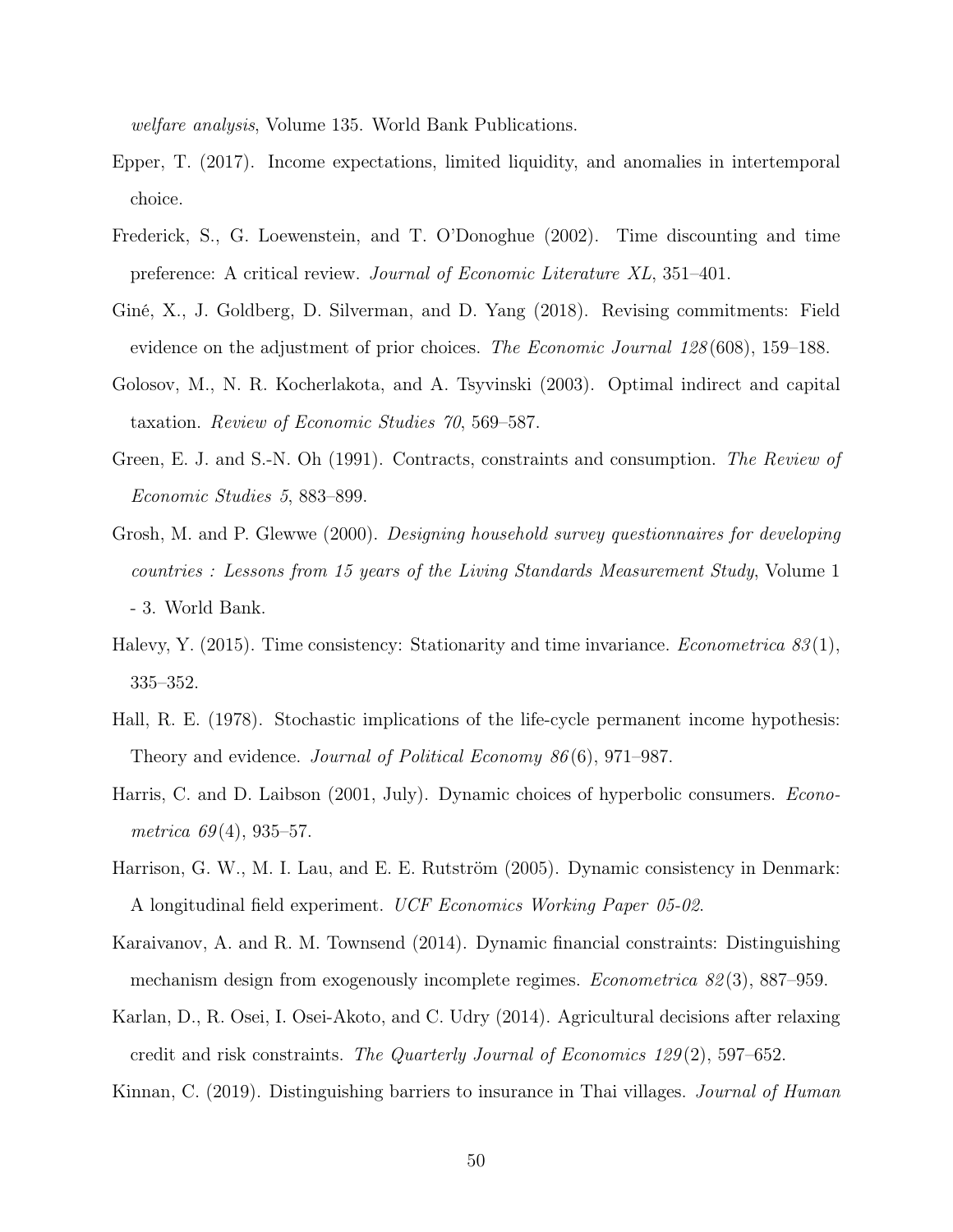Resources forthcoming.

- Kocherlakota, N. R. and L. Pistaferri (2009). Asset pricing implications of Pareto optimality with private information. Journal of Political Economy  $117(3)$ .
- Krupka, E. L. and M. Stephens (2013). The stability of measured time preferences. *Journal* of Economic Behavior & Organization 85(C), 11-19.
- Krusell, P. and A. A. Smith (2003). Consumption-savings decisions with quasi-geometric discounting. *Econometrica*  $71(1)$ , 365–375.
- Laibson, D. (1997, May). Golden eggs and hyperbolic discounting. The Quarterly Journal of Economics 112 (2), 443–77.
- Ligon, E. (1998, October). Risk sharing and information in village economics. Review of Economic Studies 65 (4), 847–64.
- Ludvigson, S. and C. Paxson (2006). Approximation bias in linearized euler equations. The Review of Economics and Statistics 83 (2), 242–256.
- Mace, B. J. (1991). Full insurance in the presence of aggregate uncertainty. *Journal of* Political Economy  $99(5)$ , 928–956.
- Mahajan, A. and A. Tarozzi (2011, March). Time inconsistency, expectations and technology adoption: The case of insecticide treated nets. mimeo.
- McClure, S. M., K. M. Ericson, D. I. Laibson, G. Loewenstein, and J. D. Cohen (2007). Time discounting for primary rewards. The Journal of Neuroscience 27(21), 5796–5804.
- Meier, S. and C. D. Sprenger (2015). Temporal stability of time preferences. *Review of* Economics and Statistics  $97(2)$ , 273–286.
- Pender, J. L. (1996, August). Discount rates and credit markets: Theory and evidence from rural India. Journal of Development Economics 50 (2), 257–296.
- Rogerson, W. P. (1985). Repeated moral hazard. *Econometrica* 53(1), 69–76.
- Runkle, D. E. (1991). Liquidity constraints and the permanent income hypothesis. Journal of Monetary Economics 27, 73–98.
- Schaner, S. (2015). Do opposites detract? Intrahousehold preference heterogeneity and